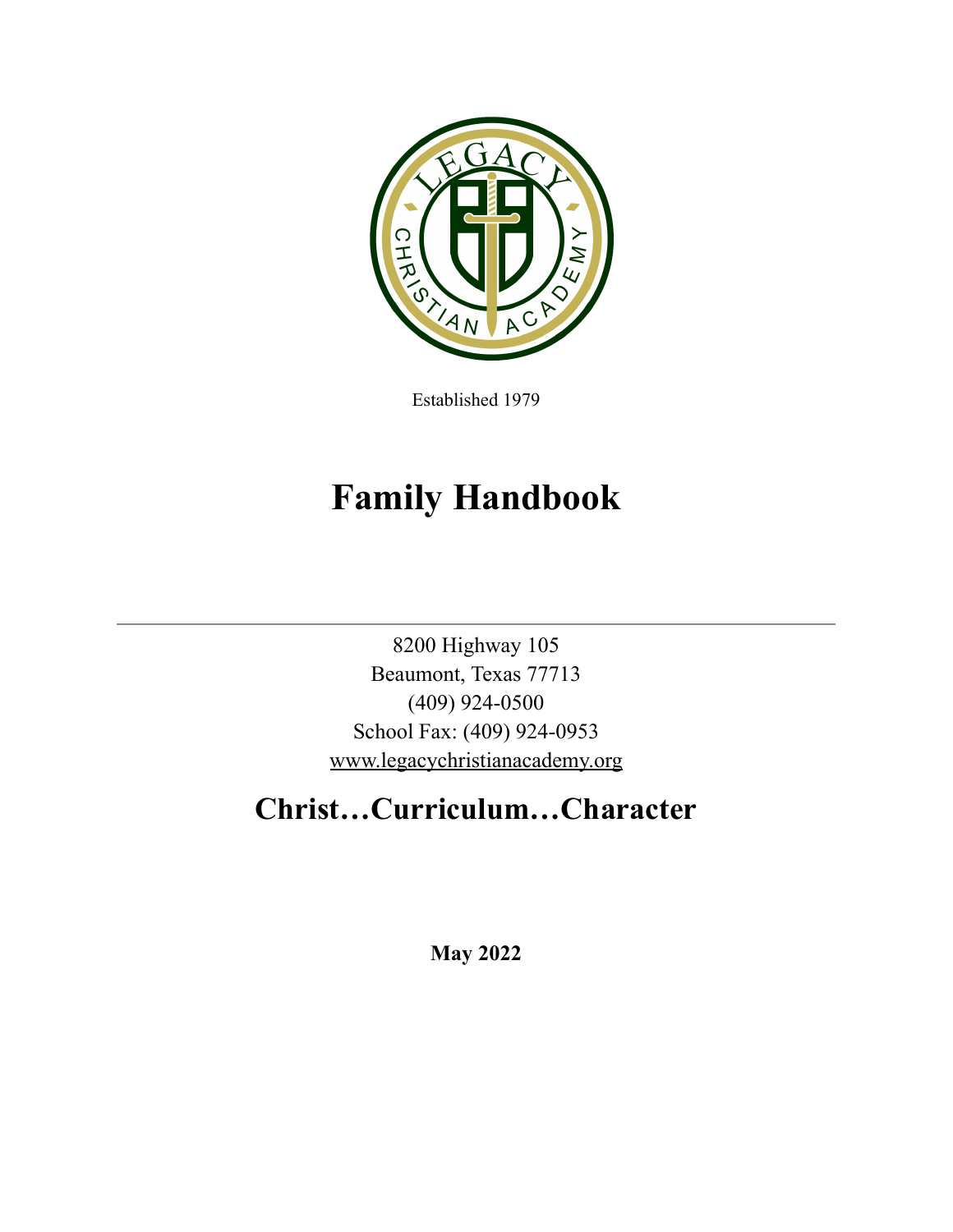## **TABLE OF CONTENTS**

| MISSION AND VISION                                        | 2  |
|-----------------------------------------------------------|----|
| Articles of Faith                                         | 3  |
| Lifestyle Stance                                          | 3  |
| <b>EDUCATIONAL PHILOSOPHY</b>                             | 5  |
| <b>Educational Objectives</b>                             | 5  |
| <b>ACADEMIC POLICIES</b>                                  | 7  |
| <b>FACTS Computer Information System</b>                  | 7  |
| ELEMENTARY ACADEMIC POLICIES                              | 7  |
| <b>Grading Periods</b>                                    | 8  |
| <b>Grading Scale</b>                                      | 8  |
| <b>Homework Guidelines</b>                                | 9  |
| Late Assignments                                          | 9  |
| Kindergarten                                              | 9  |
| First Grade                                               | 10 |
| Second / Third                                            | 10 |
| Fourth / Fifth                                            | 10 |
| Make-Up Work                                              | 10 |
| <b>Physical Education Absence</b>                         | 10 |
| Promotion                                                 | 10 |
| SECONDARY ACADEMIC POLICIES                               | 11 |
| Academic Honors and Services Policies                     | 11 |
| Academic Champions and Academic Warriors                  | 11 |
| <b>Community Service</b>                                  | 11 |
| High School Student Council Qualifications and Membership | 11 |
| <b>Honor Graduates</b>                                    | 12 |
| Valedictorian and Salutatorian Selection Policy           | 12 |
| National Junior Honor Society                             | 12 |
| National Honor Society                                    | 13 |
| Academic Intervention                                     | 14 |
| Academic Requirements                                     | 14 |
| <b>College Placement</b>                                  | 15 |
| Course Load                                               | 15 |
| Credit in Advance                                         | 15 |
| Credit Recovery                                           | 15 |
| <b>Cumulative Grading</b>                                 | 15 |
| Daily Schedule                                            | 15 |
| Enrichment Program                                        | 15 |
| Dropping/Adding a Class                                   | 16 |
| Dual Credit                                               | 16 |
| Eligibility for Co-Curricular Activities                  | 16 |
| Exams - Semester and Final Exams                          | 16 |
| <b>Exam Exemption Policy</b>                              | 17 |
| <b>Failure Policy</b>                                     | 17 |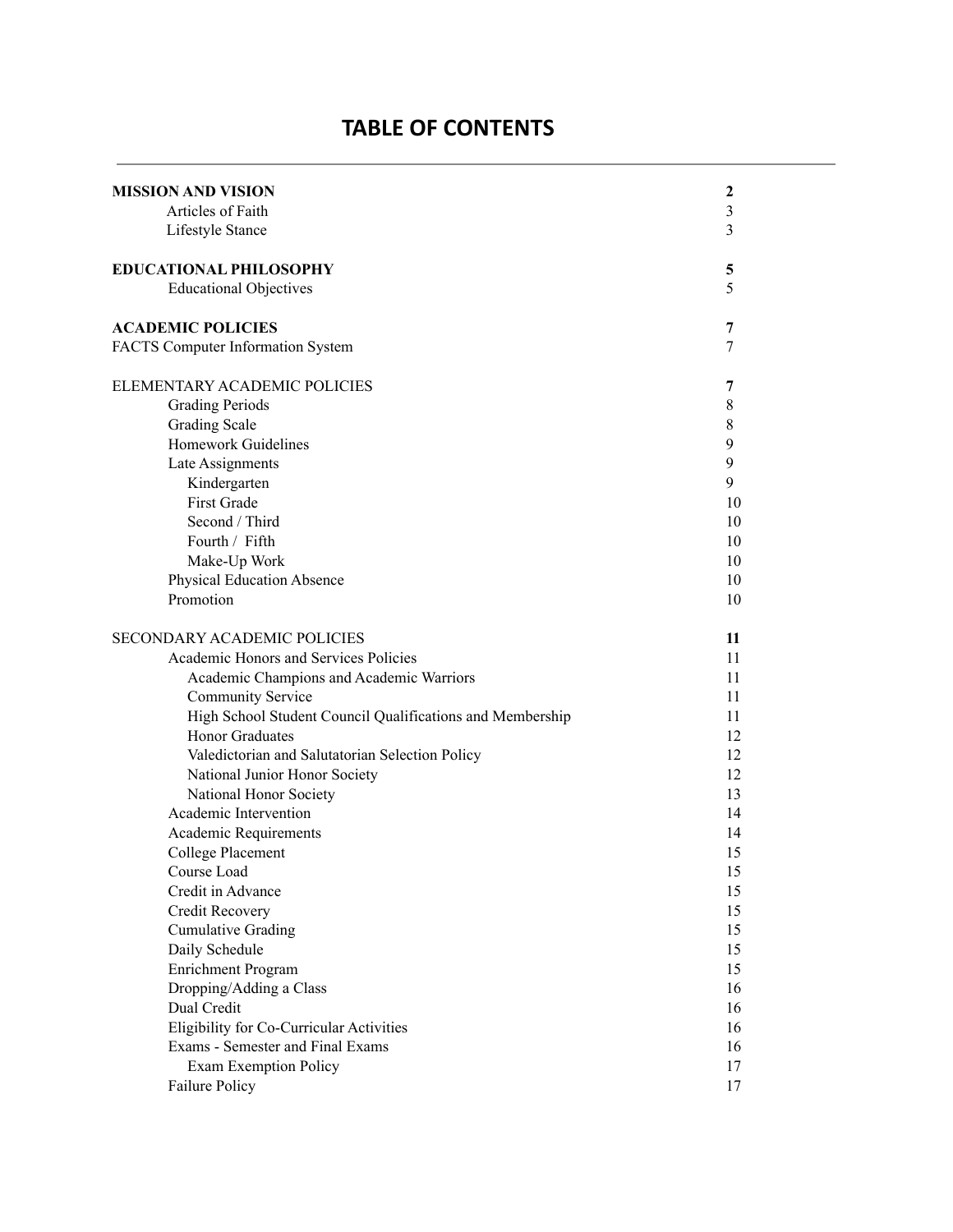| <b>Grading Periods</b>                                               | 17 |
|----------------------------------------------------------------------|----|
| <b>Grading Scale</b>                                                 | 18 |
| <b>Graduation Requirements</b>                                       | 18 |
| Homework Policy                                                      | 18 |
| <b>Transcript Requests</b>                                           | 19 |
| <b>ATTENDANCE POLICIES</b>                                           | 19 |
| <b>Excessive Absences</b>                                            | 19 |
| <b>Excused Absences</b>                                              | 19 |
| Prolonged/Recurring Illness                                          | 20 |
| ELEMENTARY ATTENDANCE POLICY                                         | 20 |
| Elementary Pick-Up and Drop-Off of Students                          | 20 |
| Make-Up Work Due to Absence                                          | 21 |
| Tardiness                                                            | 21 |
| SECONDARY ATTENDANCE POLICY                                          | 21 |
| Arrival and Departure                                                | 21 |
| Assembly and Chapel Attendance                                       | 22 |
| Class Trip Attendance Policy                                         | 22 |
| Co-Curricular Eligibility                                            | 22 |
| <b>College Visits</b>                                                | 22 |
| <b>Family Discretionary Days</b>                                     | 22 |
| Late Arrivals, Early Dismissals, and Tardiness Make-Up Work Policies | 23 |
| Absences                                                             | 23 |
| <b>Physical Education Absence</b>                                    | 23 |
| Planned Absence                                                      | 23 |
| <b>Unexcused Absences</b>                                            | 24 |
| Tardiness                                                            | 24 |
| <b>Skipping Class</b>                                                | 24 |
| <b>CODE OF CONDUCT</b>                                               | 25 |
| Expectations in Behavior                                             | 25 |
| Honor Code                                                           | 25 |
| Immoral and Illegal Activities                                       | 26 |
| Bullying, Sexual Harassment, Violence Policy                         | 27 |
| Social Media Harassment and Disparagement                            | 27 |
| ELEMENTARY DISCIPLINE POLICY                                         | 28 |
| Disciplinary Infractions and Actions                                 | 28 |
| Parent-Teacher Conference                                            | 39 |
| Detention                                                            | 30 |
| Suspension                                                           | 30 |
| Expulsion                                                            | 30 |
| SECONDARY DISCIPLINE POLICY                                          | 30 |
| <b>Dress Code Violation</b>                                          | 30 |
| Disciplinary Infractions                                             | 30 |
| Disciplinary Actions - Specific Consequences                         | 32 |
| After School Work Session                                            | 32 |
| Detention                                                            | 32 |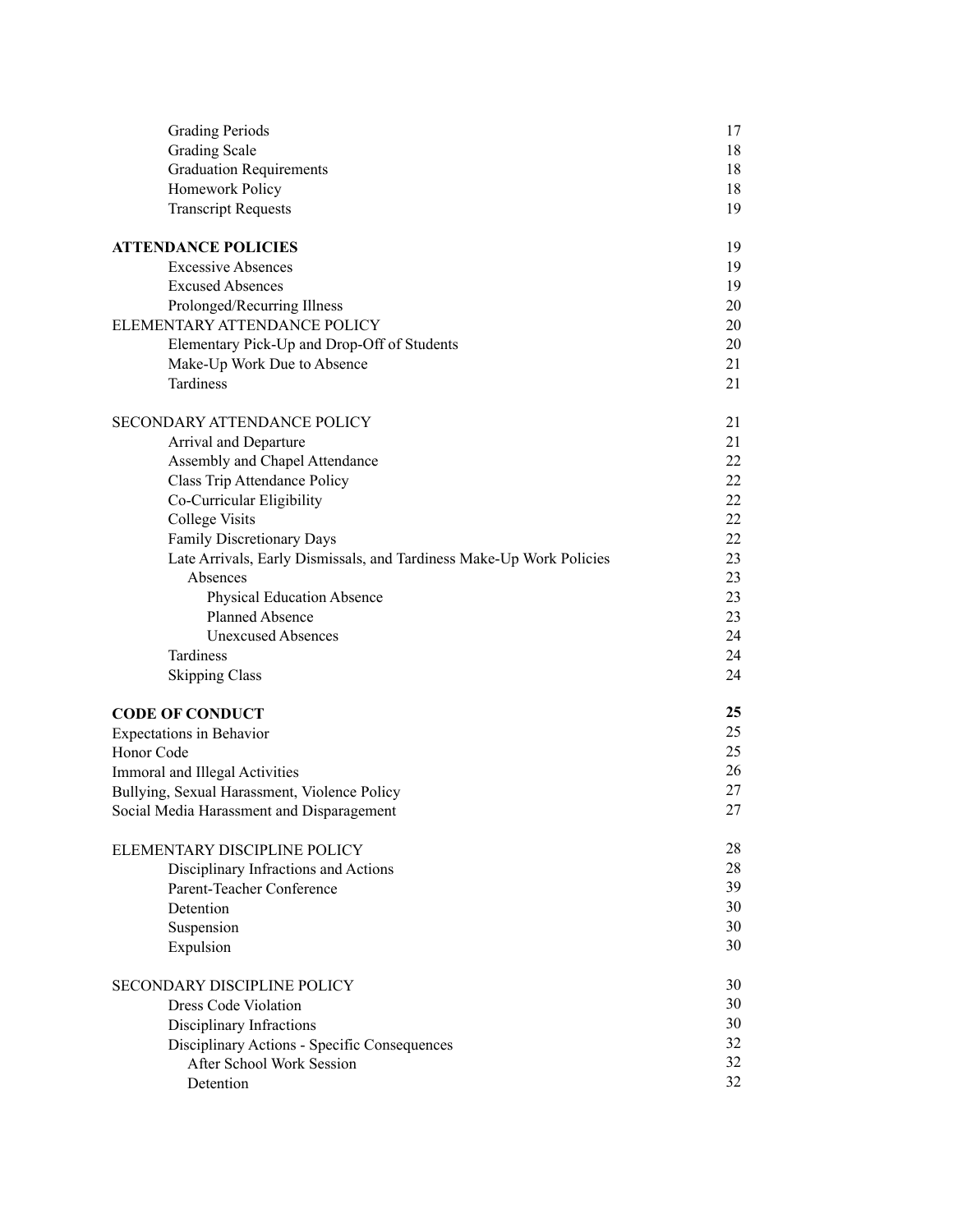| Disciplinary Probation Contract          | 33 |
|------------------------------------------|----|
| Expulsion/Withdrawal                     | 33 |
| Removal from Positions of Leadership     | 33 |
| <b>Student Behavior Referral</b>         | 33 |
| Suspensions                              | 33 |
| Parent-Teacher Communication             | 33 |
| <b>Resolution of Conflict</b>            | 33 |
| Department Heads                         | 34 |
| <b>DRESS CODE</b>                        | 34 |
| Where To Purchase Uniforms               | 34 |
| School-wide General Dress Code           | 35 |
| Uniforms                                 | 35 |
| Hair/Hair Accessories                    | 35 |
| Piercings, Tattoos, and Make-up          | 35 |
| Friday Wear                              | 36 |
| School-wide General Friday Wear          | 36 |
| <b>ELEMENTARY</b>                        | 36 |
| Elementary Chapel Uniform                | 36 |
| <b>Elementary Campus Uniform</b>         | 37 |
| Elementary Friday Wear                   | 37 |
| <b>SECONDARY</b>                         | 38 |
| Secondary Chapel Uniform                 | 38 |
| Secondary Campus Uniform                 | 38 |
| Secondary Friday Wear                    | 39 |
| <b>Athletics/PE Uniforms</b>             | 39 |
| Dress-Up Day                             | 40 |
| Legacy Organizational Jackets            | 40 |
| School Dances and Social Events          | 40 |
| School Team and Club Wear                | 40 |
| Senior Privilege                         | 40 |
| <b>ENROLLMENT AND FINANCIAL POLICIES</b> | 41 |
| Tuition                                  | 41 |
| <b>Enrollment Contract</b>               | 41 |
| <b>Outstanding Balances</b>              | 41 |
| <b>Tuition Payment Methods</b>           | 41 |
| Late Payments                            | 41 |
| Proration for Early Withdrawal           | 42 |
| Behavioral Breach of Enrollment Contract | 42 |
| Required Pre-Enrollment                  | 42 |
| K4-K5 Enrollment                         | 42 |
| Homeschool Guidelines                    | 42 |
| Withdrawals                              | 43 |
| <b>EMERGENCY PROCEDURES</b>              | 44 |
| Fire/Tornado/Lockdown Drills             | 44 |
| Severe Weather and School Closings       | 44 |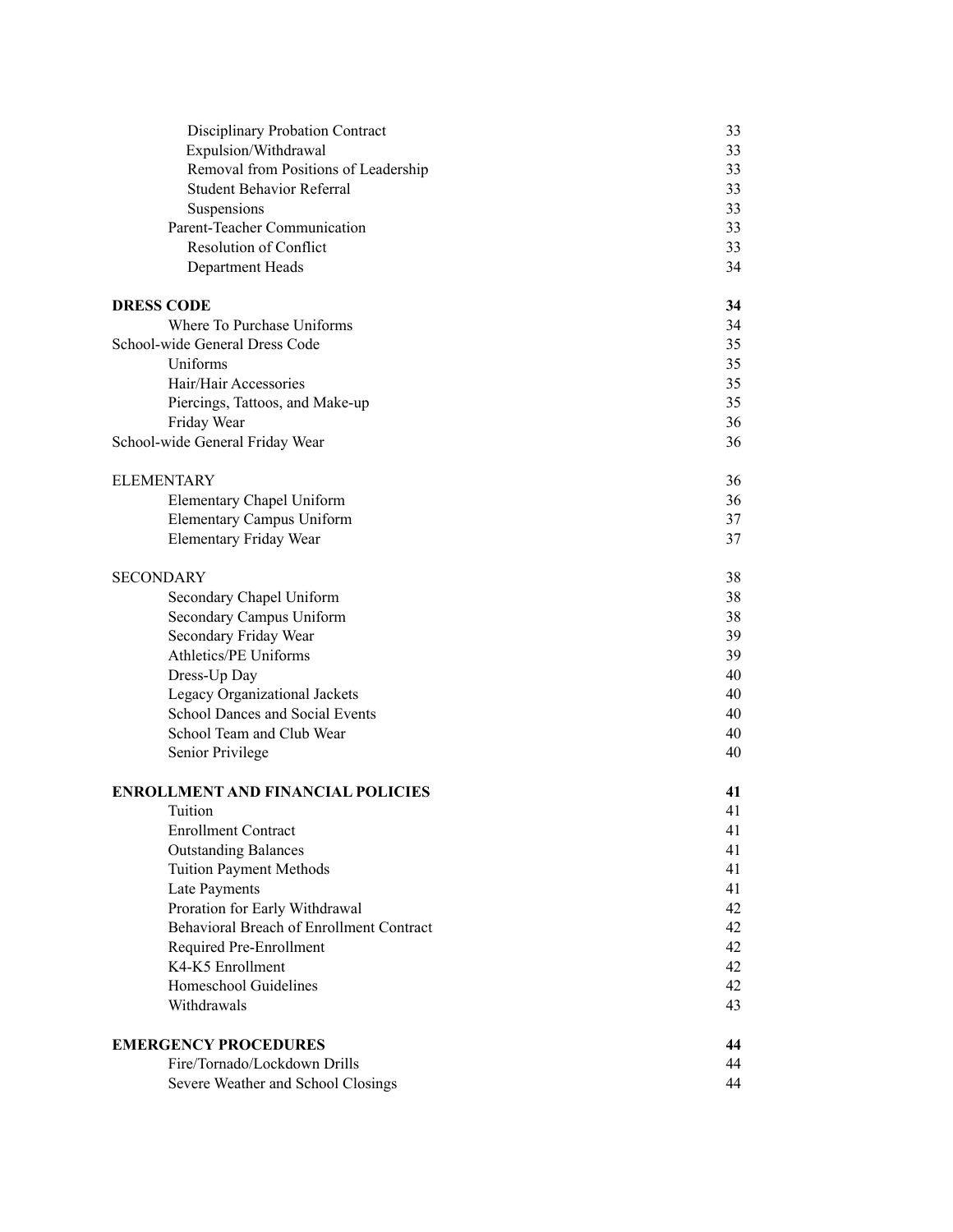#### **EXTRAORDINARY CIRCUMSTANCES**

| <b>GENERAL &amp; MISCELLANEOUS POLICIES</b> | 44 |
|---------------------------------------------|----|
| <b>Booster Club</b>                         | 44 |
| Campus Boundaries                           | 44 |
| Campus Visitation                           | 44 |
| <b>Conflict Resolution</b>                  | 45 |
| Copyright Policy                            | 45 |
| <b>Field Trips</b>                          | 45 |
| Fundraisers                                 | 46 |
| Homecoming and Prom King & Queen            | 46 |
| Library                                     | 46 |
| Litter                                      | 46 |
| Lockers                                     | 46 |
| Lost and Found                              | 47 |
| <b>Lunch Policies</b>                       | 47 |
| Non-Discrimination Policy                   | 48 |
| Parking                                     | 48 |
| Special Needs Programs and Activities       | 48 |
| <b>Social Activities</b>                    | 48 |
| Telephone                                   | 48 |
| Textbooks                                   | 48 |
| HEALTH AND MEDICAL PROCEDURES               | 49 |
| <b>Blood Borne Pathogens</b>                | 49 |
| <b>Emergency Care</b>                       | 49 |
| First Aid and Student Medical Emergencies   | 49 |
| Infirmary                                   | 49 |
| <b>Medication Policy</b>                    | 49 |
| Physical Examination Policy                 | 50 |
| Should You Send Them To School?             | 50 |
| <b>TECHNOLOGY USE POLICIES</b>              | 53 |
| School Provided Technology Use Policy       | 53 |
| Chromebooks                                 | 54 |

**4 4**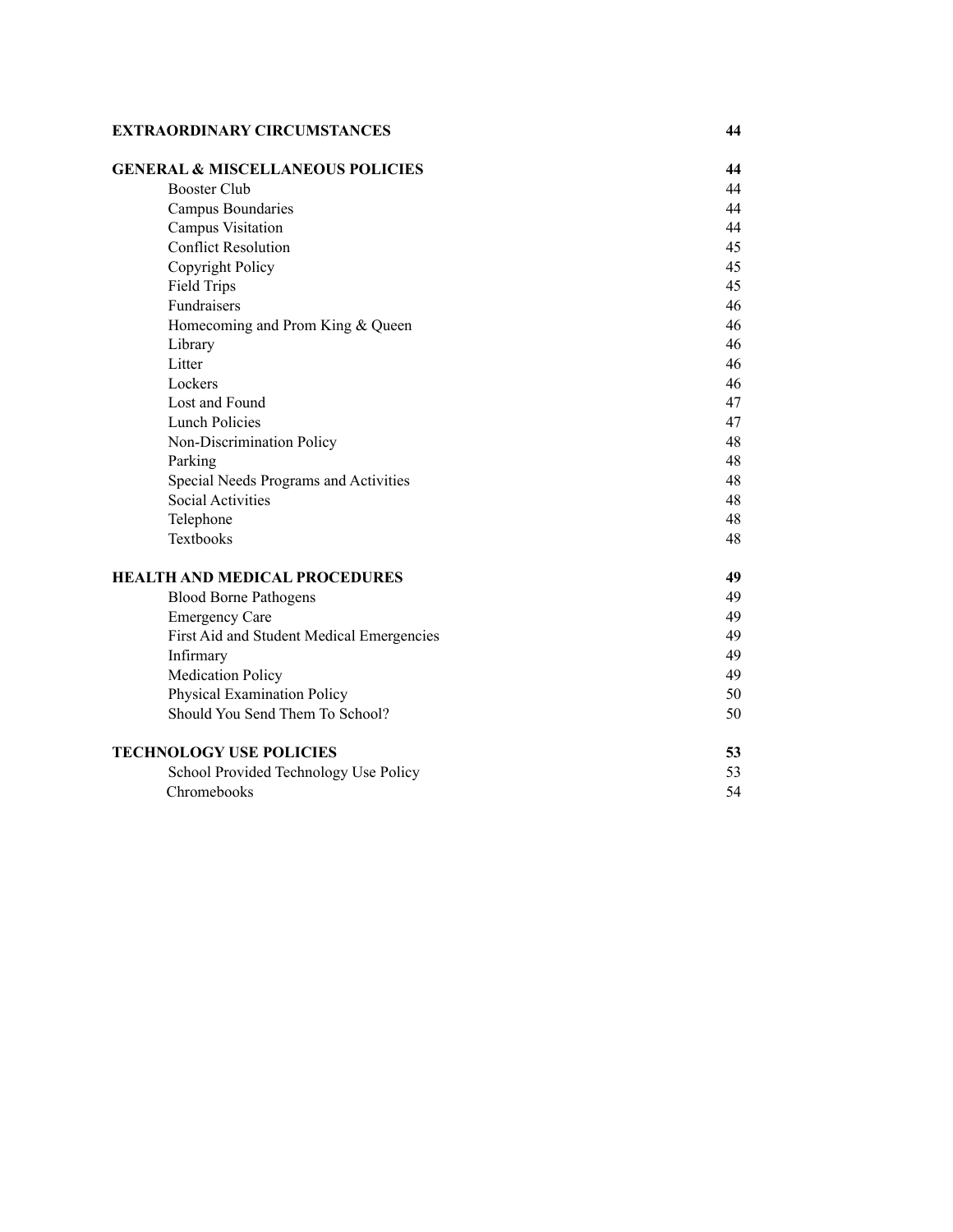## **MISSION AND VISION**

#### *Mission*

*Legacy Christian Academy provides a Christ-centered, college preparatory culture of educational excellence wherein young men and women are trained spiritually, academically, physically, and artistically to reach their God-given destinies.*

#### *Vision*

*Legacy Christian Academy is committed to equip servant leaders to impact their world and all eternity for Jesus Christ. Our vision includes a passion to assist and partner with families in helping prepare children to impact their world for Christ.*

The mission and vision of Legacy Christian Academy can be captured with three critical words:



*Parent Participation Partnership* The primary responsibility and authority for the training of a child absolutely lie with parents. However, Legacy Christian Academy is willing to be a minority partner in that duty. Common goals in raising youth in ways that are Christ-like, in teaching academics to the highest learning level of a student, and in developing a character of integrity and noble deeds can best be done with a partnership of parents and school.

Parents' participation in every aspect of school is important to achieve the stated common goals. Please, become part of the Booster Club. Participate in the extra-curricular activities of each child. Give in cash or kind to the support of school fundraisers and resource development. Be part of special events and activities sponsored by Legacy. Stay informed by monitoring for the academic progress, homework assignments, and teacher comments concerning your student. Show interest and encourage your student in doing their homework, studying for tests, and completing special assignments. Above all, pray for the blessing and favor of the Lord to surround Legacy as a school in partnership with parents teaching and training the leaders of our great country's next generation.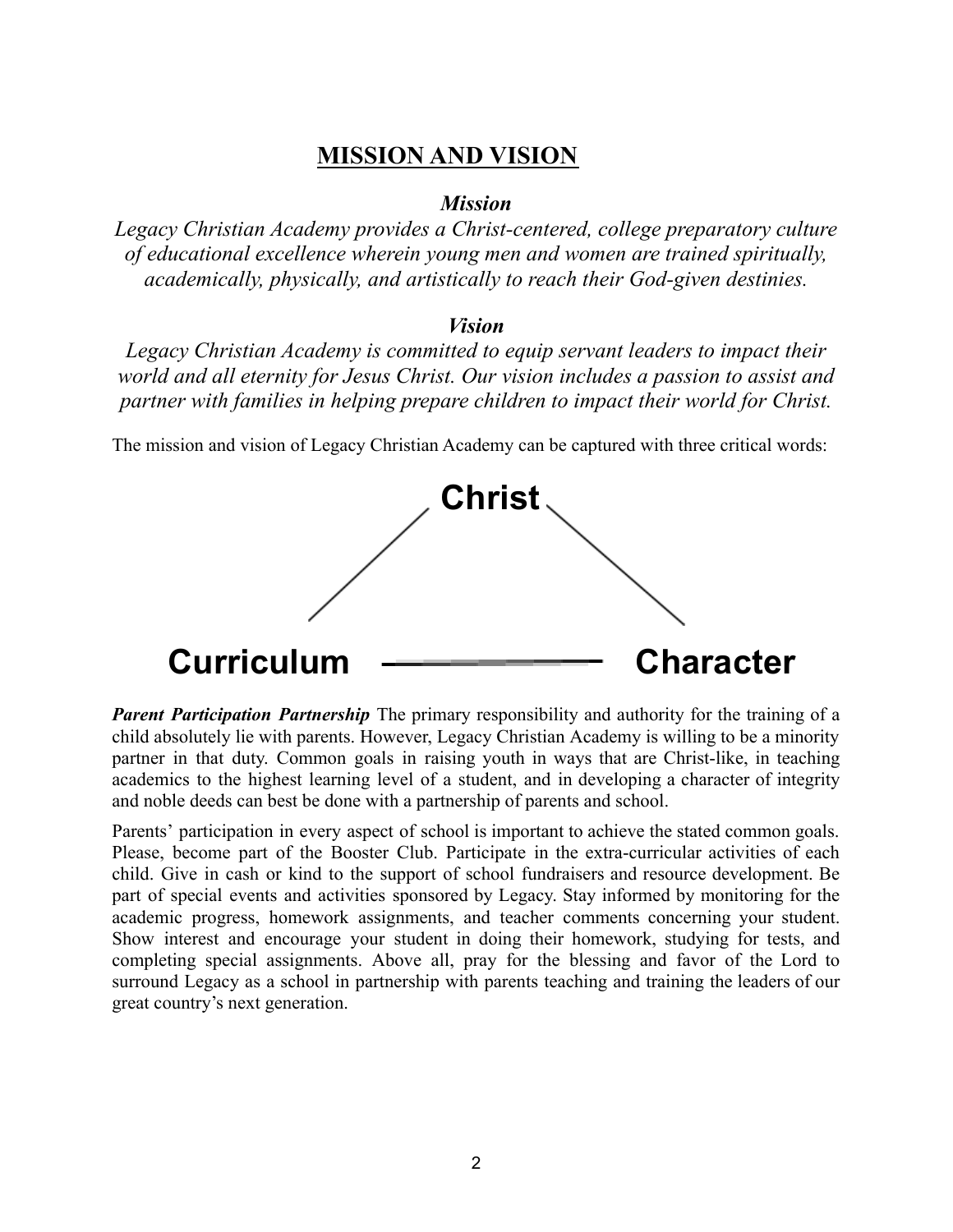#### *Articles of Faith*

Legacy is, first and foremost, a Christian educational institution and expects all employees to follow certain precepts of the Christian faith:

We believe the Bible to be the inspired, the only, infallible, authoritative Word of God.

We believe that there is one God, eternally existent in the persons of the Father, Son, and Holy Spirit.

We believe in the deity of our Lord Jesus Christ, in His virgin birth, in His sinless life, in His miracles, in His vicarious and atoning death through His shed blood, in His bodily resurrection, in His ascension to the right hand of the Father, and in His personal return in power and glory.

We believe that for the salvation of lost and sinful man regeneration by the Holy Spirit is absolutely essential.

We believe in the resurrection of both the saved and lost: they that are saved unto the resurrection of life and they that are lost unto the resurrection of damnation.

We believe in the spiritual unity of the believers in our Lord Jesus Christ.

We believe in the present ministry of the Holy Spirit by whose indwelling the Christian is enabled to live a Godly life.

#### *Lifestyle Stance*

We believe that God wonderfully and immutably creates each person as male or female.

We believe God intends sexual intimacy to occur only between a man and a woman who are married to each other (1 Corinthians 6:18, 7:2-5; Hebrews 13:4)

We believe that acting on any form of sexual immorality (including adultery, fornication, homosexuality, bi-sexuality, pornography, or changing one's biological sex) is prohibited by God in Scripture.

We do believe that every person should be afforded compassion, love, kindness, respect and dignity, and we oppose discrimination based on race, age, gender and nationality.

We support the sanctity of all human life from the moment of conception to natural death.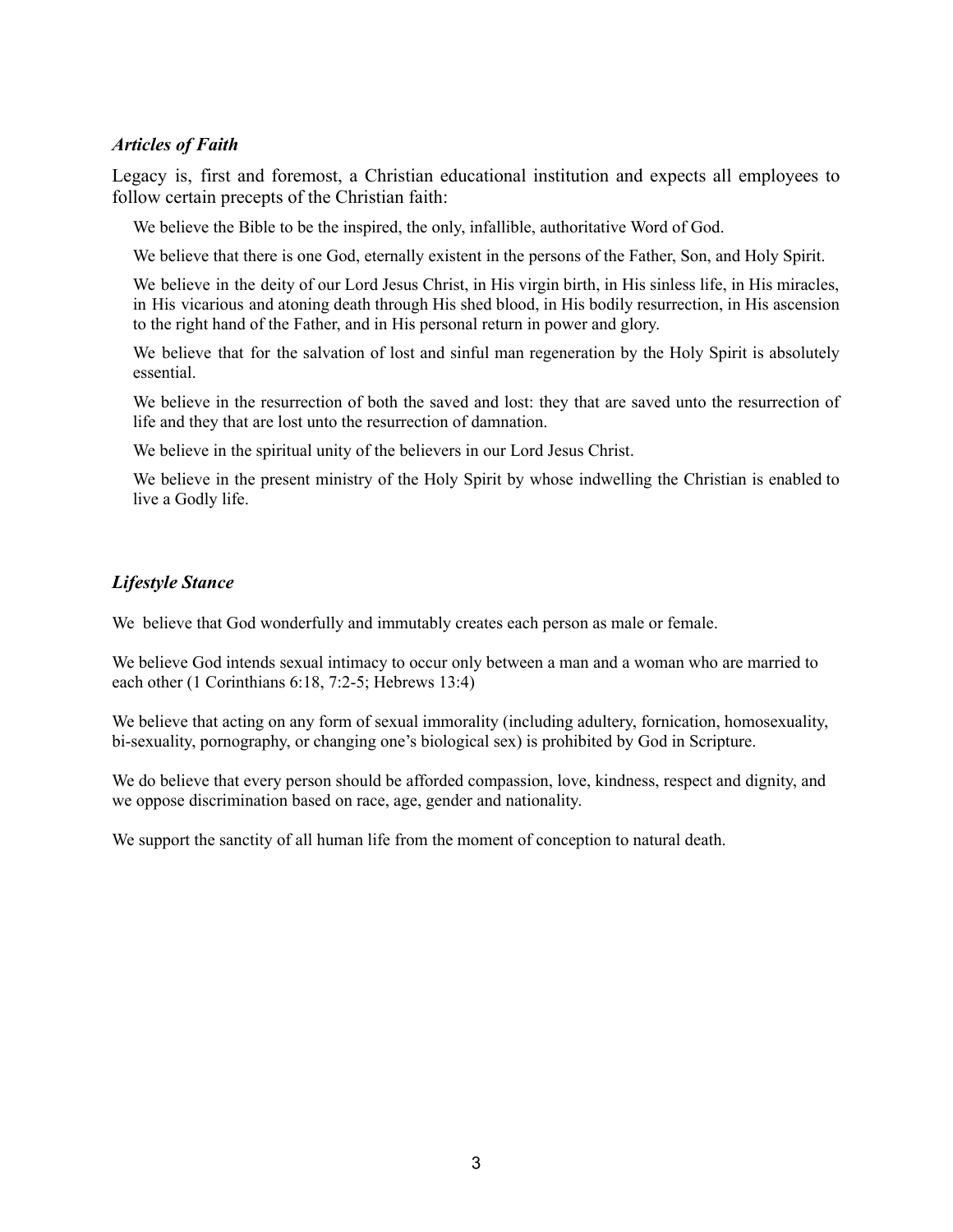**Lack of knowledge of a particular policy provided will not excuse a parent or student from the responsibilities and accountability for failure to obey them.**

**During the course of the school year, the Family Handbook may change or be amended.**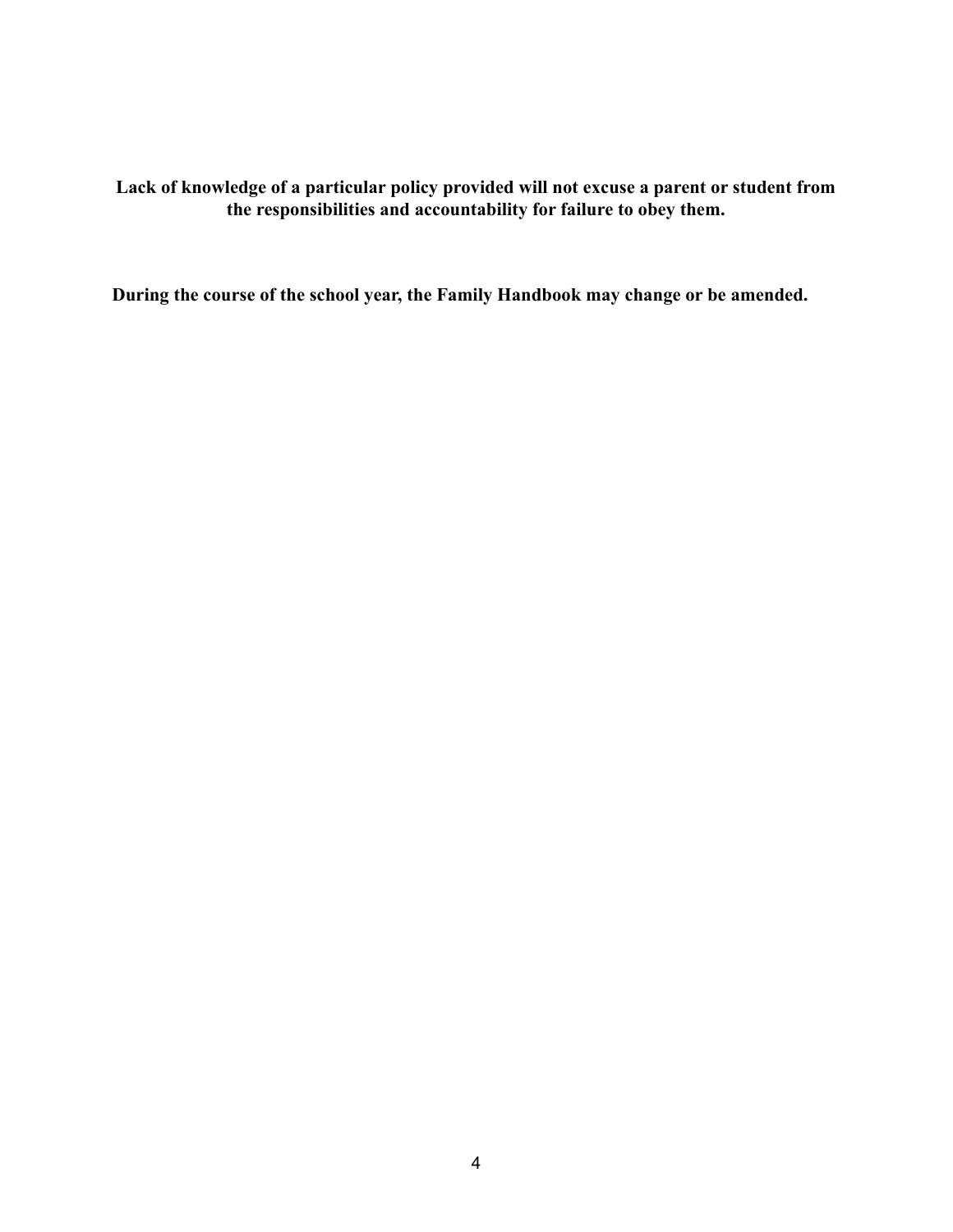# **EDUCATIONAL PHILOSOPHY**

Legacy Christian Academy adopts the historic Christian view of life as presented in the Bible. Since God created and sustains everything through His Son, Jesus Christ, the world and life are God-centered and cannot in this condition glorify or know God. He can do this only by being recreated in God's image through committing his life to Jesus Christ as Lord and Savior. The total process of education, therefore, must seek this restoration of the student to the position of true knowledge, righteousness, and holiness in Christ by developing and relating the whole person to God spiritually, academically, socially, and physically. It must present all truth as God's truth and must be interpreted and integrated with God's Word. Such education is primarily the parent's responsibility and the school's function is an extension of the home to aid the parents in giving this education.

## **Educational Objectives**

Legacy Christian Academy intends to implement its stated Vision, Mission and Philosophy by working with the home and church to achieve the following objectives that will provide an atmosphere in which the whole child may grow to realize his God-given destiny.

- *A. Spiritual Growth*
	- 1. The student will understand that the Bible is the inerrant Word of God, the source of doctrine, and the guide for daily living. *2 Timothy 3:16,17; John 1:1,2*
	- 2. The student will know the basic tenets of the Christian Faith. *2 Peter 3:2*
	- 3. The student will be encouraged to make a personal commitment to Jesus Christ, honor Him as Lord and Savior, and seek to know and do the will of God. *Romans 10:9,10*
	- 4. The student will formulate a personal Christian world/life view which will be integrated in every area of life. *John 14:6,7*

#### *B. Intellectual Growth*

- 1. The student will learn the skills for effective, critical thinking; comprehension; communication; and computation. *Proverbs 27:23-27, 2 Corinthians 9:6-11, Psalm 33:9, Deuteronomy 32:3-4*
- 2. The student will develop creative thinking and abilities toward an aesthetic appreciation of the arts and sciences. *Philippians 4:8*
- 3. The student will understand the integration of Biblical principles as seen in all areas of study in the development of a Christian world/life view. *Psalm 31:5, Hebrews 13:8*
- 4. The student will appreciate and understand the principles and values upon which our country was founded and the importance of preserving those values. *Matthew 26:27-29, Job 12:23, Deuteronomy 5:15*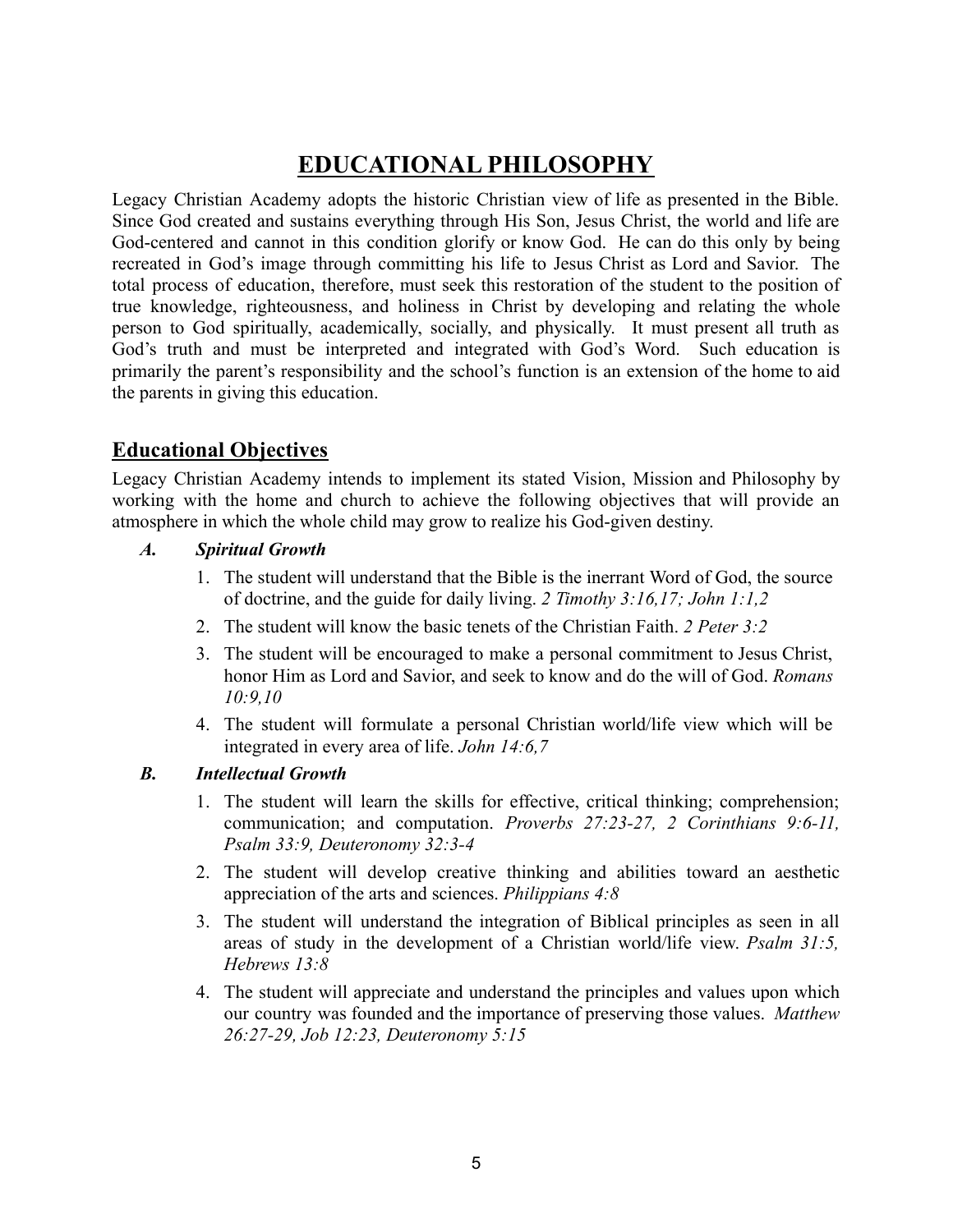#### *C. Physical Development*

- 1. The student will understand that the body is the temple of God; therefore, it is necessary to eat proper food, exercise, rest, and abstain from harmful substances. *1 Corinthians 6:19*
- 2. The student will learn to apply Biblical principles in sportsmanship and in all athletic endeavors. *Proverbs 1:3*
- 3. The student will understand the qualities of loyalty, enthusiasm, and discipline in building an effective team/group endeavor. *Ephesians 4:25*
- 4. The student will develop physical coordination and skillful use of the body. *1 Corinthians 6:20*

#### *D. Emotional Growth*

- 1. The student will learn to apply Biblical principles in handling failure, success, stress, and strong emotions. *James 5:16*
- 2. The student will know that each individual is a unique person of worth because each is a special creation of God and recipient of His love. *Genesis 1:26*
- 3. The student will learn to apply Biblical principles in developing and accepting a realistic, wholesome self-image (soul). *Psalm 119:73*

#### *E. Social Growth*

- 1. The student will exhibit proper attitudes, and show respect for authority and for other people's rights and feelings. *James 1:27*
- 2. The student will develop self-discipline and responsibility based on submission to God and those in authority over him. *Romans 13:1-3*
- 3. The student will develop a love of family, good citizenship, and patriotism, assuming responsibility for home, church, community, and country. *Romans 12:10-13*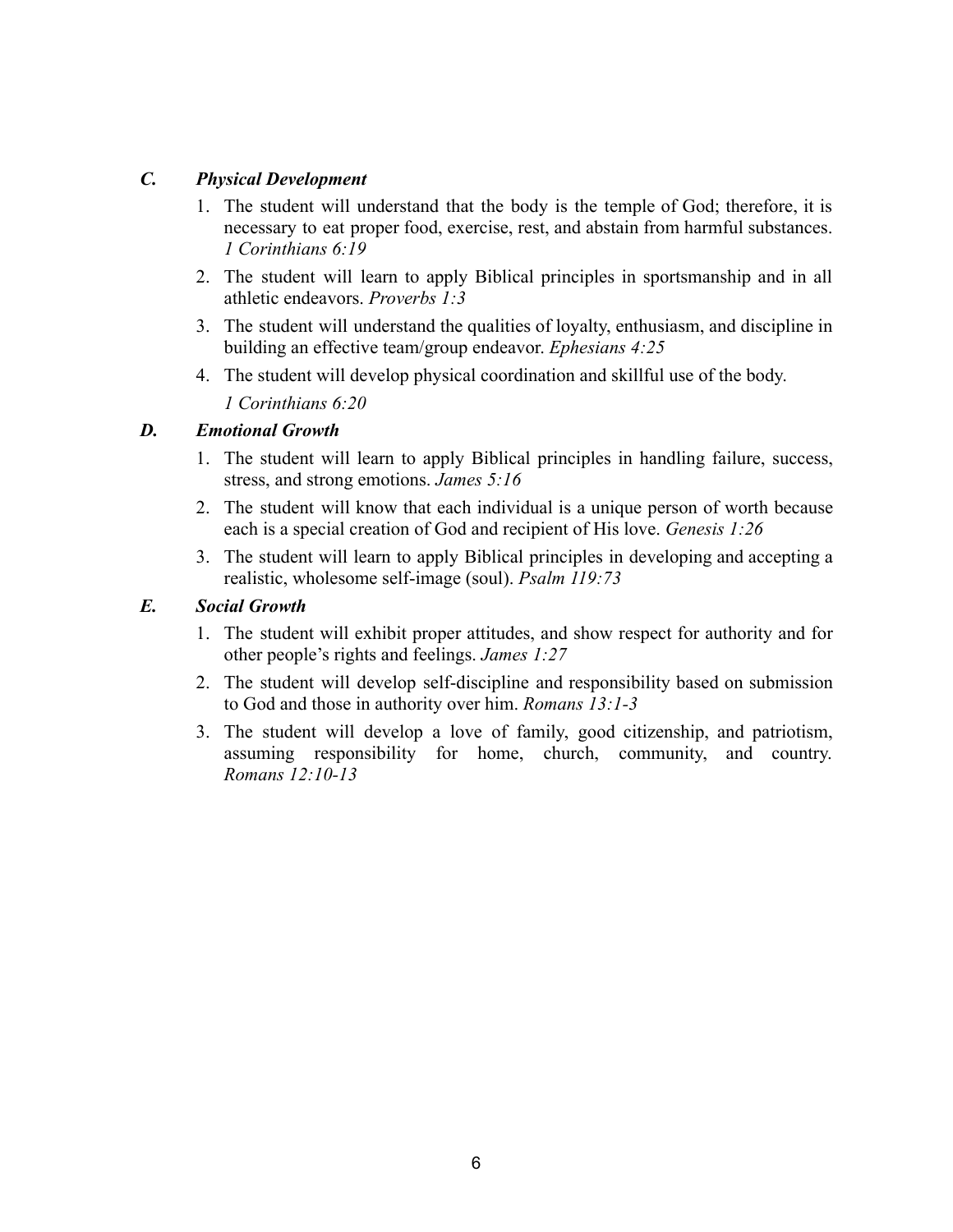## **ACADEMIC POLICIES**

#### *FACTS Computer Information System (parent company of RenWeb)*

Legacy Christian Academy's management database (FACTS) has the ability to send emailed progress reports from teachers to one or both parents. In addition, you can access your child's daily assignments on the internet with our Parents' Website. Instructions for accessing the Parents' Website follow:

- 1. Go to web browser and type in the address [www.](http://www.renweb.com)factsmgt.com
- 2. Click on Login at the top right, then ParentsWeb Login.
- 3. Click on FACTS Family Portal (Parents Web)
- 4. Click Create new Parentsweb Account if you have not logged into FACTS (RenWeb) before.
- 5. If you already have a username and password, sign in to your account.
- 6. Log in as follows: District Code is LCA-TX then, **type in the email address that you provided to the school.**
- 7. You will be emailed a new password to the email address you typed in, which must be the same email you provided to the school.
- 8. Go back to the first screen and type in your password to log in. (You may change your password afterward).
- 9. Select "Continue."
- 10. Under "School Information" you will be able to see your child's classes, and calendar, etc.
- 11. Under "Student Information" you will be able to check on grades, homework, etc.
- 12. You will be able to find other school information available about your child on this site as well as the ability to email the teachers directly.
- 13. Please understand that the mobile app for your cell phone may not show as much information as the website does. Also, accessing information on the mobile app requires different manipulation than on the website.

## **ELEMENTARY ACADEMIC POLICIES**

Bible Bible Language Arts Language Arts Phonics & Reading Phonics & Reading Language Development Language Arithmetic Science Music/Art/PE Arithmetic Science/Social Studies History/Geography Character Development Health/Safety/Manners Health/Safety/Manners Music/Art/PE Computer Computer

#### **Kindergarten First & Second Grade**

Manuscript Writing Manuscript/Cursive Writing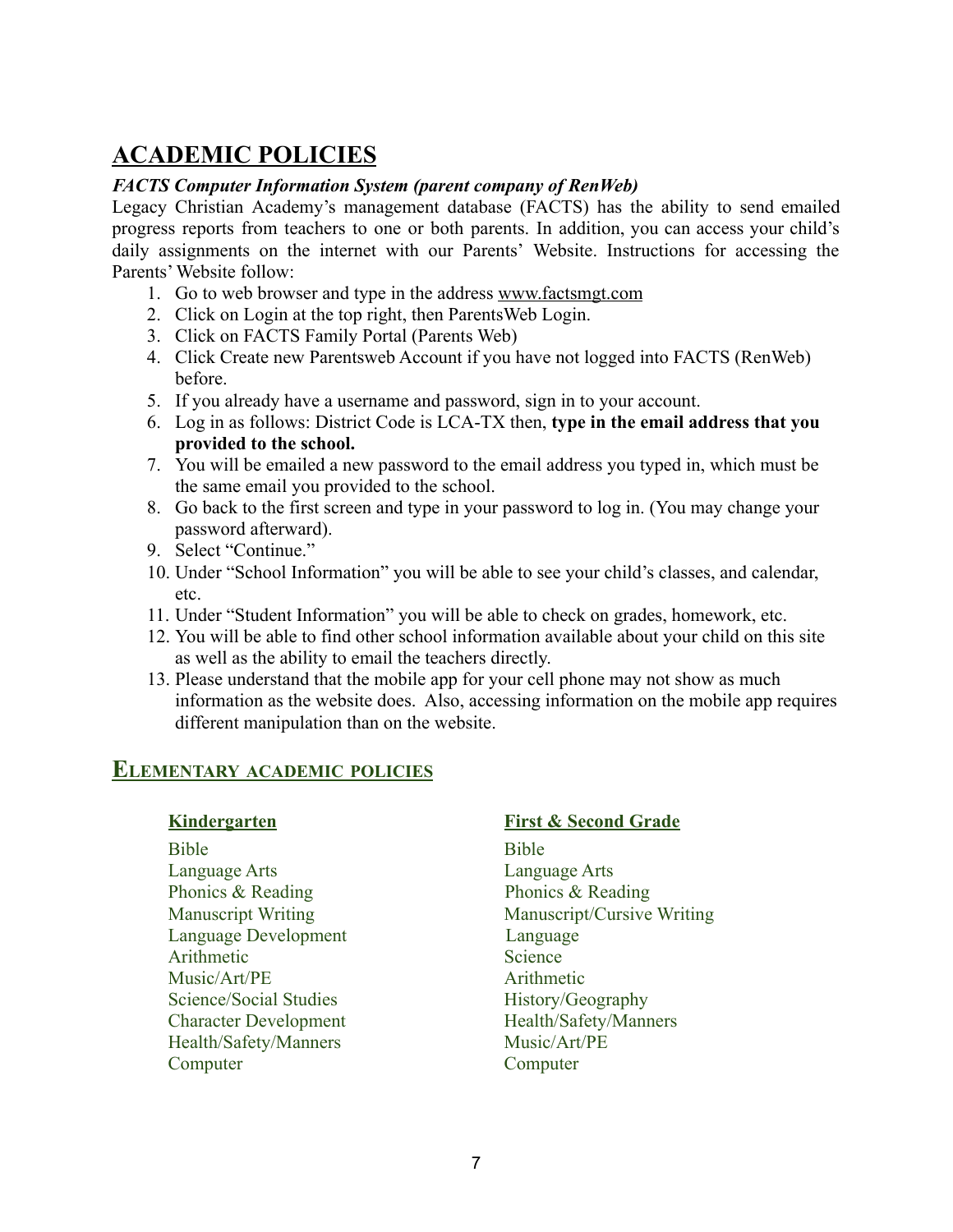Bible Bible Language Arts Language Arts Phonics & Reading Phonics & Reading Spelling Spelling Arithmetic Arithmetic History/Geography Science Health/Safety/Manners History/Geography Music/Art/PE Health Science Music/Art/PE Computer Computer

#### **Fourth & Fifth Grade Fourth & Fifth Grade**

Cursive Writing Penmanship & Writing

#### **Grading Periods**

Progress reports will be sent to all parents of students at the four and one half interval of each nine-week period. Conferences needed to address concerns should be arranged with teachers to set up appointments.

If a student receives an "F" in a grading period, he/she will automatically be placed on "academic probation" until the next progress reporting period (four and a half weeks). Continuing failure will result in loss of credit for the course and recommendation in a parent-teacher conference that the student be placed in another school that would better suit the student's needs.

See the school calendar for grading periods and dates when progress reports and report cards will be e-mailed to parents.

#### **Grading Scale**

Grade Weight 1-5 grades Daily 40% Test  $60\%$ 

| Grades 1-5       |
|------------------|
| $A = 90 - 100$   |
| $B = 80 - 89$    |
| $C = 70-79$      |
| $F = 69 - Below$ |
|                  |

Conduct grades will be shown by: E – Excellent G - Good S – Satisfactory N – Needs Improvement U – Unsatisfactory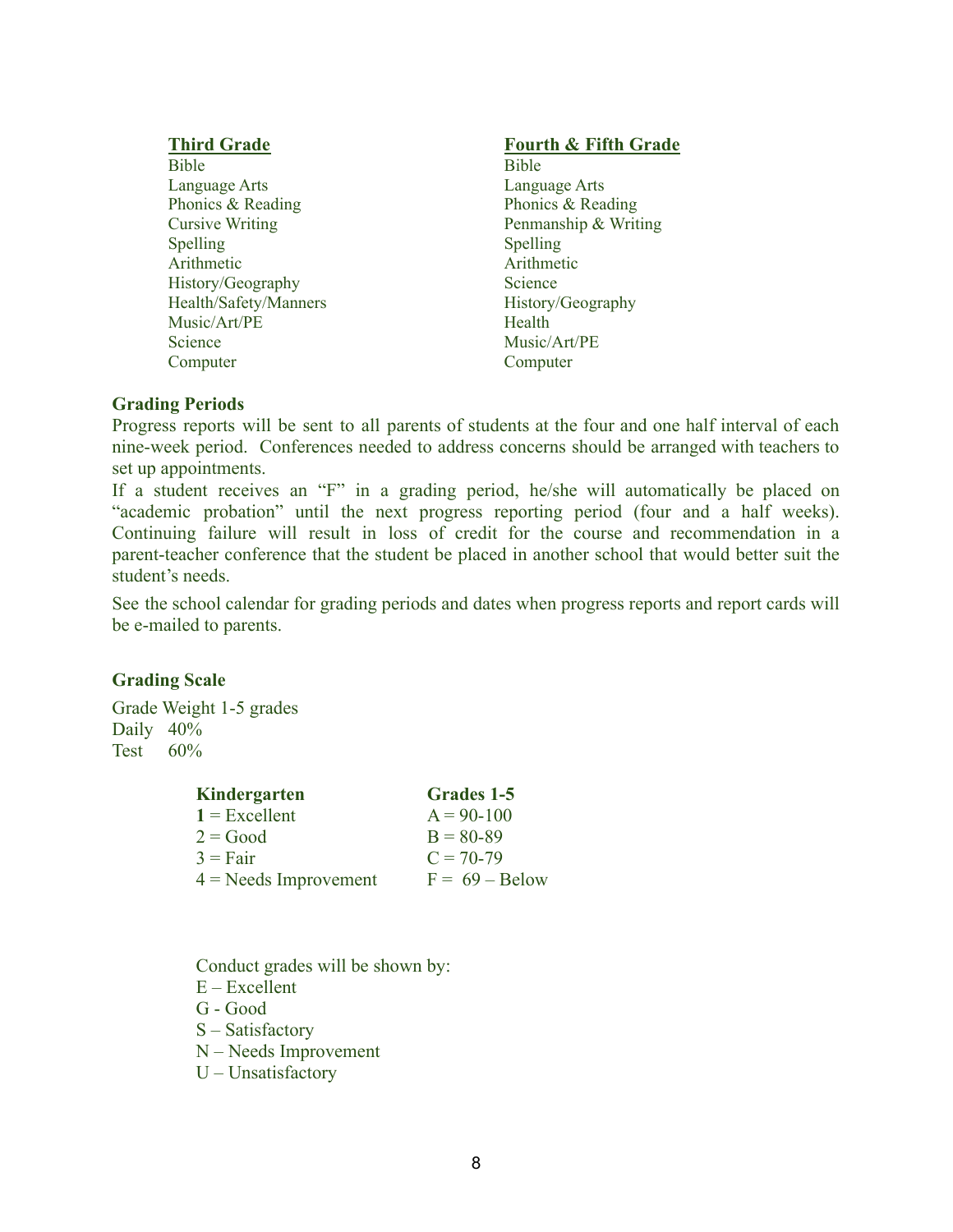A "U" conduct grade appearing on the report card will result in a parent conference. To receive credit for a course, a student must maintain an average of 70 or above.

#### **Homework Guidelines**

Homework generally has different purposes at different grade levels. For younger students, it should foster positive attitudes, habits, and character traits. For older students, it facilitates knowledge acquisition in specific topics. Homework provides an additional opportunity for parents and their child to bond. Some homework will be necessary for classroom participation.

All assignments must be complete, on time, and written properly. It is left to the discretion of the teacher as to how to make up any unfinished homework. Homework should not be assigned unless it is to be inspected. Teachers may count homework as a daily grade. Homework is important and parents are encouraged to provide the necessary home supervision for students to complete this part of their academic education.

Assignments are made on a daily, weekly, and a longer period of time. Fourth and fifth grade students write assignments in a school provided agenda. Parents should review these with their students on a regular basis to determine homework requirements. Assignments are also available for parents to see on FACTS.

As a guide, the average student can be expected to spend the following amounts of time on their homework:

> st grade – 120 minutes per week nd grade – 140 minutes per week rd grade – 160 minutes per week th grade – 180 minutes per week  $5<sup>th</sup>$  grade – 200 minutes per week

This does NOT include unfinished classwork.

It is the school board policy to make every effort to leave Wednesday evenings free for church activities.

#### **Late Assignments**

#### *Kindergarten*

Kindergarten does not have a "points deducted" policy. Homework is mainly oral reading to parents. This oral reading assignment must be signed and returned the following day. Homework is given on Tuesday and Thursday nights, and failure to do the reading will result in either time out at recess or not being allowed to participate in Show and Tell on Friday. Failure to do the assigned work will also result in a lower grade in "responsibility" on the report card. Continuous failure in this area could result in a conference with the parent.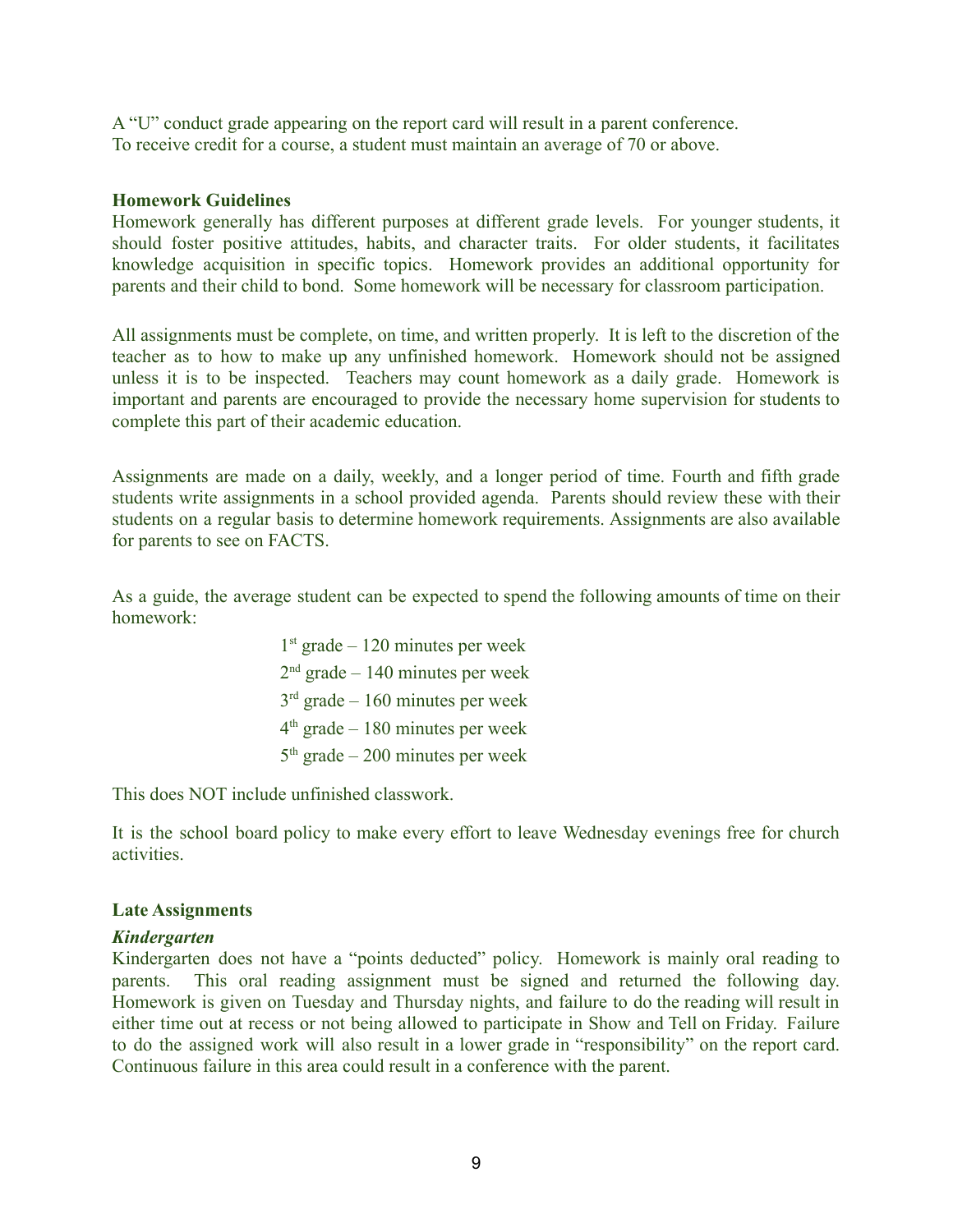#### *First Grade*

Incomplete daily homework assignments are to be completed in class after classroom assignments are completed and before the student can participate in extra activities. If incomplete homework assignments continue to be a problem, a conference with the parent is scheduled.

#### *Second / Third*

The student has three chances to turn in his/her completed assignment. Five points are deducted for each day that the assignment is late (five points for the first day, ten points for the second day, and fifteen points for the third day). After the third day, late assignments are not accepted unless a valid note from a parent stating the reason for not completing the assignment on time has been received. Continuous failure in this area could result in a conference with the parent.

#### *Fourth / Fifth*

A student's work is accepted one day late. Ten points are typically deducted for late work. The deduction is posted in FACTS so parents can see that it has not been turned in. The only exception is parent communication with the teacher as to the reason why the child's work was not finished; the teacher has the authority to approve late work. If it is not turned in after that, it remains a zero. Some work is accepted late for special circumstances. Continuous failure in this area will result in a conference with the parent.

#### *Make-Up Work*

When a student has been absent, it is the responsibility of the student and parent to secure books and assignments to be ready to participate on the day he/she returns to school. Students will be given one day for every excused day absent to make up their work. The assignments for makeup will be made available for pick up after 3:30 p.m. the same day of the absence. It is the responsibility of the parent/student to request makeup work for an absence.

In the event a student misses work due to suspension, makeup work will not be allowed.

#### **Physical Education Absence**

A student must have a note signed by a parent or a doctor stating the reason the student may not participate in a PE class. If the student cannot participate for more than one day, the note should indicate approximately when the student may return to full participation. The note should also list the possible moderate activities in which the student might be able to participate. Under some circumstances, students will be required to complete written assignments to take the place of physical activities missed.

#### **Promotion**

Promotion in Kindergarten and First grade is based upon satisfactory completion of courses of study and teacher recommendation. In grades 2-5 a student that fails two or more core subjects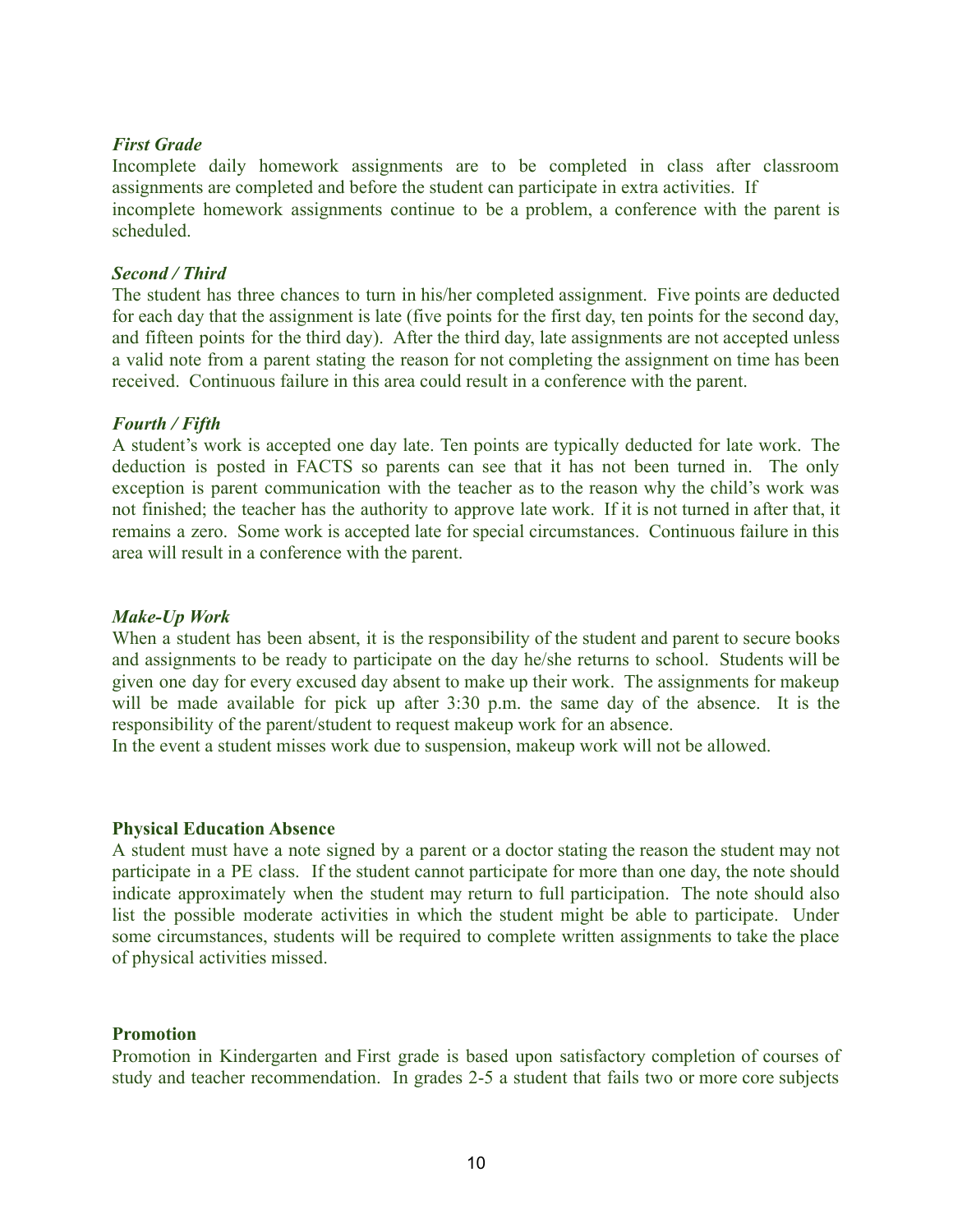(language arts, mathematics, social studies, and science) with a 69 or less overall grade average will be a candidate for retention

## **SECONDARY ACADEMIC POLICIES**

#### **ACADEMIC HONORS AND SERVICES POLICIES**

#### *Academic Champions and Academic Warriors*

Both academic achievement recognitions are recorded at the end of each semester based on a student's weighted semester GPA. Honors classes, Dual Credit, and AP classes are given an additional weight of 0.5, 0.5, and 1.0 respectively when determining GPA recognition. Academic Champions include all full-time students with an overall semester GPA of 4.0 or higher and with no average below an 85. The Academic Warriors recognition includes all full-time students with an overall semester GPA of 3.5-4.0 and with no average below an 80.

#### *Community Service*

All middle and high school students are required to perform 10 hours of community service per semester for a total of 20 hours each school year for promotion to the next grade or to graduate. Prior approval and Community Service Forms are required to be obtained from the student's Bible teacher before performing any community service. A student must not receive financial compensation for community service projects. Hours accumulated during the summer for the following year will start June 1st.

#### *High School Student Council Qualifications and Membership*

All candidates and members must pledge to maintain the highest standards of personal conduct at and away from school, to act in the best interest of the school at all times, to reflect the opinions of the students they represent to the best of their ability, to promote school spirit, to practice effective leadership and good citizenship, and most importantly to always demonstrate a Christian attitude. The decision regarding a student's eligibility to serve as a Student Council member, Officer or other student leader ultimately rests with the Advisor and the Administration of Legacy Christian Academy.

A candidate must be enrolled as a Legacy diploma-seeking full-time student for next year and pre-registered before the election. The candidate must not have a major disciplinary disciplinary infraction during the year of election or the year of office.

▪ A candidate must have at least one year's experience in High School Student Council prior to running for a position in Executive Council. The candidate must be currently serving on Student Council in order to run for Executive Council for the following year.

▪ Candidates and members may not fail any class prior to the election or during the time of office. Failure to meet these guidelines will result in the candidate not being eligible to run for office. A member must maintain a 2.5 GPA throughout their time in office. Failure to maintain academic eligibility will result in dismissal from the council.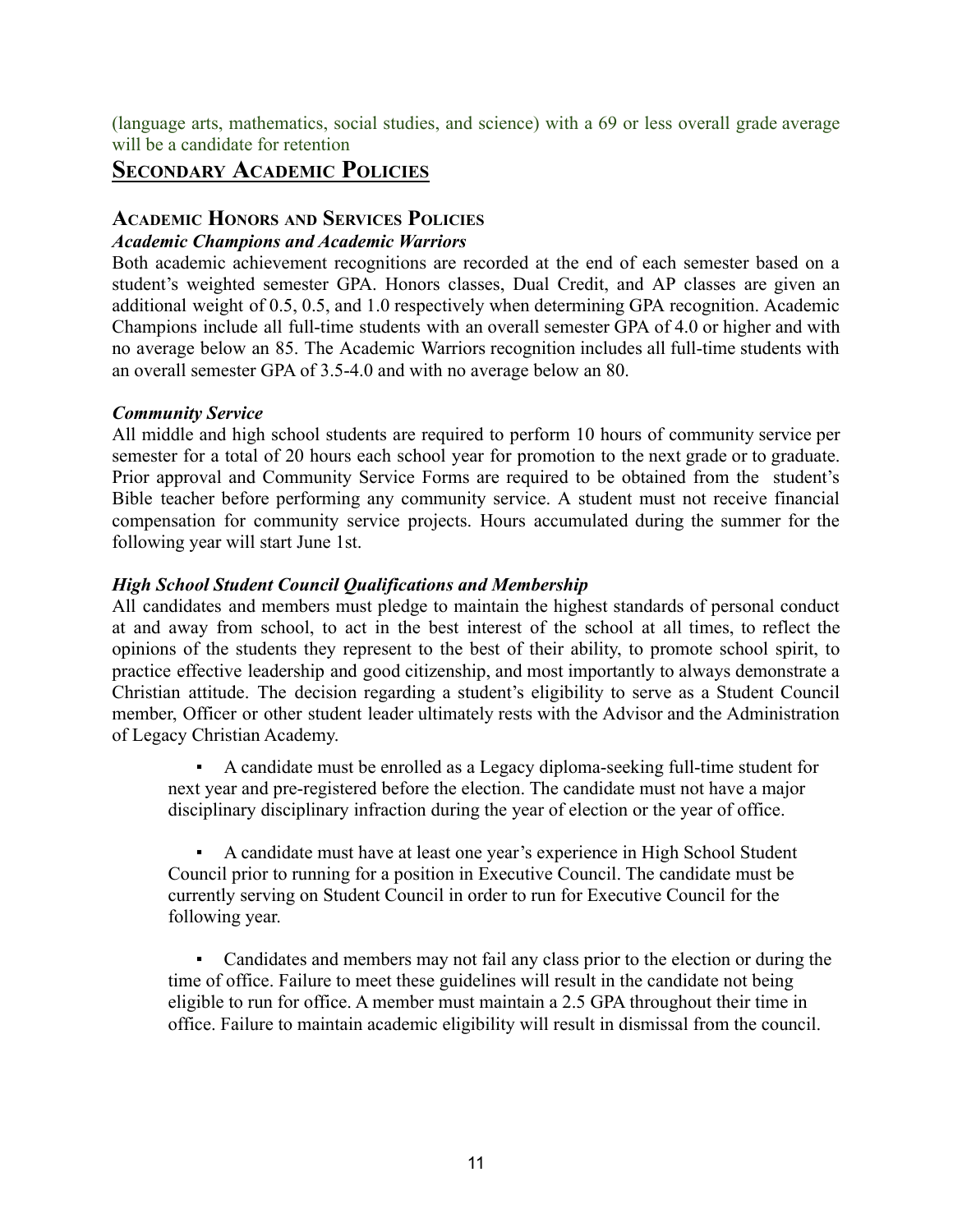• Candidates are required to make a campaign speech. The speech must be 2-5 minutes in length and be pre-approved by the Advisor. Posters and other campaign items will be allowed under the direction of the Advisor

#### *Honor Graduates* **Graduating Classes after 2023**

For the award of Honor Graduate a student must earn a GPA of 4.00 - 4.19 or higher. For the award of High Honor Graduate, a student must earn a GPA of 4.2 or higher. Students must have attended Legacy Christian Academy full time for the last four semesters.

#### **Grandfathered for 2022-2023 Graduating Classes (May choose)**

For a student to graduate with an Honors Diploma, he/she must complete a minimum of ten honors level courses. For the student to graduate with High Honors, he/she must complete a minimum of ten honors level courses with a minimum of three of the ten honors courses consisting of AP level courses. Please see the Course Expectations and Contract for Honors and AP Courses under Academics at the school's website.

For the award of Honor Graduate a student must earn a grade GPA of 3.00 or higher.

For the award of High Honor Graduate, a student must earn a GPA of 3.5 or higher.

Students must have attended Legacy Christian Academy full time for the last four semesters.

#### *Valedictorian and Salutatorian Selection Policy*

- The student must have attended Legacy as a full-time student for the last six semesters.
- Only grades earned at Legacy are considered. See Academic Requirements for courses used to determine academic rankings.
- At the close of the second semester grading period, when all the senior grades are recorded, high school grades are averaged for all seniors eligible for the two honors. The GPA is used for the selections. In the event of a tie, the unweighted grade averages for the classes used to determine class rankings will be used to determine valedictorian.
- In the event a transfer student is in the running for the honors, that student's six or more semesters at Legacy will be compared with all seniors' GPA for the same six or more semesters of their high school career.
- *▪ See academic requirements for information on which courses count toward this honor.*

#### *National Junior Honor Society*

To be eligible for membership consideration, Middle School students must have a cumulative numerical average of 90 or above. Candidates must be full-time students who have attended Legacy Christian Academy for at least one semester, and be currently enrolled in the seventh grade. Potential members must also meet high standards of character, citizenship, and leadership in the areas of faith, virtue, and knowledge. Leadership and service are measured by the student's participation in community and/or school activities. All candidates must complete and turn in ten documented service hours by the announced deadline. Citizenship and character are measured in terms of integrity, behavior, ethics, and cooperation with both students and faculty. Faith, virtue, and knowledge are considered to be a vital part of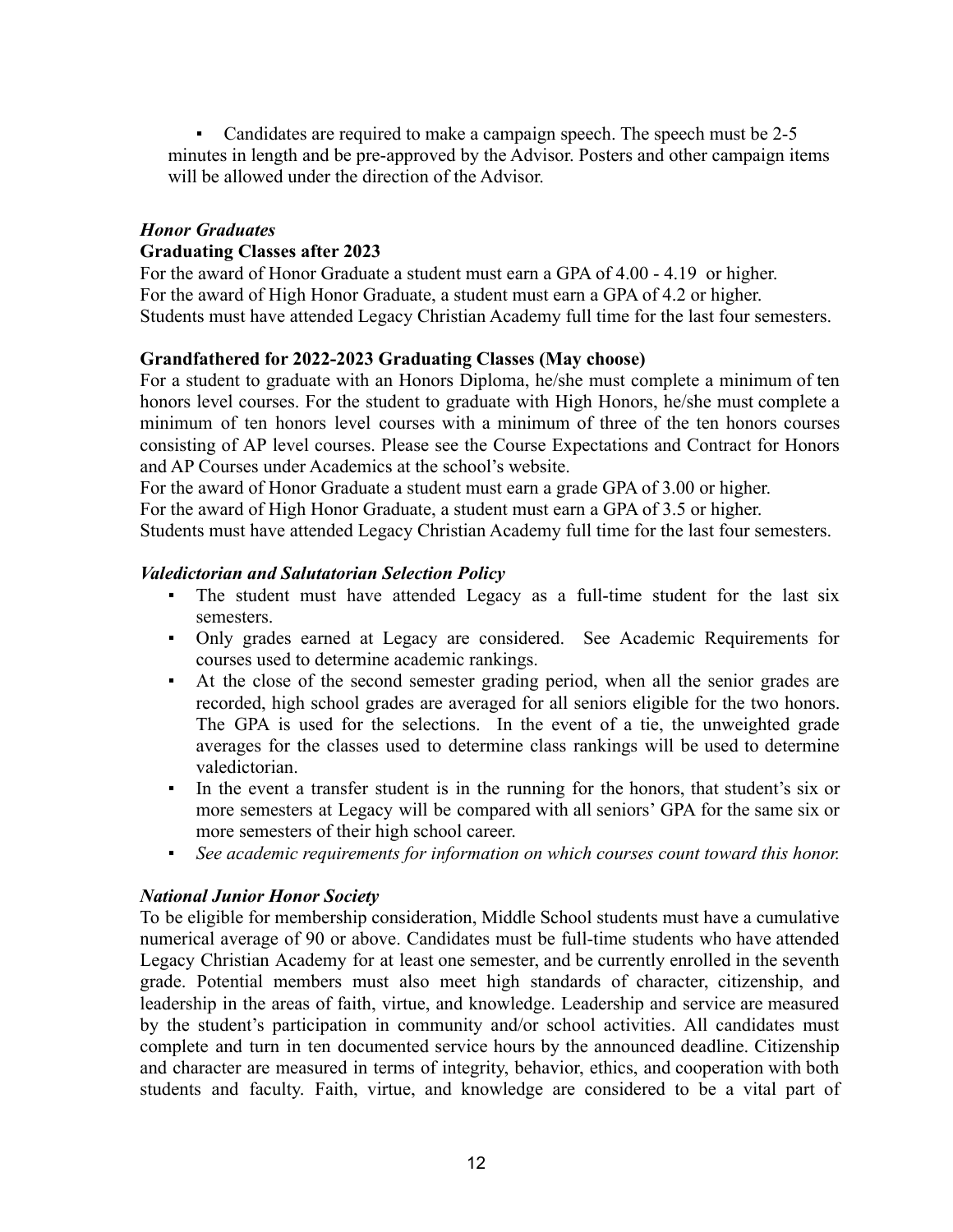leadership, character, and citizenship. Students who are eligible for membership based on their GPA are invited to complete a Student Information Survey that provides the Faculty Council with information regarding the candidate's leadership and service. In addition to this survey, the Faculty Council will review school disciplinary records and solicit comments from members of the faculty regarding their professional observations of each candidate. The Faculty Council, consisting of five members, will carefully review all information to determine membership. Candidates will be notified regarding selection prior to the Induction Service held each spring.

#### *National Honor Society*

The purpose of NHS is to create enthusiasm for scholarship, to stimulate a desire to render service, to promote leadership, and to develop character in the students of secondary schools. Students who are inducted into Legacy Christian's local chapter of NHS are Legacy diploma seeking full-time sophomores and juniors who have already demonstrated high academic achievement, strong leadership, admirable character, and service to others.

- *Membership.* Membership in the local chapter is an honor bestowed upon a student. Selection for membership is determined by a Faculty Council that meets to review procedures of the chapter, select members, and consider the non-selection, dismissal, disciplinary actions, and warning cases.
- *Selection of Members.* To be eligible for membership, students must be members of the sophomore or junior class. Candidates must have been in attendance at the school a minimum of one semester. Additionally, students need to have demonstrated outstanding achievement in the four key areas of scholarship, service, leadership, and character.
- **Scholarship.** Candidates must have a cumulative, weighted, non-rounded average of at least a 3.0 GPA. Candidates who are eligible based on scholarship shall then be evaluated on the basis of service, leadership, and character.
- *Service*. Legacy requires a student to perform 20 hours of community service before he or she can be eligible for NHS. Students being considered for induction into NHS must have documented community service which shows that they are keeping pace with the school's requirements.
- **Leadership.** The Faculty Council requires the student to be involved in at least one cocurricular activity such as clubs, teams, musical groups, etc. Students who have been elected to an officer's position in an organization or appointed to a leadership position in their school, team, community, or church are also recognized. Verification must be provided.
- *Character.* The Faculty Council considers the positive as well as the negative aspects of character when evaluating each candidate for membership. A person of character demonstrates respect, responsibility, trustworthiness, fairness, caring, and citizenship. Teachers in the school report to the Faculty Council on a candidate's character in and out of the classroom.
- **Dismissal.** Members who fall below the standards which are the basis for their selection shall be notified in writing by the chapter adviser and given a reasonable amount of time to correct the deficiency, except in the case of flagrant violation of school rules or the law.
- *Activities.* NHS membership is not only an honor, but also a responsibility. Refusal to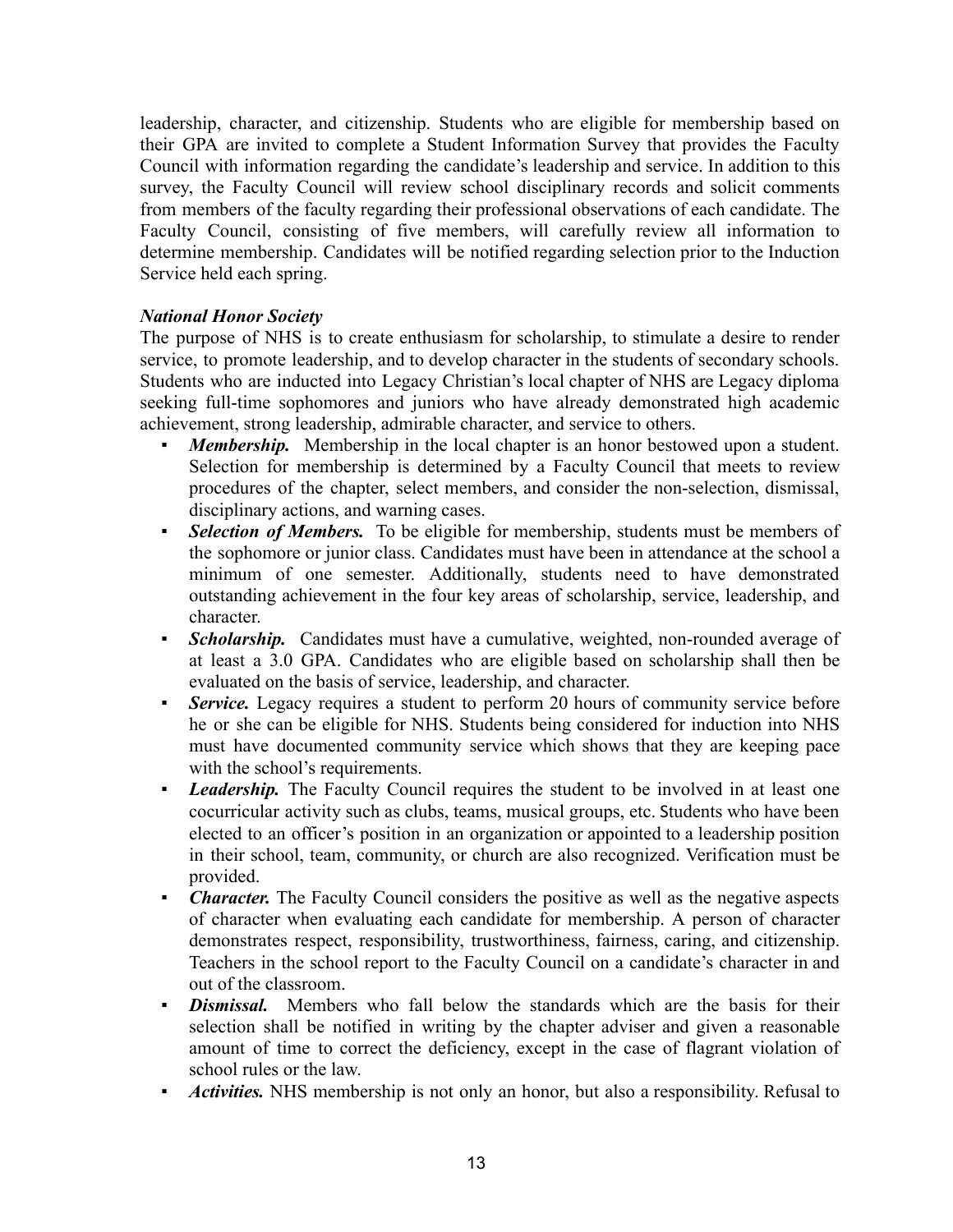participate in the NHS projects also leads to a written warning and, if not corrected, dismissal from the organization.

▪ *Maintaining Membership***.** NHS offices require students to have passing grades and to maintain good standards of personal behavior. The decision regarding a student's eligibility to serve as an officer or member ultimately rests with the Administration.

#### **Academic Intervention**

If a student is failing one or more classes at the first nine week grading period, the teacher(s) will be required to contact by phone call, meeting, etc. his/her parents. The parent is required to respond. A Parent-Teacher Checklist will be completed as a tool for improving academic performance. If a student is failing at the twelfth week of a semester, the family will meet with the class teacher and the Department Head for that course to discuss strategies for improving grades. Dual Credit students will be required to report grades to the registrar every three weeks or when requested.

#### **Academic Requirements**

| English            | 4 credit hours*            |
|--------------------|----------------------------|
| Mathematics        | 4 credit hours*            |
| Science            | 4 credit hours*            |
| History            | 3 credit hours*            |
| Foreign language   | 3 credit hours*            |
| Economics          | $\frac{1}{2}$ credit hour* |
| Government         | $\frac{1}{2}$ credit hour* |
| Technology         | 1 credit hours             |
| Fine Arts          | 1 credit hours             |
| Physical Education | 1 credit hours             |
| Speech             | $\frac{1}{2}$ credit hour  |
| Health             | $\frac{1}{2}$ credit hour  |

*\* Only these courses will be used to determine academic rank. A student may take more than 4 credit hours in Mathematics and Science to calculate class rank, but only the top 4 credit hours will be counted toward class rankings and honors. Academic Honors are discussed in more detail on page 11 including information about transfer students.*

Algebra I and IPC (Integrated Physics and Chemistry), if successfully completed in the eighth grade, are counted toward high school credit hours.

Students are required to take Bible each year in attendance at LCA. Bible is counted as an elective.

Students must complete the entire course before the course can be used for calculation of credit hours or honors.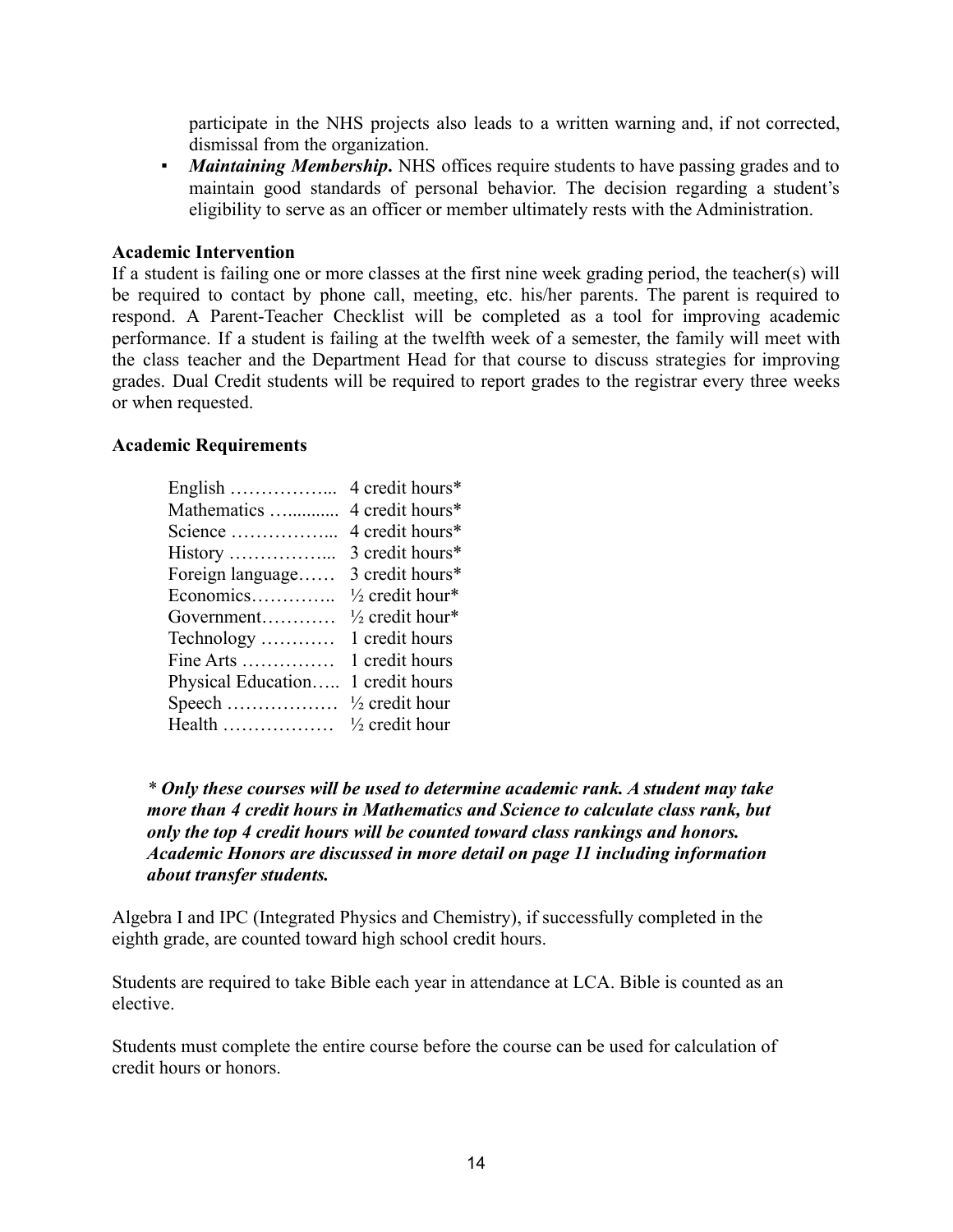#### **College Placement**

The Director of College Placement/Admissions assists Legacy students in selection and the admissions process to the college best suited for him/her in terms of interests, ability, and ambition. Students/parents should start meeting with the Director of College Placement/Admissions on a regular basis their freshman year to formulate a selection of colleges that they are most interested in attending. In their senior year, students begin applying to colleges and will meet with the Director of College Placement/Admissions on a more regular basis. Junior and senior students are also able to meet with college representatives as they visit the campus or the various college fairs held in the area during the year. Parents and students, please note that ultimately identifying admission, scholarship requirements, and deadlines of selected colleges and universities for which you want to enroll is your responsibility with Legacy's assistance.

#### **Course Load**

Students can register for eight courses a semester. Seniors must enroll in a minimum of five academic courses per semester. Students enrolling in more than two AP courses in a semester must get prior approval from the Registrar.

#### **Credit in Advance**

Students may not take courses outside of Legacy to fulfill future course requirements.

#### **Credit Recovery**

Any student who fails a course may take an approved course for credit recovery. Pre-approval of the course material and/or institution shall be obtained from the Registrar. A senior choosing to recover a credit in order to receive a Legacy diploma must complete all work within the same calendar year of graduation.

#### **Cumulative Grading**

All teachers are required to average grades in accordance with the cumulative grading system. Meaning, the grade recorded as the Cumulative Average at the end of the semester should be the weighted average of all individual grades earned from the beginning of the semester to the last day of classes.

#### **Daily Schedule**

High School and Middle School classes begin promptly at 8:00 a.m. and end at 3:40p.m.; Elementary classes begin promptly at 7:50 a.m. and end at 3:20 p.m. On occasion, the daily schedule will be modified for special assemblies. Students and faculty will be notified in advance of such changes.

#### **Enrichment Program**

Enrichment, often referred to as tutorials, is scheduled from 7:40 a.m. to 7:55 a.m. Monday through Friday. This is for the benefit of students, especially those who are struggling with course work. It is time allotted for extra help, group meetings, club meetings and access to the computer labs. Enrichment is not mandatory unless a teacher or coach requires a student to attend. However, students with a grade at or below 75 are strongly encouraged to attend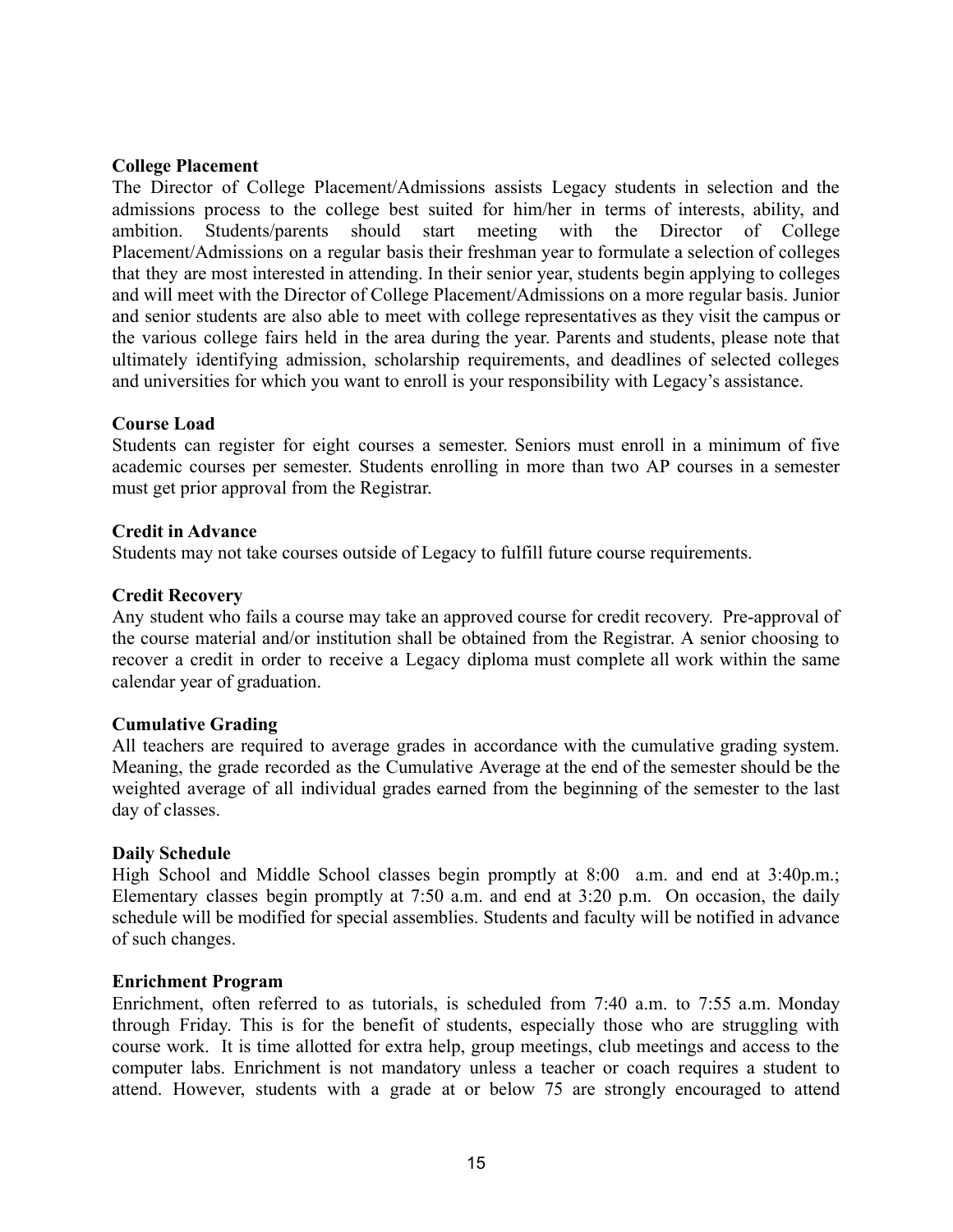Enrichment. This is a prime method of teachers and parents partnering to improve the academic performance of the student. All middle and high school students who arrive on campus prior to 7:55 a.m. are expected to report to the Dabney Gym and if they choose can sign out to a teacher's class for Enrichment. Proper dress code is required.

#### **Dropping/Adding a Class**

In order to drop or add a class, a student must complete a Drop/Add form within the first two weeks of the start of the course. Dropping or adding classes is at the discretion of the Registrar. After the first two weeks, dropping a course can only take place under special circumstances, and may result in Withdrawal Failing or Withdrawal Passing noted on the official transcript. Drop/Add forms are available in the registrar's office. Students and parents should understand that dropping a class required for graduation prior to officially failing the course will lead to the student receiving a homeschool diploma rather than a Legacy diploma.

#### **Dual Credit**

Legacy Christian Academy is partnering with LIT in the Dual Credit program for Juniors and Seniors. Each class will count as a high school credit and college credit. Students will need to take the TSI, a qualifying test, before August in order to enroll for Dual Credit. Qualifying students may take one or two courses each semester; classes are 100% online.

Students enrolled in Dual Credit courses will have at least one dedicated block scheduled for working on their Dual Credit coursework while being monitored by a faculty member.

#### **Eligibility for Co-Curricular Activities**

A student failing more than one (1) class at the nine (9) week or semester grading period will be ineligible for co-curricular participation for a period of two (2) calendar weeks from the day of the nine week or semester report distribution. At this point, the student will be required to attend mandatory enrichment four (4) days a week for the rest of the current season. Athletically, the student cannot be involved with the team at any level, practice or performance competition, including traveling or sitting on the bench/sideline the day of the game. A student who continues to fail more than one class (not limited to the initial class) after two weeks shall be ineligible on a week-to-week basis until the student is failing no more than one course.

A student who has received a Level 2 or 3 Disciplinary Infraction will be ineligible to participate in games or performances during a period as set out in the Code of Conduct. They may participate in practice with consent of the campus principal.

#### **Exams - Semester and Final Exams**

All students will be given semester exams at the end of each semester. Semester exams will be designed to last sixty minutes in middle school and ninety minutes in high school. High school semester exams will count twenty percent of the semester grade in the course. Middle school semester exams will count ten percent of the semester grade in the course. Teachers may choose to substitute a comparable comprehensive project for an exam with the approval of their Department Head and Principal as long as it is for the entire class. Elective classes will use a portfolio style exam assessment.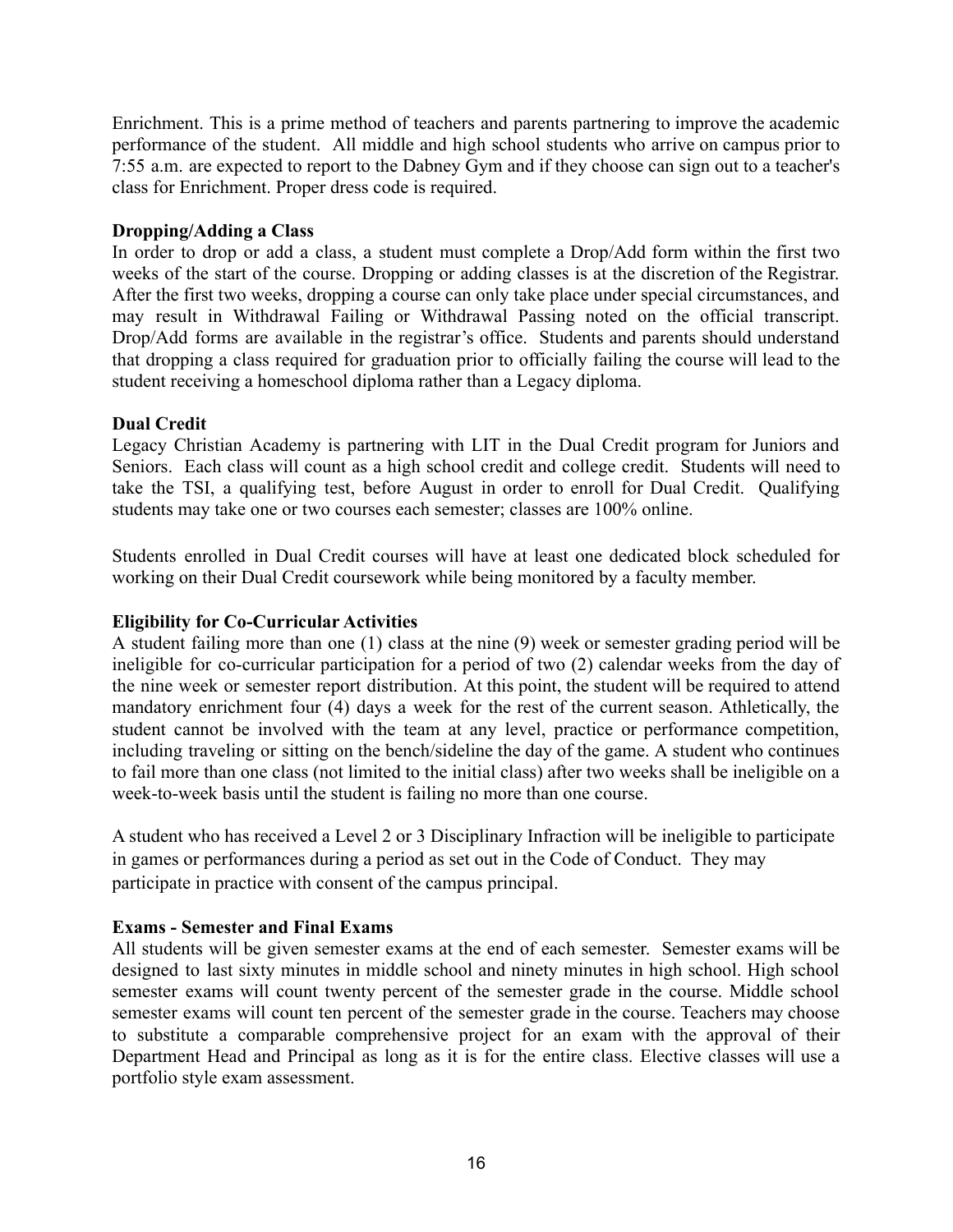In the event a student misses a semester exam, the student will have two weeks after school resumes at midterm and two weeks after the last day of school to take the exam, or the grade will result with a zero. Family Discretionary days may NOT be used during exams, except with prior approval by administration.

#### *Exam Exemption Policy*

- Sixth through tenth grade students may exempt one final exam per semester if they have an average of 90 or above in that class.
- Juniors may exempt two final exams per semester if they have an average of 90 or above in those classes.
- Seniors may exempt any class per semester in which they have earned an average of 90 or above in the class.
- All Advanced Placement (AP) students may exempt any non-AP class they have an average of 90 or above for the semester if they have an 85 average or higher in an AP class.
- All Advanced Placement (AP) students may exempt the second semester AP final exam in that class if they earn an 85 average or higher in that class for the year by the end of the week before their respective underclassman and senior exams and are scheduled to take the College Board AP exam.
- Students taking CLEP (College Level Exam Program) tests to gain college credit may be exempt from second semester final exams if they earn an 85 average or above for the year at the end of the week before their respective final exams and have taken or are scheduled to take the CLEP test for that particular course. For instance, a student may exempt their College Algebra final exam if they have above an 85 average for the year and take the CLEP test for the corresponding College Algebra course.
- Any student who has incurred a Level 3 Disciplinary Infraction will not be eligible to exempt any finals in the semester the infraction occurs or the following semester if the infraction occurs between semesters

#### **Failure Policy**

To receive a passing grade and earn credit in a yearlong course, students in Middle and High School must earn a two-semester average of 70 or above. High school students who fail a course necessary for graduation will be required to retake the class. Courses retaken at Legacy will replace the original grade. The Registrar will provide information regarding approved credit recovery. Middle School students failing 2 or more classes will not be promoted to the next grade, unless they complete the equivalent credit recovery course.

#### **Grading Periods**

Legacy is on a semester grade reporting system. Each semester is eighteen weeks in duration. Parents will receive by e-mail a progress report *and* a report card. The progress report details a student's academic progress in each class. Legacy will issue nine-week progress reports and semester report cards. FACTS, the school's online computer information system, may be used by both parents and students to track grades, homework assignments, and special comments that may pertain to a student. Only the two semester grades will be on a student's transcript. The final grade is the average of the two semester grades. The nine-week report will contain comments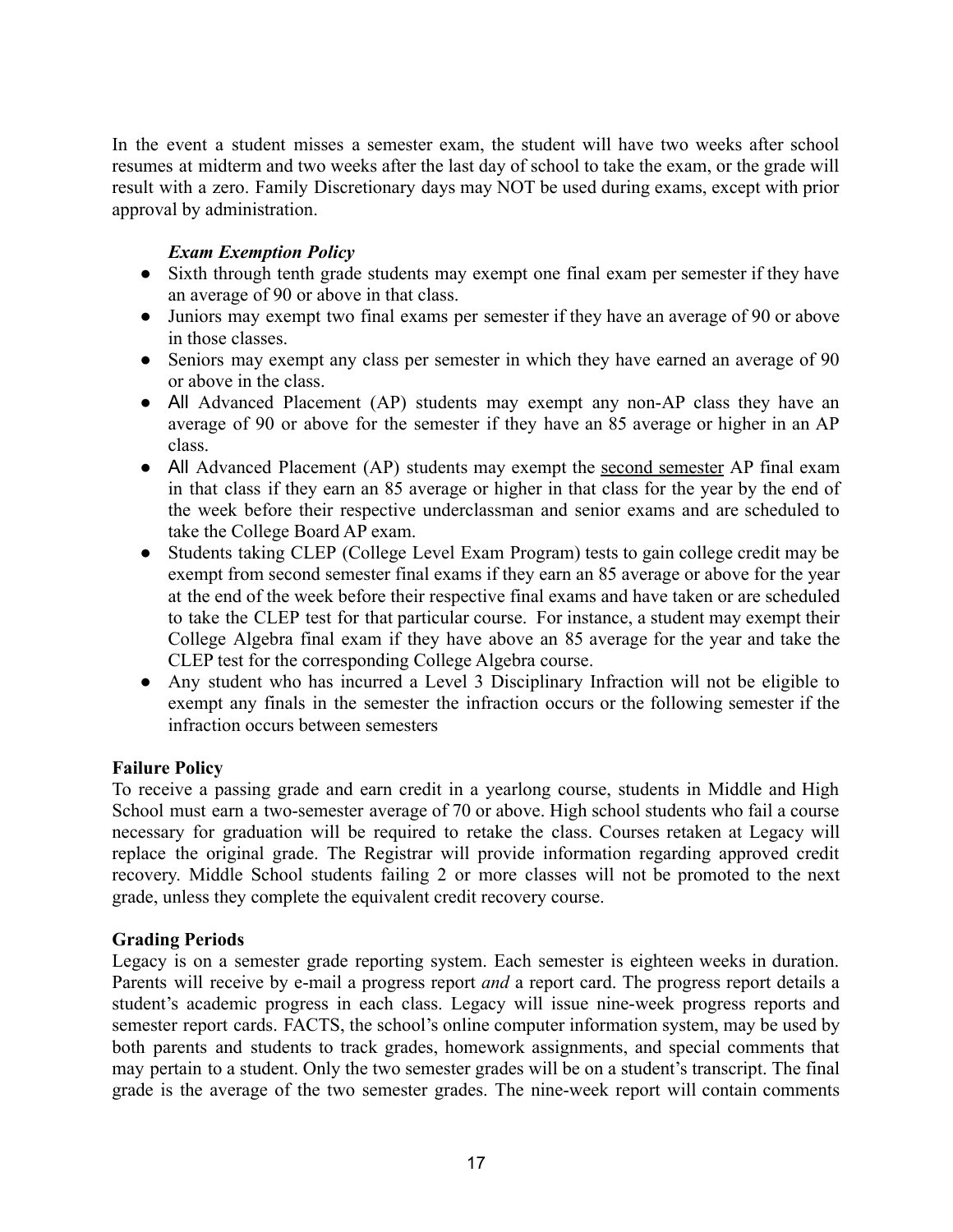from teachers if a student's average is 75 or below for that class.

#### **Grading Scale**

Legacy uses a numerical grading system. The numerical grading system can be translated into letter grades as follows:

- A 100-90
- B 89-80
- C 79-70
- F 69 or lower (failing)

## **Graduation Requirements - Mandatory**

The graduating senior and parent are required to sign a Graduation Requirement Form. Forms will be available at Legacy Launch and/or the main office. Both parent and student must sign and return the Graduation Requirement Form before the first day of school or the student may not begin classes. This form is a proactive effort by Legacy Administration to inform parents about graduation. Specifically, the administration wants parents to know both the standards to graduate and the pitfalls to avoid that would prevent a student from participating in the graduation ceremonies and from receiving a Legacy Diploma.

To graduate from Legacy Christian Academy a student MUST:

- accumulate a minimum of 27 credit hours in approved/required courses
- have completed and passed all approved/required courses within the same calendar year of graduation
- have regularly attended all classes for the required number of days
- have their tuition account current and paid in full
- enroll for their senior year and pass a minimum of five academic courses at Legacy which does not include any physical education courses.

To participate in the graduation ceremony in May, a senior MUST:

- complete all of the above written requirements
- pass all the required semester and year long classes of their senior year. He/she may not complete an approved credit recovery class their senior year and participate in the graduation ceremonies.
- 20 community service hours

A senior who fails to accumulate the necessary credits at Legacy (see page 13 under Academic Requirements) cannot participate in the graduation exercise but can complete credit recovery approved by the registrar and receive a Legacy diploma. A senior choosing to recover a credit in order to receive a Legacy diploma must complete all work within the calendar year after the date of the graduation. Account must be current and paid in full in order for the student to participate in the graduation ceremony.

#### **Homework Policy**

Work done independently is a crucial part of the learning process. Review of class notes, reading, and written assignments are all important in the mastering of concepts. Homework is a graded part of the curriculum, and students should be prepared for a challenging amount of homework each night. Homework ultimately represents the student's efforts, and sharing homework, unless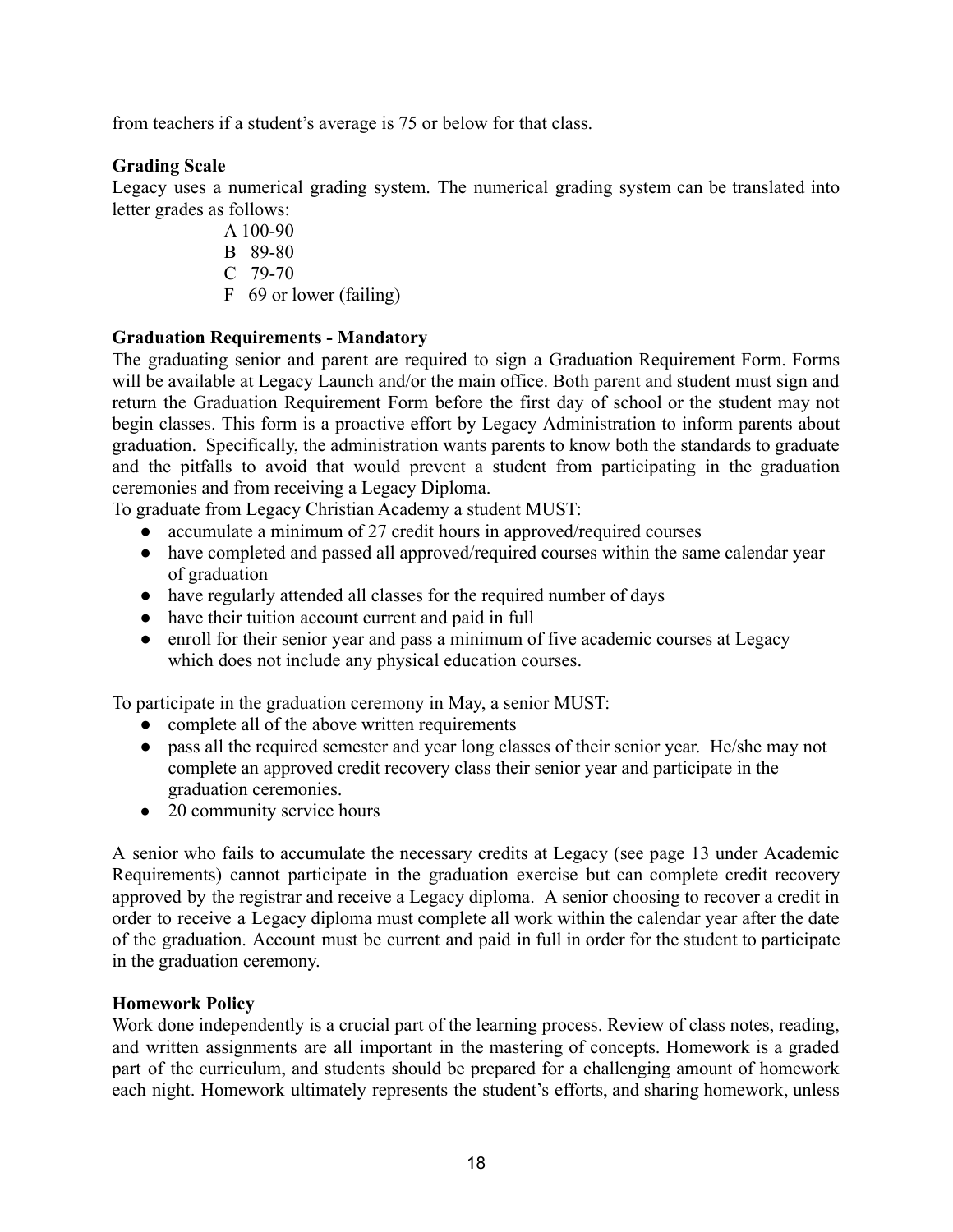specifically permitted by teachers, violates the Honor Code. Major grade assignments will not be scheduled that will impact holidays, Spring or Easter vacations, or the night before AP, PSAT, or on other occasions specified by the Head of School. Homework will be posted on FACTS (parent company of RenWeb) so that students and their parents can view both daily and long-term homework assignments. Students may use morning Enrichment as an opportunity to complete daily homework to reduce the amount of homework that needs to be taken home.

#### **Transcript Requests**

Requests for records or transcripts must be made in writing directly to the Registrar with a three-day minimum of a deadline. If a transcript is requested, the Registrar will provide the student with a transcript and instructions for mailing. The school will mail the final transcript after graduation.

## **ATTENDANCE POLICIES**

Attendance is essential for academic growth. Legacy is accredited by Cognia and must be in compliance with the Texas Education Agency State Laws.

A student is expected to attend school and meet all scheduled classes, chapels, and activities unless properly excused. Students must remain on campus until officially excused or officially dismissed.

If a student is absent, the parent must contact the respective elementary or main office for the student at (409) 924-0500 by 8:30 a.m. On the day the student returns to school, one of the parents, physician, or appropriate authority must send a signed note with the student that will be turned into the respective elementary or main office to confirm the period of absence. *Written excuses will only be accepted for two weeks from date of absence.*

#### **Excessive Absences**

Legacy reserves the right to refuse credit to students who miss more than five classes in the same subject in a semester. If a student misses more than five classes in the same subject in a semester for excused or unexcused reasons or a combination thereof—the school will take action. Such action might include, but is not limited to, assignment to a supervised Study Class before or after school, loss of privileges such as field trip participation, or even loss of academic credit. The administration reserves the right to address each case individually and act appropriately.

In cases where the school decides that excessive absences are detrimental, because the student has missed excessive days of teacher instruction, a conference between school administration, teachers, and parents will take place to determine whether the student has mastered the objectives needed for earning credit for that grade/course.

#### **Excused Absences**

Absence from school will be excused for:

- 1. Illness
- 2. Emergency family matters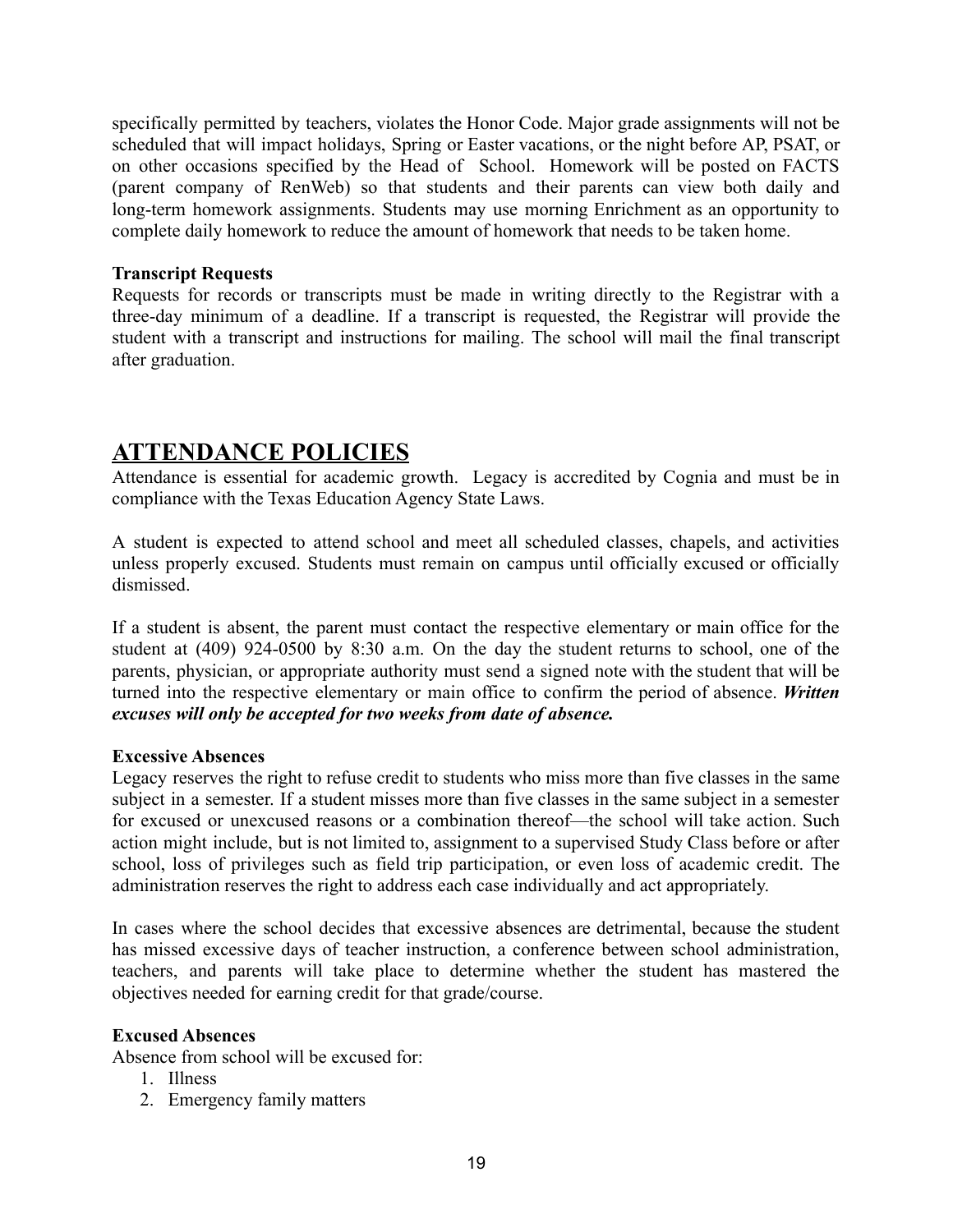- 3. Death in the family
- 4. Dental or medical appointment
- 5. Court appearance
- 6. Religious observance
- 7. Funeral
- 8. Graduation or wedding of family member
- 9. Pre-approved college visit (see College Visits)
- 10. Family Discretionary Day
- 11. School sponsored or sanctioned events.

#### **Prolonged/Recurring Illness**

In the case of prolonged, recurring illness, of more than five (5) days, the school will require a medical explanation from the physician. Students will be allowed to make up work missed during an extended absence in a reasonable amount of time, but unexcused absences will result in a zero on assignments missed including tests, papers, and projects.

## *ELEMENTARY*

|                         | <b>Arrival</b> | <b>Departure</b> |
|-------------------------|----------------|------------------|
| $PK3 - 5th$ grade       | $7:50$ a.m.    | $3:20$ p.m.      |
| <b>Tardy for School</b> | $7:50$ a.m.    |                  |
| Before School Drop Off  | $7:30$ a.m.    |                  |
| After School Pick Up    | 3:20 p.m.      | 3:40 p.m.        |
| After School Program    | 3:40 p.m.      | 6:00 p.m.        |

All students PK3-5 arriving between 7:30 and 7:50 a.m. should report to the Elementary Recreational Building. NO ONE IS ALLOWED IN OTHER LOCATIONS BEFORE **7:30** AM. Students must be off campus by 3:45 p.m. unless accompanied by a teacher, parent, or staff member, or unless participating in school sponsored activities. Students will not have access to buildings after office hours. Students not leaving campus by 3:45 p.m. will be placed in the After School Program at the parent's expense. Fees will be assessed for late pickup as follows:

| After school hold-over fees: |
|------------------------------|
| \$10.00                      |
| \$15.00                      |
| \$20.00                      |
| \$25.00                      |
|                              |

#### **Elementary Pick-Up and Drop-Off of Students**

Delivery and pick-up of elementary students will be in front of the Elementary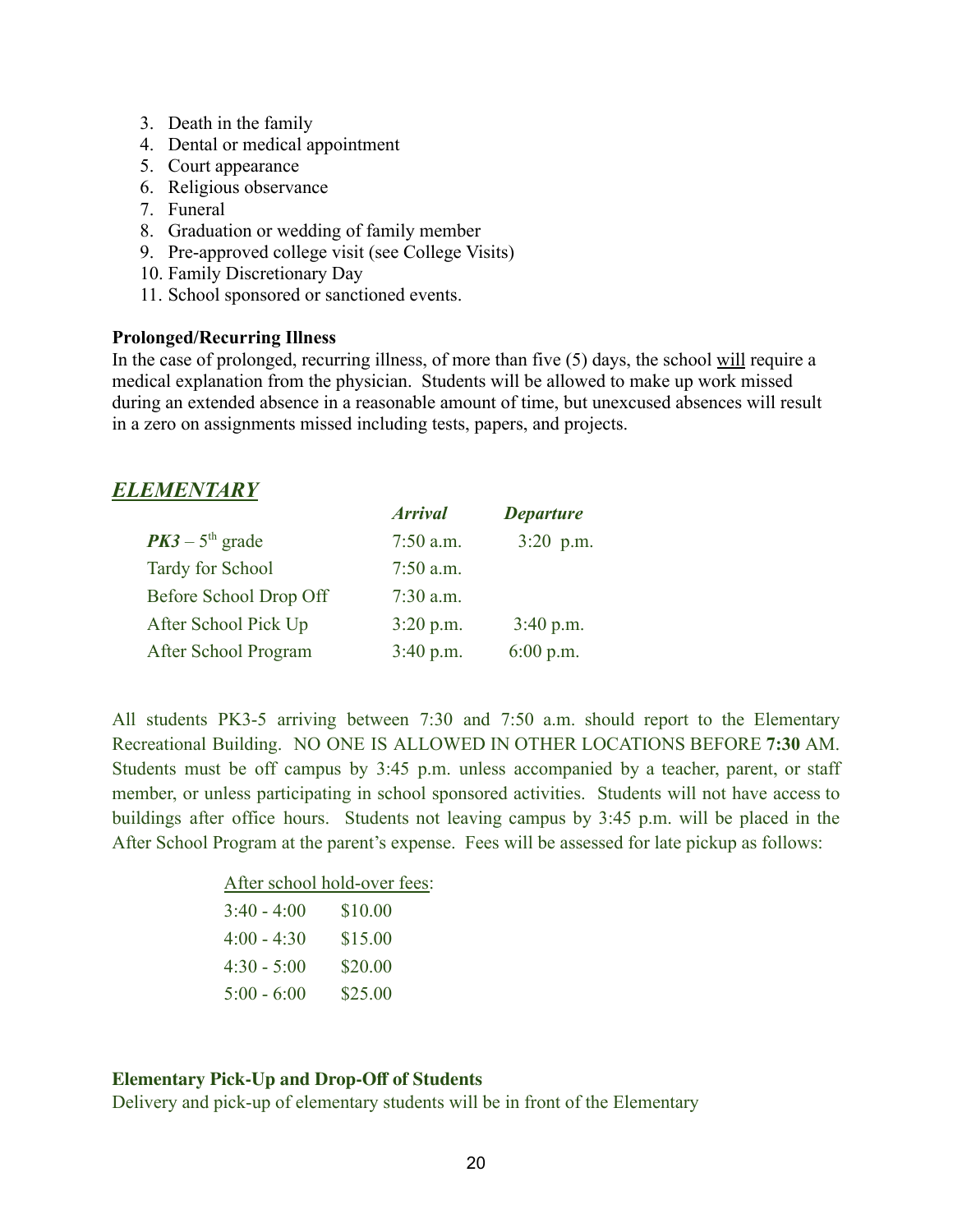Recreational Building for grades PK3-Fifth.

A NOTE, EMAIL OR PHONE CALL TO THE SCHOOL OFFICE IS REQUIRED FOR ANY CHANGE IN PICKING UP YOUR CHILD WHETHER THEY ARE IN THE AFTER SCHOOL PROGRAM OR NOT. STUDENTS WILL NOT BE RELEASED UNLESS THE OFFICE IS NOTIFIED BY THE PARENT OR GUARDIAN OF ANY CHANGE IN THE STUDENT(S) ROUTINE PICK UP.

#### **Make-Up Work Due to Absence**

Work authorized to be made-up shall be completed and designated as "MAKE-UP WORK". A student will have one day for an excused absence in which to make-up the work missed. The student will be responsible for any test or project previously announced.

#### **Tardiness**

Preparing students for success in the competitive world of work and college goes beyond academics. Teaching personal responsibility, self-discipline, and respect for other people's time are equally important. So, this tardy rule is designed to both provide some flexibility but to establish firm guidelines for students to follow. Students are considered tardy to the first class if reporting to class at 7:50 a.m. or later. Parents must accompany their child to the Elementary school office to obtain a tardy slip before going to class

Five tardies are allowed per semester. On the fifth tardy, the parent will conference with the principal. On the *sixth* tardy per semester, the parent will be contacted by the principal and further consequences may be necessary.

## *SECONDARY*

#### **Arrival and Departure**

The academic day begins at 8:00 a.m. and school ends at 3:30 p.m. Students should not be on campus prior to 8:00 a.m. except when attending Enrichment which begins at 7:40 a.m. Proper dress code is required for Enrichment.

Students arriving for any class more than 20 minutes late will be counted absent for that block. If a student misses more than 20 minutes of a class (beginning, middle, or end), they will be marked absent for that class.

Parents are to pick up their students by 4:00 p.m. unless involved in a chaperoned activity that extends beyond this time. Legacy administration expects all students to be off campus by 4:00 p.m. to avoid any penalties that may be applied. (Note: Arrival, Departure, and After School supervision for Elementary students vary.)

#### *Students must leave campus if they are not registered for a class during that block.*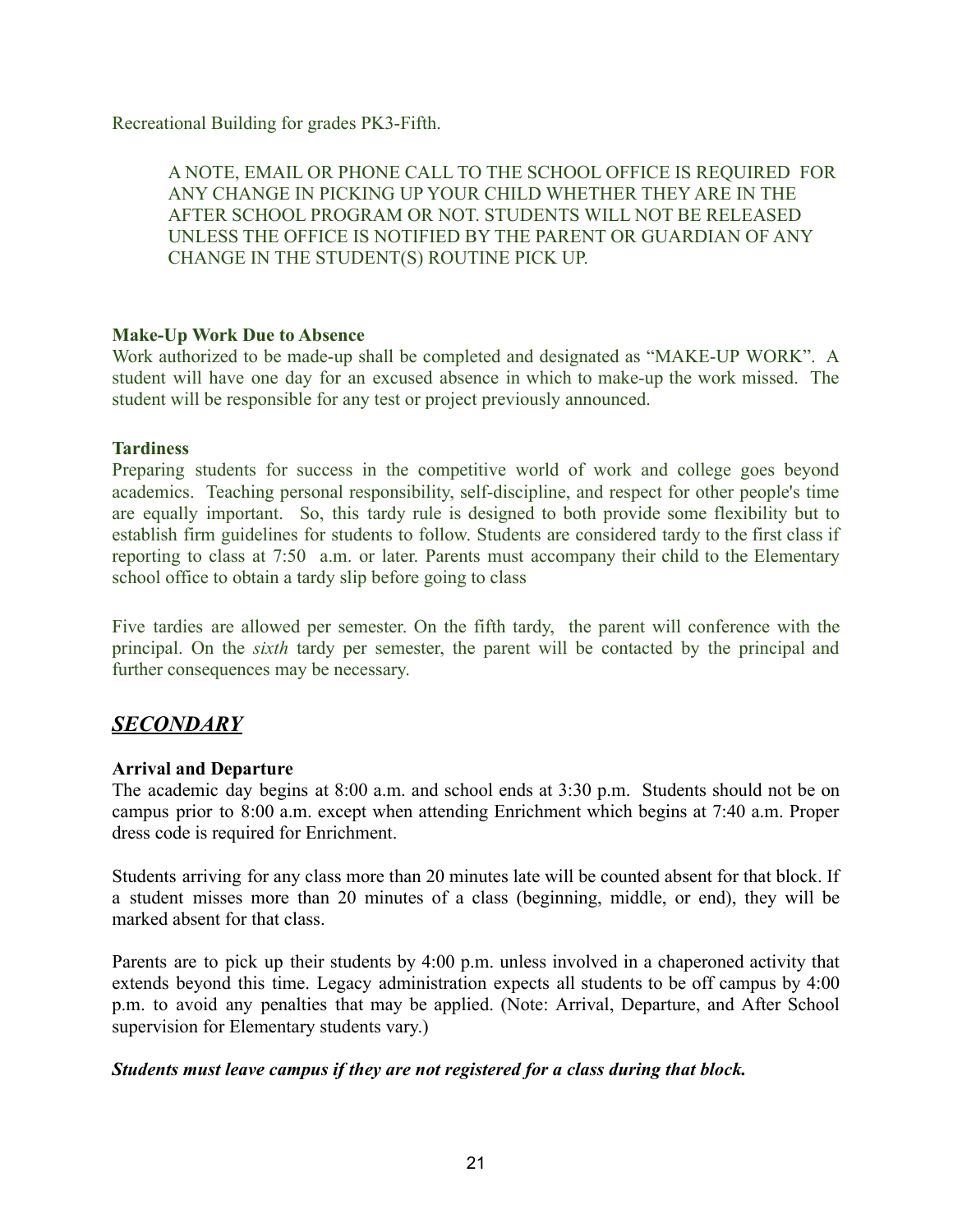#### **Assembly and Chapel Attendance**

Faculty-student committees arrange assemblies and chapels, and attendance is mandatory. Attendance for 2nd Block is taken before Chapel begins. If a student does not attend Chapel, they will be considered absent for that block. Personal communication devices must be turned off and out of sight. Caps, hats, sweatshirts, and hoodies are not to be worn.

#### **Class Trip Attendance Policy**

As part of the required curriculum, all grades may participate in class trips. The purpose of class trips is to enhance student life, encourage the development of peer relationships, and to complement the curriculum by taking students to places that will enhance their appreciation of history, science, or other subject areas. If scheduled for a given class, attendance is required. However, if a student is unable to attend the class trip, he or she will be required to be at school for regular school hours, and may have to complete an assignment to replace the intended learning.

#### **Co-Curricular Eligibility**

A precondition for participating in the co-curricular life of the school (athletics, fine arts, clubs, etc.) is class attendance. In order to participate in any extracurricular practice or event, students must be in attendance at school for the entire day of the practice or event. Exceptions include a doctor's appointment, college visit, driver's license or funeral. Students who have no morning classes are required to be in attendance at the beginning of their first scheduled class of the day. Students should clear those absences with the Registrar prior to participation in the event.

#### **College Visits**

Seniors and juniors are encouraged to visit colleges for which they are interested in seeking admission. Seniors will be allowed to miss a total of three days for college visits, juniors will be allowed two days. Students who miss classes for college visits must make up their schoolwork according to the academic planned absence policy. These absences are considered as a school sponsored function and not counted in the allowable absences for a given semester. Students who need to miss a day of classes must make arrangements through the College Counselor and follow these steps:

- 1. Prior to the day missed, a note from one of the student's parents must go to the College Counselor stating the reason for missing school.
- 2. The College Counselor will give the student a College Day Score Card form. The student must obtain signatures at the college visited and return the form to Legacy's College Counselor when the student returns to school.

#### **Family Discretionary Days**

Students will be allowed a maximum of five days per class of excused or unexcused absences per semester. Family Discretionary Days are limited in their scope and purpose to such things as family and/or educational trips. Consideration may be given under extenuating circumstances, but only if approved prior to the absence by administration. When using a Family Discretionary Day, students must make prior arrangements with their teachers to make up any missed tests, quizzes, or other in class assignments. Students will receive a zero for any missed assignment not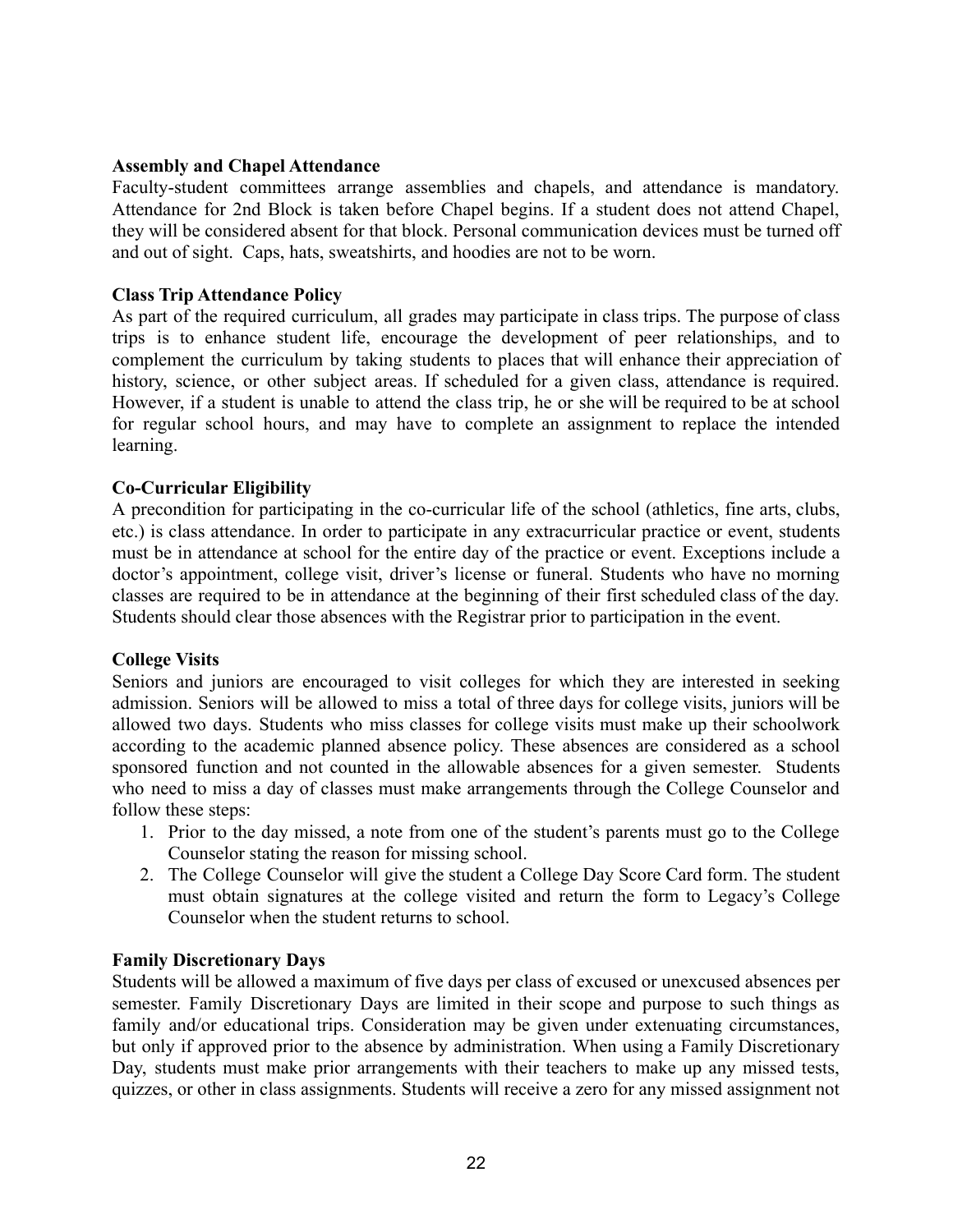made up according to this procedure. If a student does not make prior arrangements, all assignments will be due the day the student returns to campus. These days may not be taken during Exams, the week prior to exams, or during standardized testing.

#### **Late Arrivals, Early Dismissals, and Tardiness Make-Up Work Policies**

All work missed because of an absence must be made up to the satisfaction of the teacher. Depending on the nature of the assignment and the nature of the absence, students may be granted an extension of time in order to make up work which they missed during their absence or tardy.

- *Due to Absence:* If a student is absent for one day and has a scheduled test, project, or paper due on that day, he or she should be prepared to take the test, turn in the paper, or present the project on the day he or she returns to school. If a student returns from an unplanned, excused absence the day the major assignment is due, the student needs to discuss the nature of the absence with the teacher and an extension may be granted at the discretion of the teacher. If the student has an unexcused absence on the day of a scheduled project/paper deadline or test, he or she will receive a zero on the assignment. A student who is absent for an extended period of time will be required to develop a plan with his or her teacher(s) for making up work.
- *Due to Athletic or Other School Event:* A student who is aware of an athletic competition or other school-sponsored event that will cause him or her to miss part of the school day is responsible for keeping up with his or her schoolwork. Any work that is due during a period that the student will miss should be turned in BEFORE the class period or the teacher may count it late. Any tests that the student will miss should be taken ahead of time if at all possible. Otherwise, the student must work out an arrangement with the teacher ahead of time for making up the test. It is imperative that each student-athlete communicate with each teacher whose class he or she will miss at least one day ahead of time.
- *Due to Tardiness or Leaving Early:* If a student misses a test due to arriving late or leaving early, he or she must make up the test during enrichment or after school. If a student arrives late to school, he or she must turn in all assignments due in the missed classes that day.

#### *Absences*

- *Physical Education Absence:* A student must have a note signed by a parent or a doctor stating the reason the student may not participate in a P.E. class. If the student cannot participate for more than three days, the note should indicate approximately when the student may return to full participation. The note should also list the possible moderate activities in which the student might be able to participate. Under some circumstances, students will be required to complete written assignments to take the place of physical activities missed.
- *Planned Absence:* If a student has a pre-planned engagement or is planning to miss a day of school, the following steps must occur no later than one week prior to the absence:
	- Student must submit a letter written by one of their parents stating the reason/s behind the request and the exact days of the absence.
	- The letter must be signed by the Principal or Registrar indicating approval.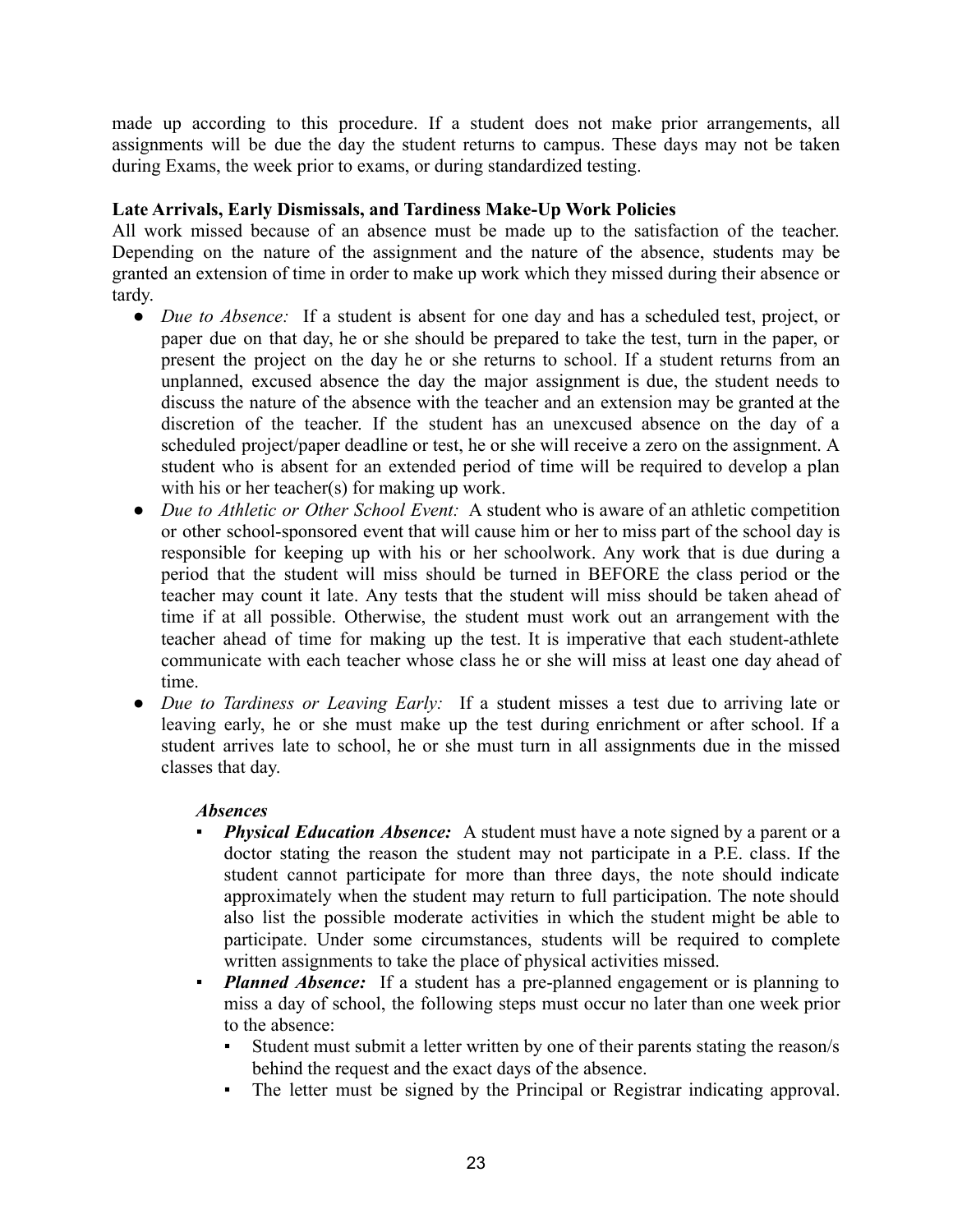The letter will be kept in the student's permanent files.

- Assignments are to be completed and turned in the day the student returns to school.
- *Unexcused Absences:* Absences for any reason other than those listed in the "Excused Absences" section of this handbook are considered unexcused.

#### **Tardiness**

Arriving more than twenty minutes late for any class may be counted as an absence for that class. Tardies are also given when a student is not prepared for class; item at home, item in locker, etc. When a student accumulates a fifth tardy in a semester (total for all classes) a meeting with the Principal will be scheduled and parents notified. For the sixth-eighth tardy in a semester, students will be given a detention and parents will be notified. Beginning with a ninth tardy in a semester and any thereafter a student will be assigned an After School Work Session(s). The student and one of their parents/guardians will be involved in a work project created by the Principal. Tardy counts will start over at the beginning of each semester.

Students entering school late or leaving school early must have parental approval and notify the Principal via written note prior to the student being allowed to leave early. Students leaving campus early for any reason must sign out at the main office and have permission from the Nurse in case of illness.

#### **Skipping Class**

Skipping a class, including Chapel, is strictly prohibited. A student skipping class/Chapel will receive a Level-2 Disciplinary infraction . If the student skips a class in order to avoid a project deadline or test, he or she will receive a zero on the assignment. A student will be sent to the Principal in the event of a second class cut which may result in stronger disciplinary action, including expulsion.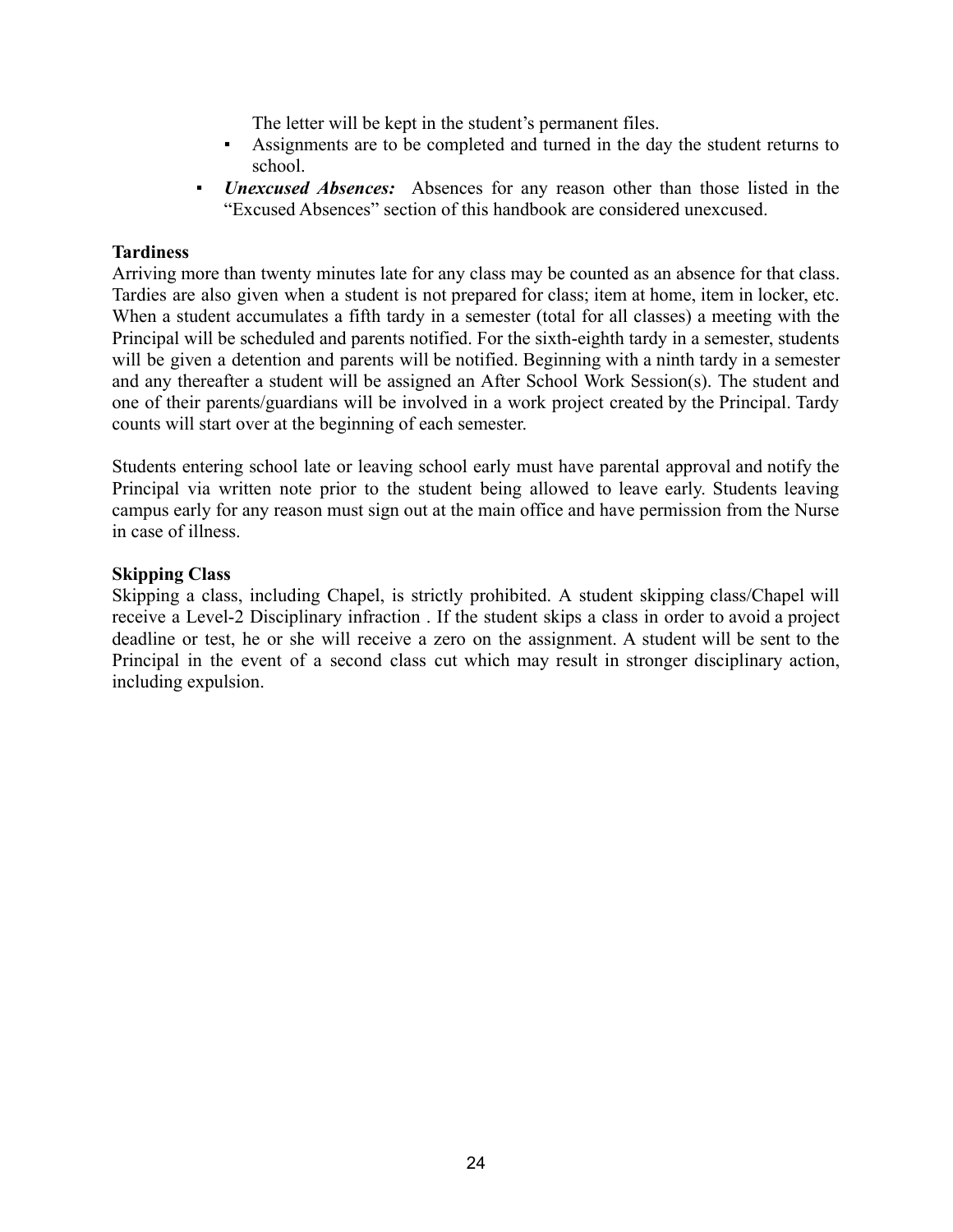# **CODE OF CONDUCT**

#### **Expectations in Behavior**

Parents should read and discuss the following discipline code with their children and be certain that the discipline requirements are known, understood, and accepted. This discipline code also applies to all field trips or activities off campus when students are representing our school. Legacy Elementary believes that its' discipline policies are firm but fair. The school seeks to cooperate with the parents to develop the following characteristics in the students: (Galatians 5:22-23).

- 1. Cheerful obedience to all in authority; *Romans 13:1-4; I Peter 2:13-17; Hebrews 13:17*.
- *2.* Responsibility in doing assigned or expected tasks, *Matthew 25:14-30; I Corinthians 3:8-15; II Timothy 2:15.*
- *3.* Cooperation with others in and outside the classroom, *Romans 15:1-3; I Thessalonians 5:12,13; Matthew 7:12.*
- 4. Courtesy and respect for others; such as, being quiet in class, raising hands to speak, not interrupting others, walking to the right quietly in line and not running in the buildings, and eating with proper manners, *Leviticus 19:18,34; Romans 12:10; I Corinthians 14:40*.
- 5. Cleanliness in person and property such as: putting trash in trash cans, picking up paper on the floor, in desks, on the grounds, and keeping personally clean and neatly dressed, *Psalms 119:9; Ezekiel 36:25*.
- 6. Internal as well as external cleanliness, *Numbers 8:6-7; Matthew 23:26*.
- 7. Truthfulness and honesty in work and life, *Proverbs 12:22; Ephesians 4:25*.
- 8. Respect for the property of Legacy Christian Academy and other people, *Ephesians 4:28; Deuteronomy 22:1-3; Matthew 7:12.*
- *9.* Promptness in attendance and completing assignments, *Proverbs 6:6-11; Matthew 25:1-13.*
- *10.* Morally good conduct in respect to recreation, social relationships, and language, *Philippians 4:8; I Corinthians 10:31-33; II Timothy 2:16.*

### **Honor Code**

Legacy Christian Academy pursues the training and development of its students in three fundamental areas: Christ-likeness, Curriculum/academics, and in Character. The Honor Code is especially designed to focus on character development. It is expected that each student will make a personal commitment through adopting the following pledge:

*I do solemnly pledge my honor that as long as I am a member of Legacy Christian Academy, I will faithfully uphold the principles of the Honor Code, will cherish and guard its traditions, and will respect and observe its requirements. I make this pledge in view of God and the pledges of the students and faculty, which signifies our mutual Trust and Resolve to keep our honor secure.*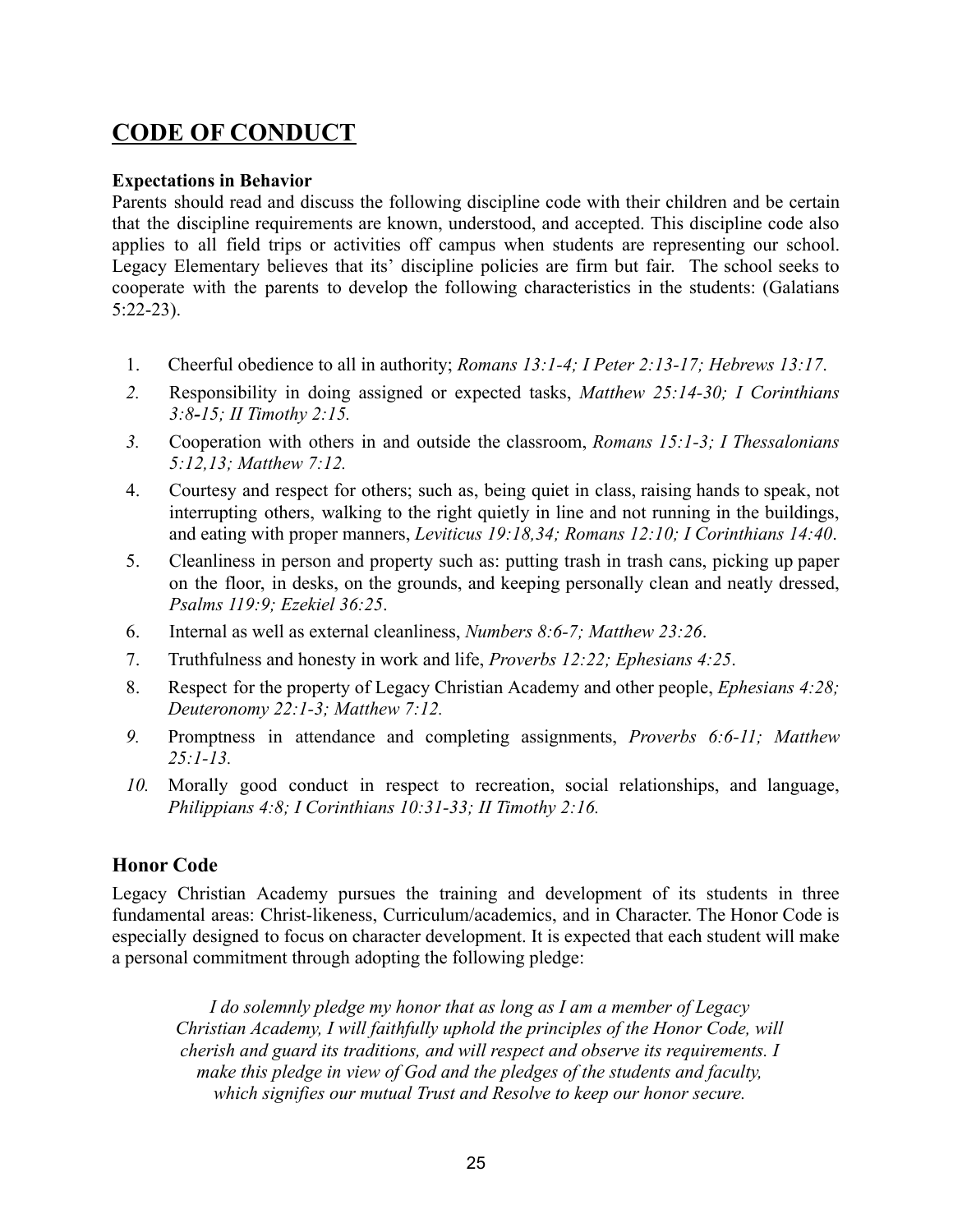By pledging this Honor Code, students promise not to lie, cheat, or steal.

*Lying –* At Legacy we believe that a person's word is his or her bond. Lying is providing false information with the intent to deceive. Examples of lying: providing specific but incorrect information in order to avoid punishment, telling falsehoods to implicate or exonerate a fellow student, or embellishing the truth with the intent to deceive.

*Cheating –* Cheating is giving or receiving unauthorized or improper assistance on any assignment. Any action that defeats the purpose of the assignment, whether there is intent to deceive or not, is considered cheating. Plagiarism is a form of cheating.

*Stealing –* We expect everyone within the Legacy community to respect the school-owned equipment, materials, and supplies as well as each other's personal property. Stealing includes not only taking someone else's personal property, but also borrowing either school property or someone else's personal property without permission.

#### *Expectations of the Honor Code*

Recognizing that students often emulate behavior more than words, the Legacy Board, administration, faculty, and staff agree to model the principles of the Honor Code in their lives and to support the Honor Code. The administration, faculty, and staff are responsible for consulting with the Principal concerning any violation of the Honor Code.

The Honor Code will fail if only the administration, faculty, and staff seek its enforcement. The students must care enough about their peers and about their school to take responsibility for enforcing the Honor Code. Reporting an honor violation does not destroy a fellow student's life; rather, it presents the person with the opportunity to learn from his or her mistake and to build stronger moral character. If students choose to ignore Honor violations, the Honor Code will ultimately fail. If students support the Honor Code, they will be able to take tremendous pride in the high standards of Legacy Christian Academy.

#### **Immoral and Illegal Activities**

Legacy reserves the right to evaluate situations regarding student issues of morality and participation in illegal activities whether occurring on or off campus on a case-by-case basis. These situations include, but are not limited to, issues related to pregnancy; abuse; sexual activity; immoral use of electronic devices; sexting (words or images); pornography; inappropriate solicitation; abortion; harassment; bullying; and the use of alcohol, tobacco, illegal drugs, etc. A redemptive approach is considered if a student and his/her family exhibit repentant and humble hearts and if administratively determined that continued enrollment is in the best interest of the student and the Legacy student body.

Re-enrollment, eligibility to participate in sports and extracurricular activities, probationary periods, graduation status, and participation in commencement exercises will also be considered on a case-by-case basis.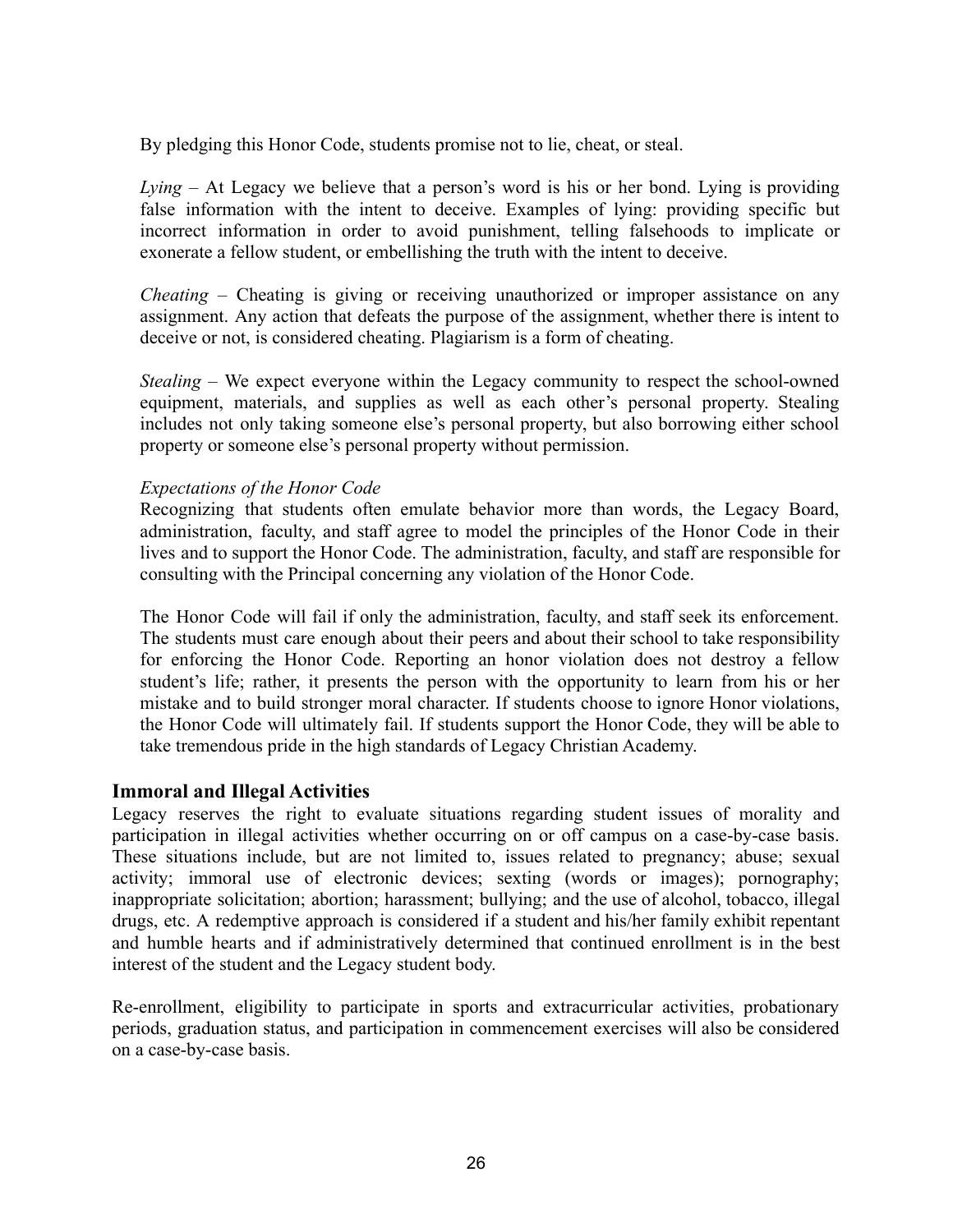#### **Bullying, Harassment, and Violence Policy**

Legacy Christian Academy (LCA) is committed to providing a positive learning environment for all students that enhances personal safety and promotes respect, dignity, and equality among students. High standards are expected for both academic achievement and for behavior.

LCA strives to ensure that all students and employees are free from bullying, sexual harassment, dating violence, and sexual violence. All charges of bullying, sexual harassment, and dating or sexual violence are to be taken very seriously by students, faculty, staff, administration, and parents/guardians. LCA will make every effort to handle and respond to every charge and complaint filed by students and employees in a fair, thorough, and just manner. Every effort will be made to protect the due process rights of all targets and all alleged offending students.

A student or employee who believes he or she has been harassed, bullied, or otherwise targeted by fellow students or Legacy employees are encouraged to promptly report such incidents to the Head of School or Head of School's designee. To the greatest extent possible, complaints shall be treated as confidential. Limited disclosure may be necessary to complete a thorough investigation.

A student or parent/guardian who has a complaint alleging bullying, harassment, dating violence, or sexual violence may request a conference with the Head of School or the Head of School's designee.

Complaints will be documented and investigated in accordance with LCA policy and guidelines. Any staff member who observes an incident that involves physical or sexual assault or threats will report the incident immediately to the Head of School. Any staff member who learns of an incident or threat may submit an Incident Report Form on behalf of the target.

Forms to report harassment/bullying may be obtained from administration in the main school offices.

#### **Social Media Harassment and Disparagement**

Sending or posting electronic messages, videos, images, photographs, etc. that are determined as abusive, humiliating, obscene, threatening, or sexually oriented on campus will result in a Level-Three Disciplinary Infraction and a report may be submitted to the necessary authorities. If a student chooses to violate the social media policy off campus, directing the violation toward a member of the Legacy School Community, evidence of the violation will be submitted to the appropriate local, state or federal authorities as determined by school officials.

Complaints regarding school activities, classes, or policies should be discussed directly with Legacy faculty and staff to improve communication and resolve disputes pursuant to Matthew 18; therefore, parents, students, and employees are prohibited from posting anything on social media that may damage the reputation of the school.

Legacy Christian Academy and its administrative team have sole discretion on what is deemed as appropriate and inappropriate. This may include comments, images, names, use of the school logo or anything directly or indirectly connected to Legacy Christian Academy. Disciplinary actions will be enforced at the discretion of school authorities.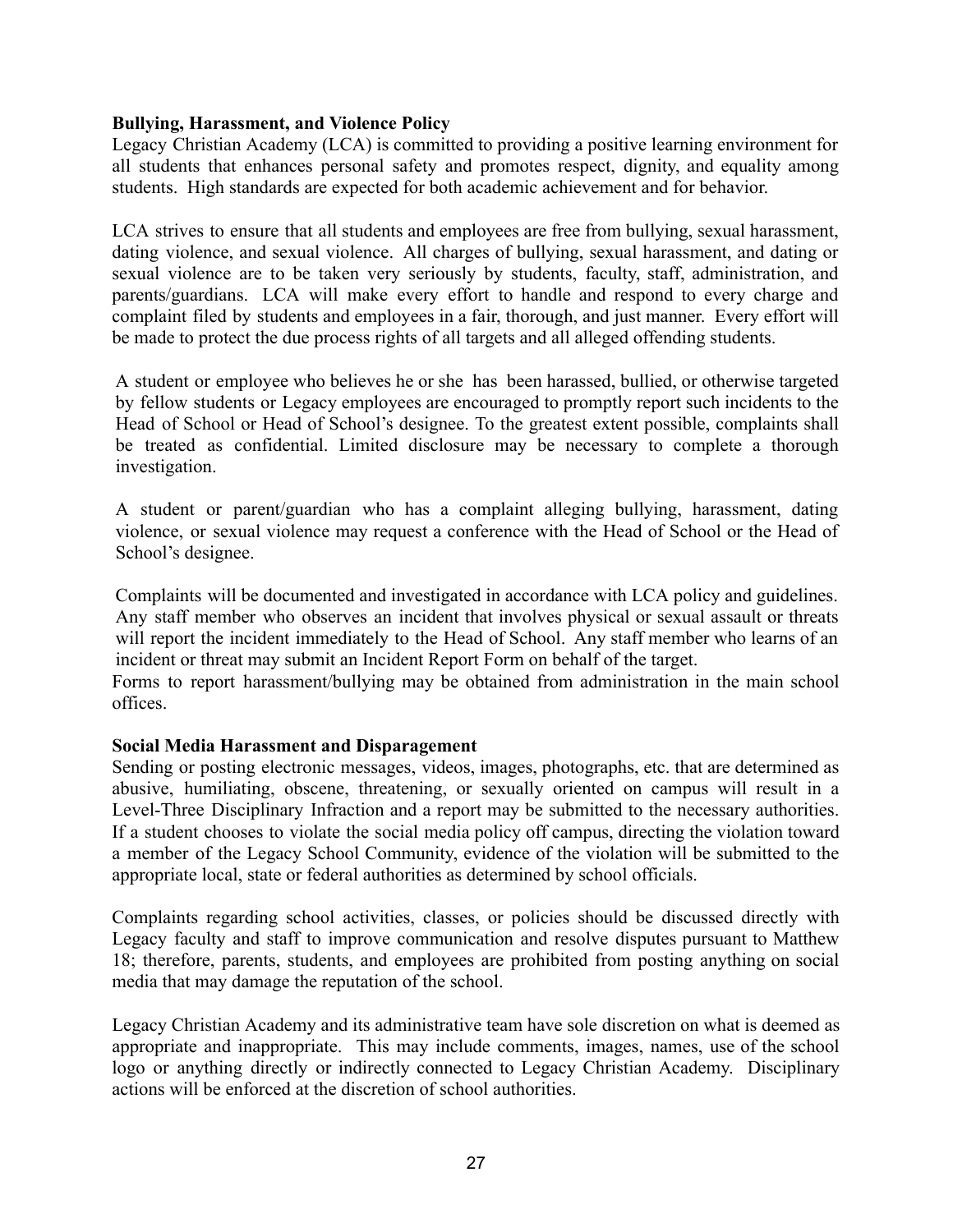## **ELEMENTARY DISCIPLINE POLICY**

#### **Disciplinary Infractions Level-1 Disciplinary Infractions**

The following acts of misconduct include those student behaviors which interfere with the orderly educational process in the classroom and at school. These include, but are not limited to such behavior as:

- Running and/or making excessive noise in halls or buildings
- Refusal to participate in class activities
- Failure to bring required classroom materials and assigned work to class
- Failure to cooperate with teachers and school officials
- Not following teacher/classroom/school rules
- Violation of uniform/dress code
- Use or possession of audio visual/electronic equipment—radios, iPods, iPads, CD players, video games, cell phones, smart watches, etc.—not authorized by administration

#### *Level-1 Disciplinary Actions*

Disciplinary actions consistent with Level 1 include, but are not limited to:

- Teacher/student conference
- In-class disciplinary action
- Parent/teacher conference
- Administrator/student conference
- Parent/administrator conference

#### **Level-2 Disciplinary Infractions**

Level 2 acts of misconduct include, but are not limited to:

- Any repeated or chronic misbehavior as defined in Level 1
- Being in restricted areas before or after school
- Failure to abide by rules regarding field trips
- Fighting or any other action that might cause injury
- Obscene, profane, or vulgar language that is written, spoken, or expressed by symbols or gestures
- Intentional misuse and/or damage of school or other property
- Cutting class/truancy
- Display of disrespect toward school personnel
- Public display of affection
- Leaving the classroom or school grounds without permission
- Altering school documents, or signing parent's name on school documents
- Lying, cheating, or stealing

#### *Level-2 Disciplinary Actions*

Disciplinary actions consistent with level 2 include, but are not limited to:

- Teacher/student conference
- Administrator/teacher/student conference
- Parent/administrator conference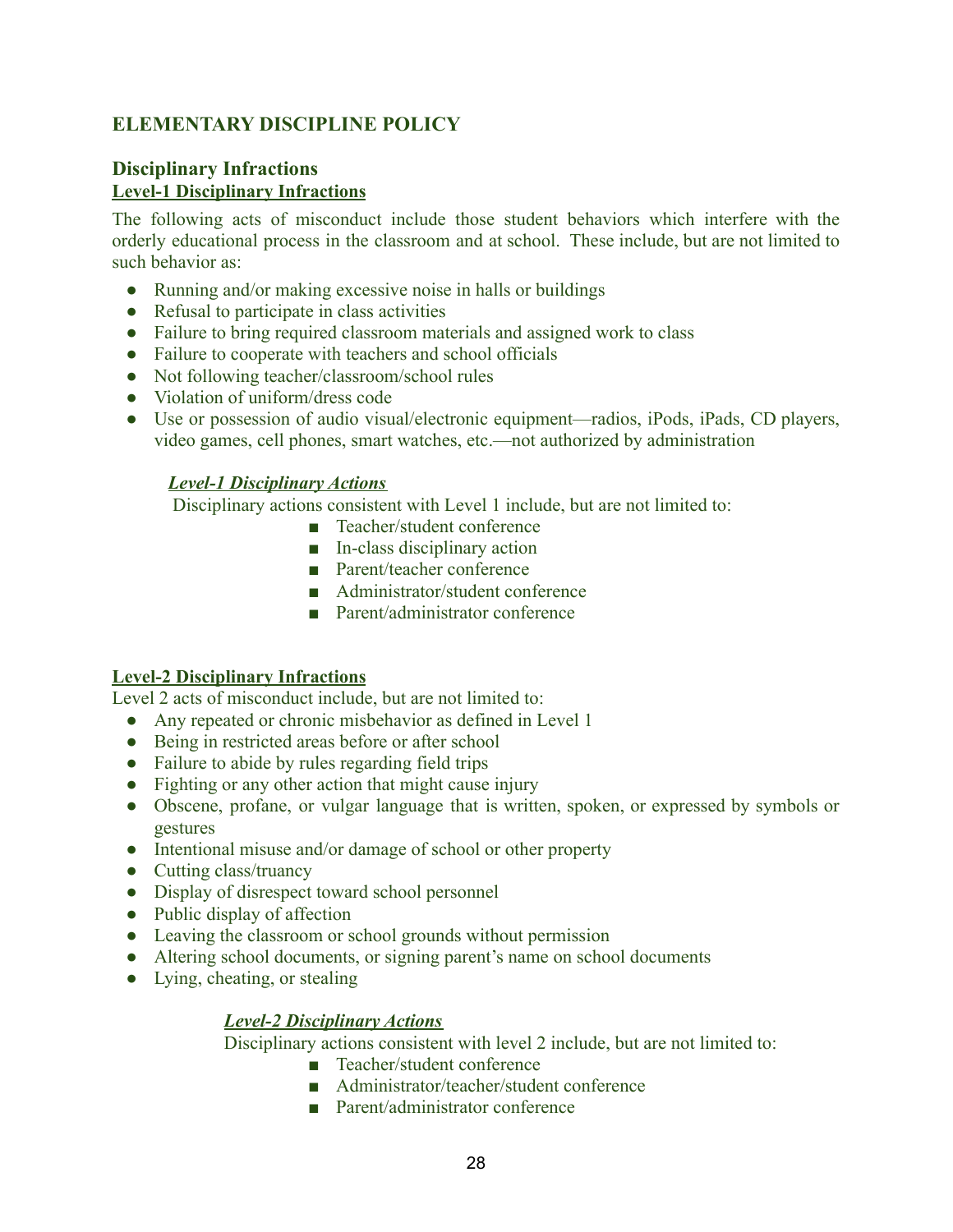- Detention
- Suspension
- Corporal Punishment (parent)

#### **Level-3 Disciplinary Infractions**

Level 3 acts of misconduct include, but are not limited to such behavior as:

- Any chronic misbehavior—three or more referrals—as defined in level 2
- Possession of fireworks, firearms, and/or other lethal weapon, or conspiring to conceal such weapon or aid anyone in doing so
- Possession, use, or being under the influence of drugs or alcohol or tobacco products
- Any type of solicitation to purchase or use drugs or alcohol or tobacco products
- Defiance of the authority of school personnel
- Theft of major items
- Gambling, which is defined as participating in games of chance for money and/or other things of value
- Any behavior or display of attitude in opposition to the basic principles and purposes of Legacy Christian Academy, or which restrict the spiritual or academic atmosphere of the school as determined by the administration
- Terroristic threats of weapons, bodily harm to others or self

#### *Level-3 Disciplinary Actions*

Disciplinary actions consistent with level 3 include, but are not limited to:

- Teacher/student conference
- Administrator/teacher/parent conference
- Parent/administrator conference
- Detention
- Suspension
- Expulsion
- Notification of law enforcement agencies (when applicable)
- Corporal Punishment (parent)

#### **Parent-Teacher Conference**

Parents may request a conference with the teacher and/or administrator at any time they feel it necessary. Teachers will also request a parent/teacher conference when they deem it necessary for a parent to consult with the school concerning their child.

Appointments may be scheduled by contacting the school office at 924-0500. Teachers will confirm or return the call for a conference during their preparation period.

#### **Please utilize FACTS to correspond or obtain updates on your student's academic progress**.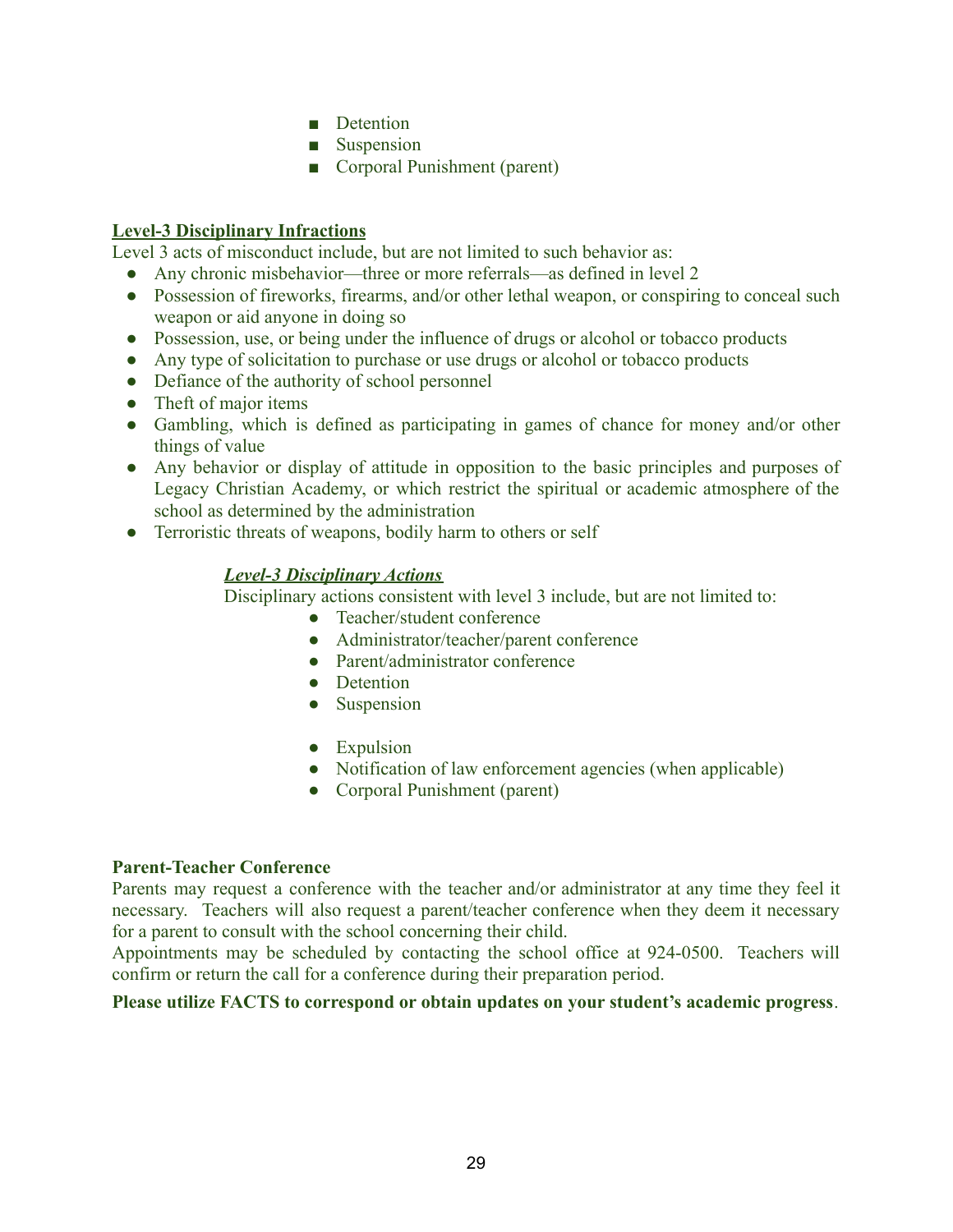#### **Detention**

All detention will be implemented at school during regular school hours. Detention may include no recess or free time. Detention periods of thirty minutes to one hour or more will be determined by the administration. Parents of students will be notified at least one day before the assigned detention is scheduled. Students must report to detention promptly and have the necessary materials to begin required assignments (written assignments). Students must follow the rules of detention. Detention is mandatory and not negotiable. Failure to comply with detention regulations or failure to complete detention can result in further disciplinary action by the principal.

#### **Suspension**

Suspension may be internal (an in-school suspension where the student is removed from class but stays on the Legacy Christian Academy campus and under the supervision of school personnel) or external suspension (an out-of-school suspension where the student is the parents' total responsibility). A policy of one to three days suspension will be followed. Excessive suspensions may result in a recommendation for dismissal from the school.

#### **Expulsion**

A student that is expelled from Legacy Christian Academy is subject to possible denial of readmission as determined by the school board and/or Head of School.

### **SECONDARY DISCIPLINE POLICY**

#### **Dress Code Violation**

Any violation of the school's uniform or grooming policies. A dress code violation is completed for students who violate the Legacy dress code. When a student receives his/her 5th Dress Code Violation at any time during the school year, school administration will conferencewith his/her parents.

On the 6th - 8th dress code violation, the student will receive a Level-1 disciplinary consequence and a Student Behavior Referral (SBR). On the 9th - 12th dress code violation, the student will receive a Level-2 disciplinary consequence and an SBR. On the 13th and each successive dress code violation, the student will receive a Level-3 disciplinary consequence and an SBR.

#### **Disciplinary Infractions**

Legacy uses three levels of disciplinary infractions progressing from less to more serious levels.

#### **Level-1 Disciplinary Infractions:**

Level-One Disciplinary Infractions are for less serious violations and include, but are not limited to, the following:

- Talking or being disruptive in class, Study Class, or Chapel
- No public display of affection (PDA)
- Inappropriate or foul language
- Any violation of the school's parking rules and regulations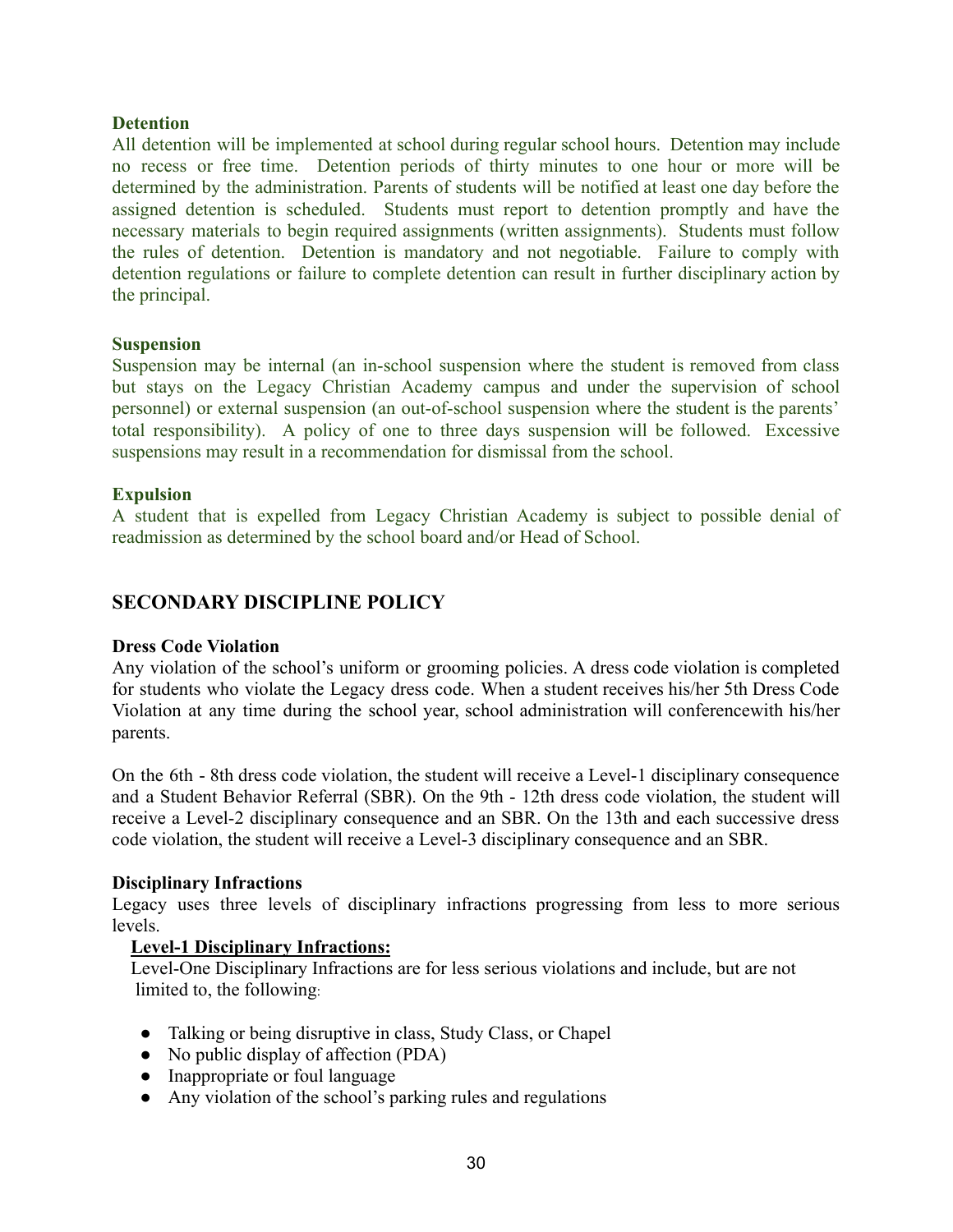- Any other violation of a school rule or procedure
- Disrespect to a member of the School community
- Chromebook Policy violations
- 6-8 Tardies
- 6-8 Dress Code Violations

#### *Level-1 Disciplinary Consequences -- Student Behavior Referral (SBR):*

The student will be issued an SBR and parents will be notified. When a student receives his/her 3<sup>rd</sup> SBR at any time during the school year, school administration will conference with his/her parents. On the  $4<sup>th</sup>$  SBR and every successive time, the student will receive a detention or other appropriate consequence.

#### **Level-2 Disciplinary Infractions:**

More serious violations of school rules, or repeated violations of school rules, are viewed as Level-Two Disciplinary Infractions.

Level-Two disciplinary infractions include, but are not limited to, the following:

- Leaving campus without permission
- Skipping a class or other school obligation
- Horseplay or man-handling of other students
- Use or possession of tobacco or vaping devices on campus or at any school-sponsored activity
- Failure to fulfill a detention in the time allowed
- Any violation of the Legacy Christian Academy Honor Code, including, but not limited to, cheating, lying, or stealing
- Flagrant disrespect or insubordination to a member of the Legacy community
- Receiving a 4th SBR for the same offense at any time during the school year
- A student who has received a Level 2 Disciplinary Infraction will be ineligible to participate in games or performances during the one week period immediately following the infraction, but may participate in practice with consent of the Head of School
- 9-12 Tardies
- 9-12 Dress Code Violations

#### *Level-2 Disciplinary Consequences -- Student Behavior Referral and the following:*

Work sessions and possibly a disciplinary probation contract. School Administration will meet with parent to establish an understanding of the student's conduct and discipline. Possible removal from student leadership positions.

#### **Level-3 Disciplinary Infractions:**

The most flagrant disciplinary infractions are considered Level-Three Disciplinary Infractions.

Level-Three Disciplinary Infraction examples include, but are not limited to, the following: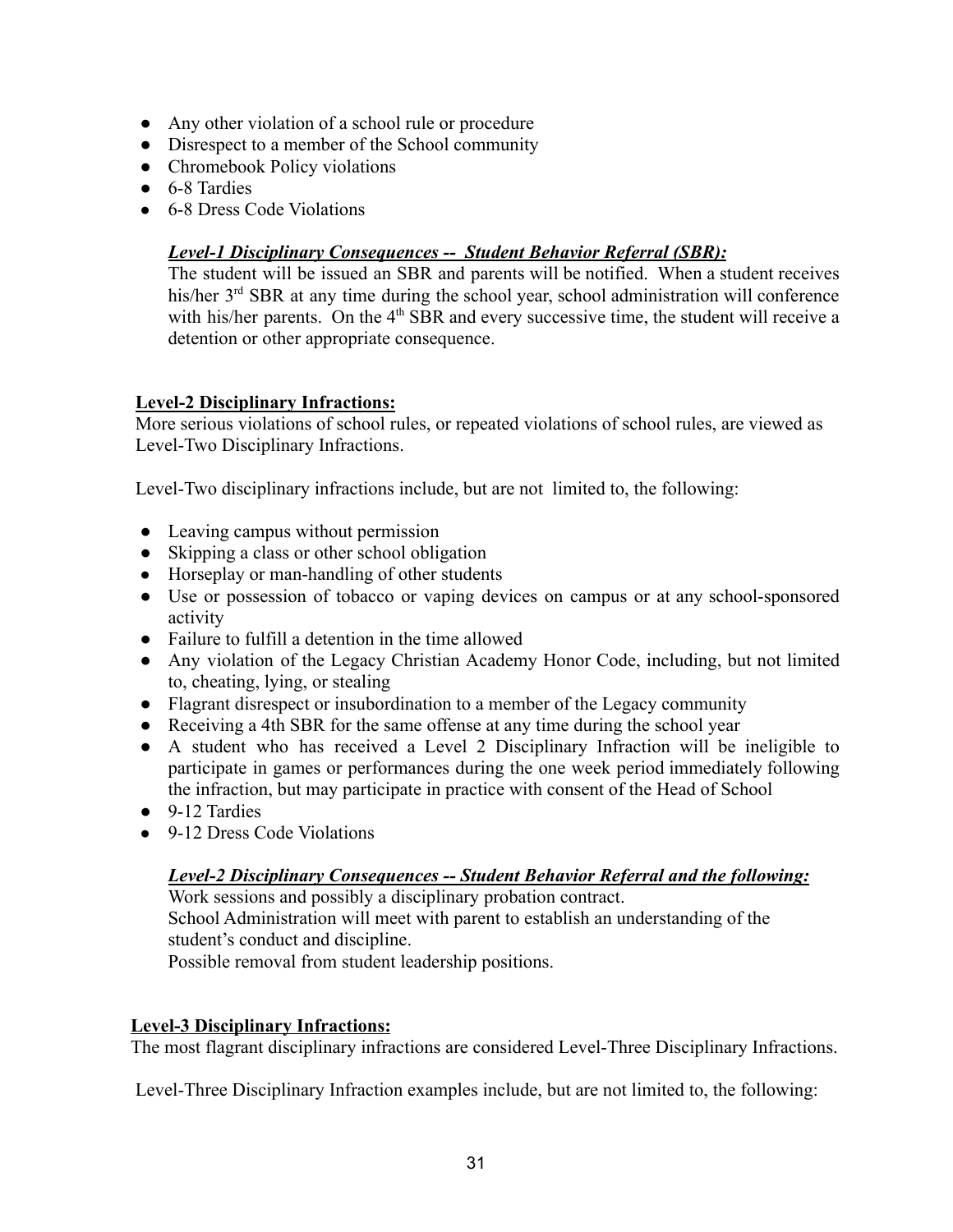- Repeated flagrant disrespect or insubordination to a member of the Legacy community
- Fighting
- Use or possession of alcohol or illegal drugs on school property
- Hazing, bullying, harassment, intimidation, or any behavior that makes another member of the community, whether a student or an employee feels threatened or unsafe—physically or emotionally
- Vandalism or defacement of school property or the property of other schools
- Possession of weapons, matches, knives and lighters on campus
- Sending or posting electronic messages, videos, images, or photographs that are abusive, humiliating, obscene, or sexually oriented on or off school property
- Any disruption or obstruction of daily operation, teaching, administration, disciplinary proceedings, public functions or other school activities—e.g. bomb threats, false activation of fire alarms, false calls to dispatch emergency assistance or to 911
- Repeated Level One and/or Level Two Disciplinary Infractions.
- A student who has received a Level 3 Disciplinary Infraction will be ineligible to participate in games or performances during the two week period immediately following the infraction, but may participate in practice with consent of the Head of School
- Any student who has incurred a Level-3 Disciplinary Infraction will not be eligible to exempt any finals in the semester the infraction occurs or the following semester if the infraction occurs between semesters
- $\bullet$  13 + Tardies
- $\bullet$  13 + Dress Code Violations

#### *Level-3 Disciplinary Consequences -- Student Behavior Referral and the following:*

Out-of-School Suspension (1-3 days without the ability to make up any missed work) and a Disciplinary Probation Contract, or Expulsion.

The suspension and probation could also lead to expulsion, depending on the circumstances.

School Administration will meet with parents to establish an understanding of the Student's conduct and discipline.

Possible removal from student leadership positions.

### **Disciplinary Actions—Specific Consequences**

#### *After School Work Session*

After School Work Sessions are held as needed each month, and must be served within a month of the issuance date. The length of the work day and the time is based on the discretion of administration. Students and their parent or guardian will be involved in Campus clean-up work or other tasks as assigned by the Principal.

#### *Detention*

The Principal will determine if a student deserves a detention and ultimately serves time in detention. The detention notice will be sent by mail and electronically through RenWeb. The Principal will determine the time, day, and location of the detention. Students will report to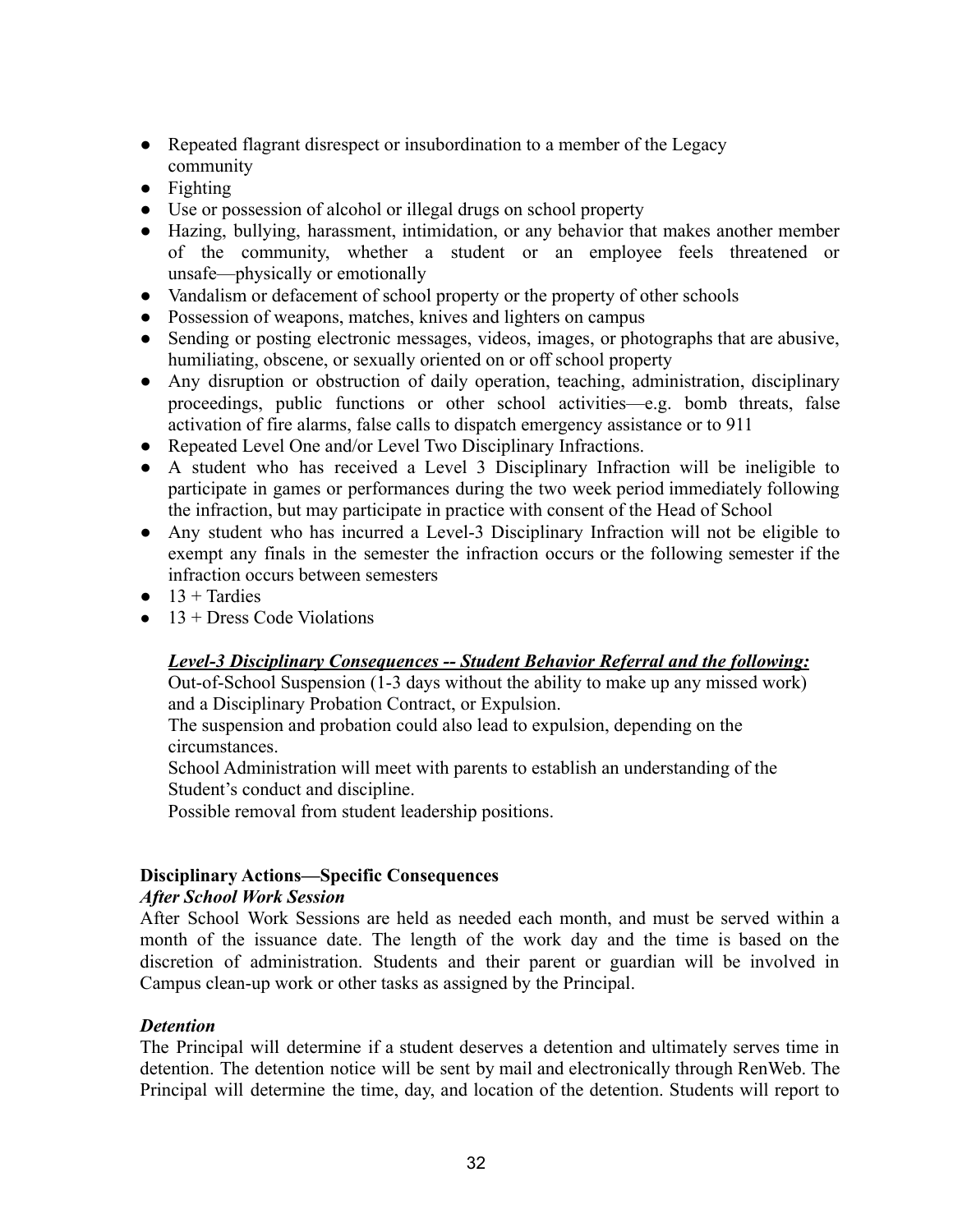the main school office at the predetermined date/time. Students who arrive late or choose to miss a detention may be given a second detention at the discretion of the Principal Students may not engage in recreational activity while serving detention and must turn in all electronic devices at the beginning of detention. Students may perform homework while serving detention.

#### *Disciplinary Probation Contract*

A behavior contract is a contract between a student and the school which spells out specific standards that must be upheld in order for a student to continue their education at Legacy.

#### *Expulsion/Withdrawal*

A student who commits a major disciplinary infraction or repeatedly refuses to live up to the standards of Legacy Christian Academy may be asked to withdraw. A student who is expelled will not be allowed to reapply for admission.

#### *Removal from Positions of Leadership*

The decision regarding a student's eligibility to serve as a class officer, Student Council member, or other student leader ultimately rests with the administration.

#### *Student Behavior Referral*

This form is completed for students who violate a Level One disciplinary infraction or other similar type of behavior. A completed SBR is given to the Principal who reviews it for appropriate action. A copy of the SBR is emailed to the parents as well as entered in FACTS for parents review. Three SBR's are permitted in a school year. Beginning with the 4th SBR, and every subsequent one, school administration will conference with the student and their parents and detention will be received and served by the student. School administration has discretion of implementing consequences depending on the severity and the frequency of the behavior.

#### *Suspensions*

All suspensions will be Out-of-School and for a period of time ranging from 1-3 days. Students receiving a suspension will not be allowed to participate in any on or off campus co-curricular events or represent the school in any manner during the term of his/her suspension. Ultimately the student is completely isolated from school activities of any kind for the term of the suspension. A suspended student will not be allowed to make up any work that was missed during the time of the suspension.

#### **Parent-Teacher Communication**

The teacher is the primary contact between parents and the school. Please contact your child's teachers for any concerns that you have about your child.

#### *Resolution of Conflict*

Legacy follows the precepts of Matthew 18:15 when conflict occurs between parents, faculty, and administration. We recognize that, as with all things of this world, questions or conflicts arise that need to be addressed. Knowing whom to go to with these questions and conflicts helps facilitate resolution. These steps are required whenever issues arise: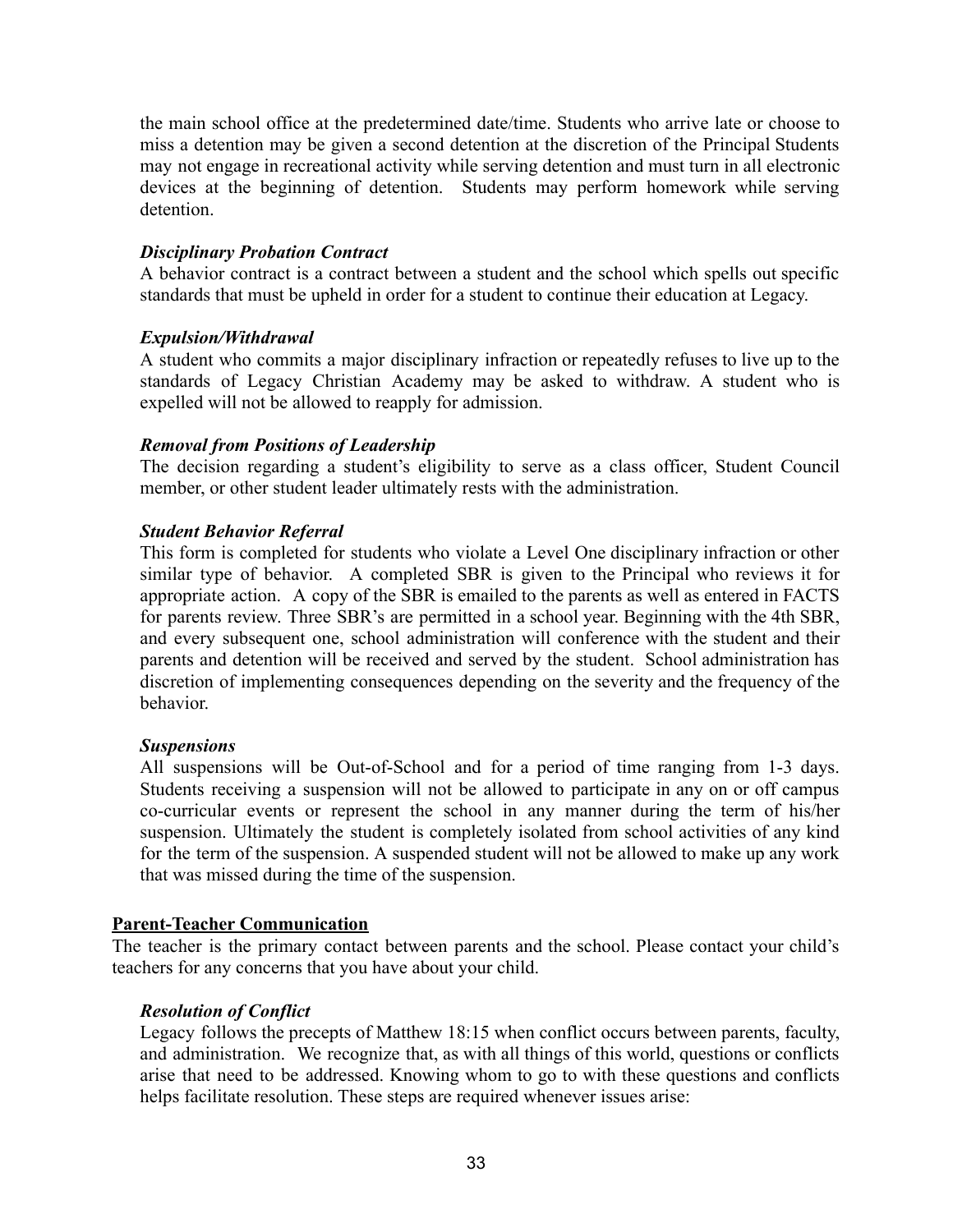- 1. The parents and students MUST first physically meet with the teacher to facilitate a resolution.
- 2. If a satisfactory solution is not found, then the parents can request a second meeting with the Department Head. The Department Head will not meet or discuss the issue with the parents without the first meeting having occurred and only with the teacher present.
- 3. If no satisfactory solution is found, then the parents can request a meeting with the administration. The Administrator will not meet or discuss the issue with the parents without the first two meetings occurring, and will meet only with the teacher and department head present.
- 4. Decisions made at the Administrator level are final.
- 5. The School Board does not hear individual appeals and will only consider extraordinary issues of broad policy impact upon Legacy.

Note the proper order for resolution of questions and conflicts in the following areas:

*Curriculum:* Teacher, Department Head, Principal *Student performance*: Teacher, Department Head, Principal *Discipline:* Teacher/Coach, Principal *Sports:* Coach, Athletic Director, Principal *Daily operations of the school*: Principal, Head of School *Advice and Guidance*: Advisor, Head of School

*Department Heads*— Department Heads facilitate communication between parents, students, and the school. Often, they will attend meetings with a student and his/her parents and teachers when a student is struggling academically to facilitate the best learning environment possible.

## **DRESS CODE**

Modesty of dress and appropriateness of overall appearance will be left to the discretion of the administration. The Administrators and Principal reserve the right to address inappropriate appearance that may not fall precisely within the dress code requirements. Students are expected to meet the dress code at all times including school sponsored events and transportation to school events. Enforcement of the dress code, like all other disciplinary matters, is based on cooperation between students, parents, and the school. The school, however, is the final authority on dress code and other discipline issues. If, in the opinion of the school, a student's dress is inappropriate, a parent may be called and required to bring an acceptable outfit to the school.

We kindly ask that our parents also follow the policy of modesty when visiting our campus or participating in Legacy sponsored activities.

#### **WHERE TO PURCHASE UNIFORMS**

A complete list of required and optional uniform items will be available in both the elementary and main office. Uniforms must be purchased from Mills Uniform at millswear.com with school code 8711.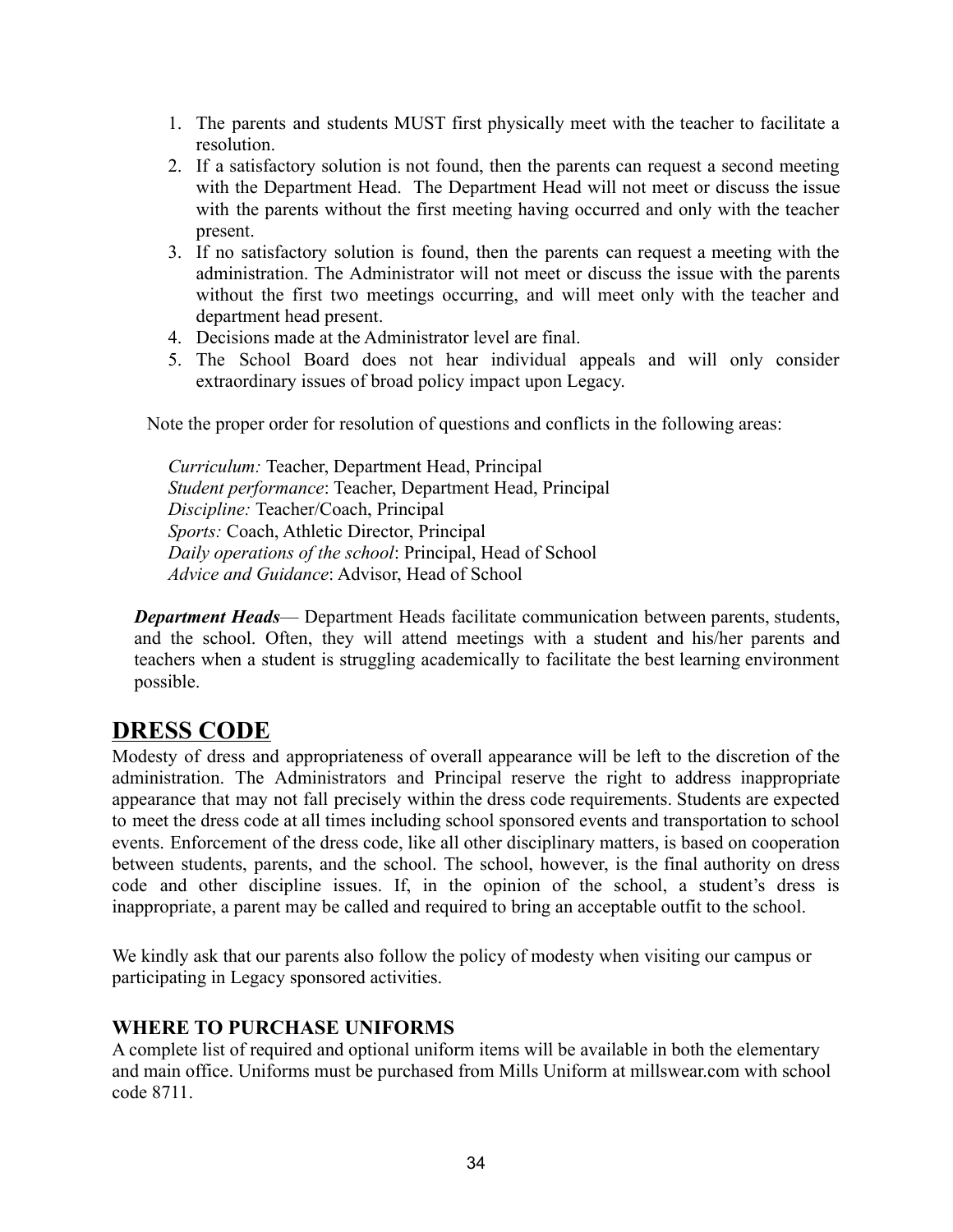A uniform dress code was selected for PK4 through twelfth grade for the following reasons:

- 1. More convenient and economical
- 2. Eliminates extremes in dress and competition among students
- 3. Encourages positive behavior
- 4. Creates a distinctive school identity and promotes school spirit

#### **School-wide General Dress Code** *–*These general rules must be followed by **ALL** students.

#### *Uniforms*

- Button-down oxford shirts must be tucked in all day
- Polo/Performance shirts may be worn untucked
- Belts must be worn with any clothing that has a visible belt loop
- Only a plain (no print) white t-shirt/sports bra or white/beige camisole may be worn under any uniform shirt
- A uniform shirt must be worn under jackets
- All students must button shirts appropriately to meet modesty standards
- Navy shorts must be worn under skirts/jumpers
- Skirts and shorts may not be higher than approximately 2 inches above the knee
- Shoes must be closed-toed and have a back
- Students must wear designated monogrammed/approved Legacy Club outerwear during school hours
- Uniforms must be appropriately sized for waist, hips and length, and must be worn at the waist

### *Hair/ Hair Accessories*

#### Acceptable

- All hair should be well groomed, neat, and held back out of the eye
- Girls may wear hair accessories such as bows, barrets, and headbands as long as they match uniform
- Boys may wear neatly groomed facial hair
- Boys may wear hair that is no longer than the top of the collar as long as it is kept out of the face and eyes.

#### Unacceptable

- Headwear of any type other than acceptable accessories listed above for girls(caps, hats, handkerchiefs, head wraps, etc.)
- Shaved lines and designs are not permitted
- Painted or excessively dyed hair
- **○** Bright colored streaks like pink, purple, or blue are not permitted for boys or girls, except on special dress-up days
- Boys may not wear pony-tails or man-buns
- Boys may not wear hair accessories except on special dress up days

### *Piercings, Tattoos and Make-up*

#### Acceptable

○ Only girls are allowed to have ears pierced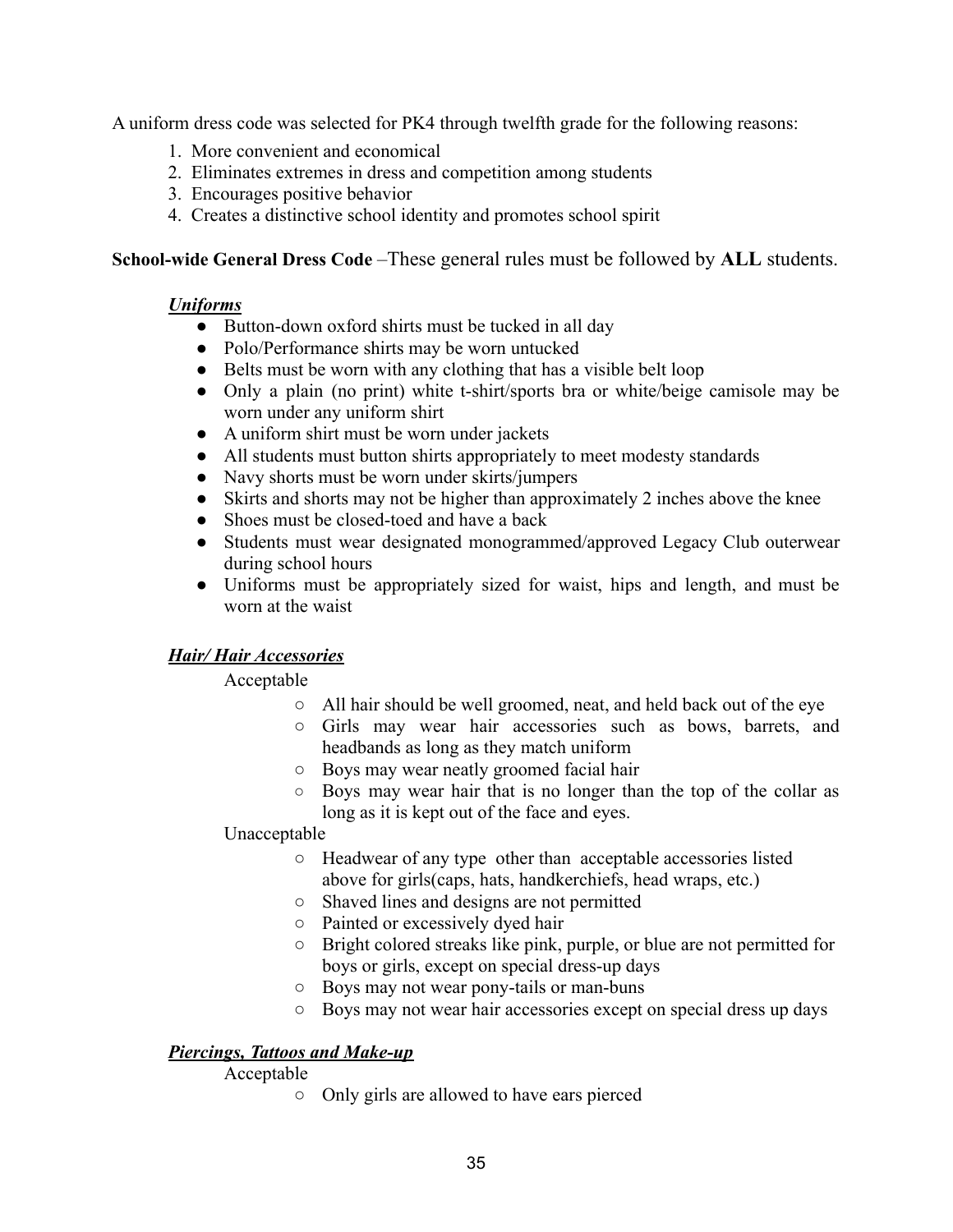Unacceptable

- No other piercings or spacers allowed
- Boys may not wear make-up or have painted nails
- Tattoos must be covered at all times while on school property or while representing Legacy Christian Academy in any way as a spectator or as a participant in any activity.
- If tattoos are not covered by clothing, they must be covered with a bandage

**Friday Wear** – Any outfit chosen for wear on these days must conform to the same high standards as the daily uniforms. This applies also to any specially required evening or off-campus functions at which parents/students are representing Legacy Christian Academy. Parents/students are free to make independent clothing choices which conform to the following guidelines.

#### *School-wide General Friday Wear*

Acceptable

- Adhere to General Dress Code
- Legacy Spirit shirts
- Closed toe and heel shoes/tennis shoes
- Shirts with sleeves covering the back, underwear, and midriff
- Pants/Shorts/Skirts/Skorts be any color, with or without pockets

Unacceptable

- No logos or designs which violate Biblical morality standards
- No designs with controversial/political topics or weapons
- No undergarments should be showing
- No clothing with holes, slits, rips, tears, intentional cuts, or manufactured cuts/holes or excessive fraying or "distressing" can be worn to school
- No cleats, shoes with wheels, or shoes with soles which will mark floors permitted
- No cargo/painter pants or shorts
- No sweat/athletic pants or sweat/athletic shorts
- No blankets or throws allowed during school hours

## **ELEMENTARY**

*Elementary Chapel Uniform - PK4 – Fifth Grade (must be worn all day on Wednesdays)*

**Girls** *(required):* Legacy plaid jumper White Peter Pan collared blouse Navy shorts Closed toe and heel shoes/tennis shoes Socks (white, navy or black) Rubber soled shoes on playground (optional): Leggings (navy, black) Navy monogrammed sweater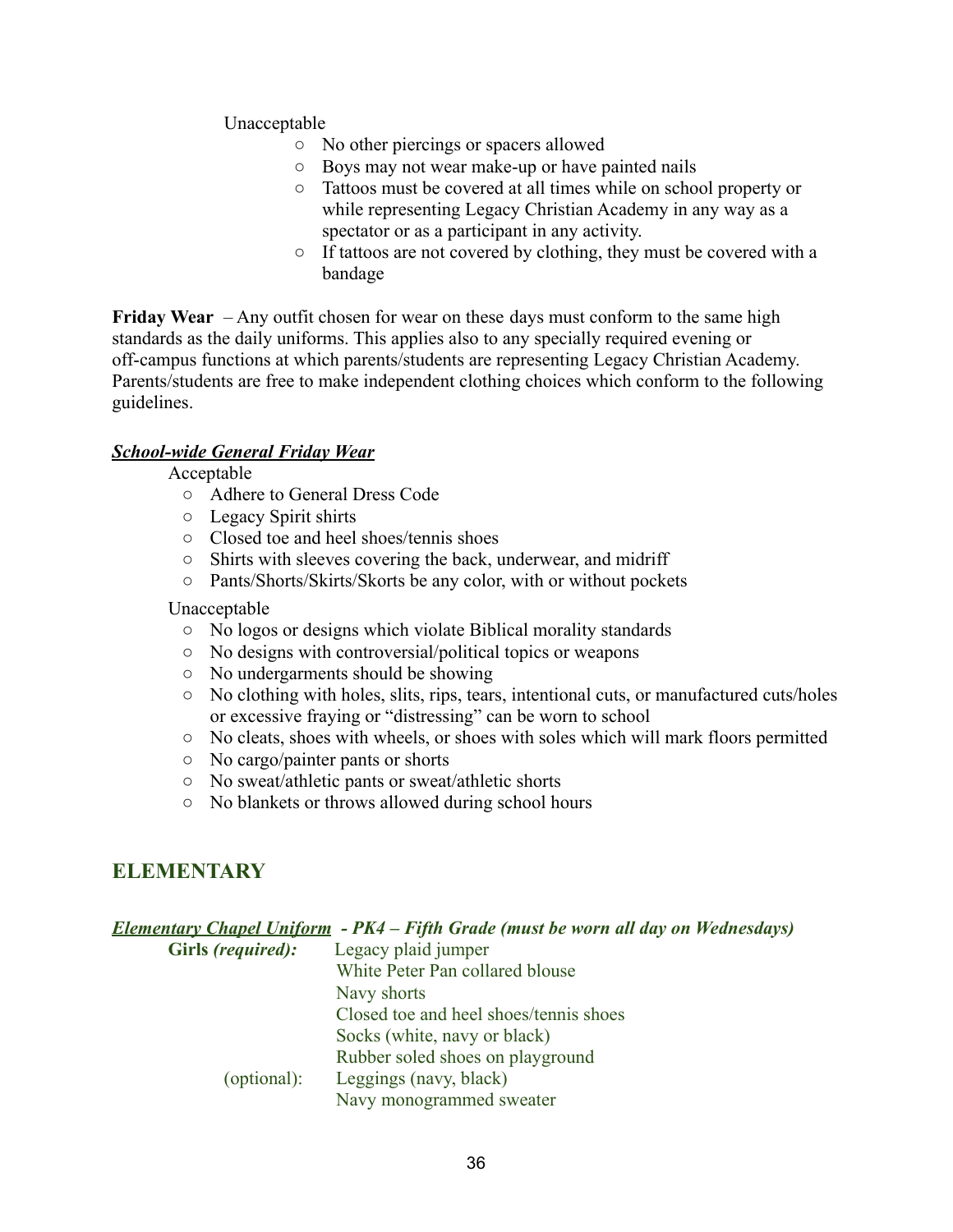|                         | Navy monogrammed fleece jacket         |
|-------------------------|----------------------------------------|
| <b>Boys</b> (required): | Khaki pants                            |
|                         | White monogrammed oxford shirt         |
|                         | Coordinated belt                       |
|                         | Closed toe and heel shoes/tennis shoes |
|                         | Socks (white, navy, or black)          |
|                         | Rubber soled shoes on playground       |
| (optional):             | Navy monogrammed sweater               |
|                         | Navy monogrammed fleece jacket         |

#### *Elementary Campus Uniform - PK4 – Fifth Grade*

**Girls:** Plaid skort or jumper Navy shorts under skirt Khaki pants or shorts Green or yellow monogrammed polo shirt Green performance shirt Socks (white, navy or black) Closed toe and heel shoes/tennis shoes Rubber soled shoes on playground Leggings (navy, black) Navy monogrammed sweater Navy monogrammed fleece jacket Navy monogrammed sweatshirt (must have uniform shirt underneath) Navy monogrammed packable puffer jacket Required field trip shirt

**Boys:** Khaki pants or shorts Green or yellow monogrammed polo shirt Green performance shirt Coordinated belt Closed toe and heel shoes/tennis shoes Socks (white, navy or black) Rubber soled shoes on playground Navy monogrammed sweater Navy monogrammed fleece jacket Navy monogrammed sweatshirt (must have uniform shirt underneath) Navy monogrammed packable puffer jacket Required field trip shirt

#### *Elementary Friday Wear*

#### Acceptable

- Legacy Spirit Shirt
- Field trip shirt
- Christian, church/church camp shirts
- Only rubber soled shoes are allowed on the playground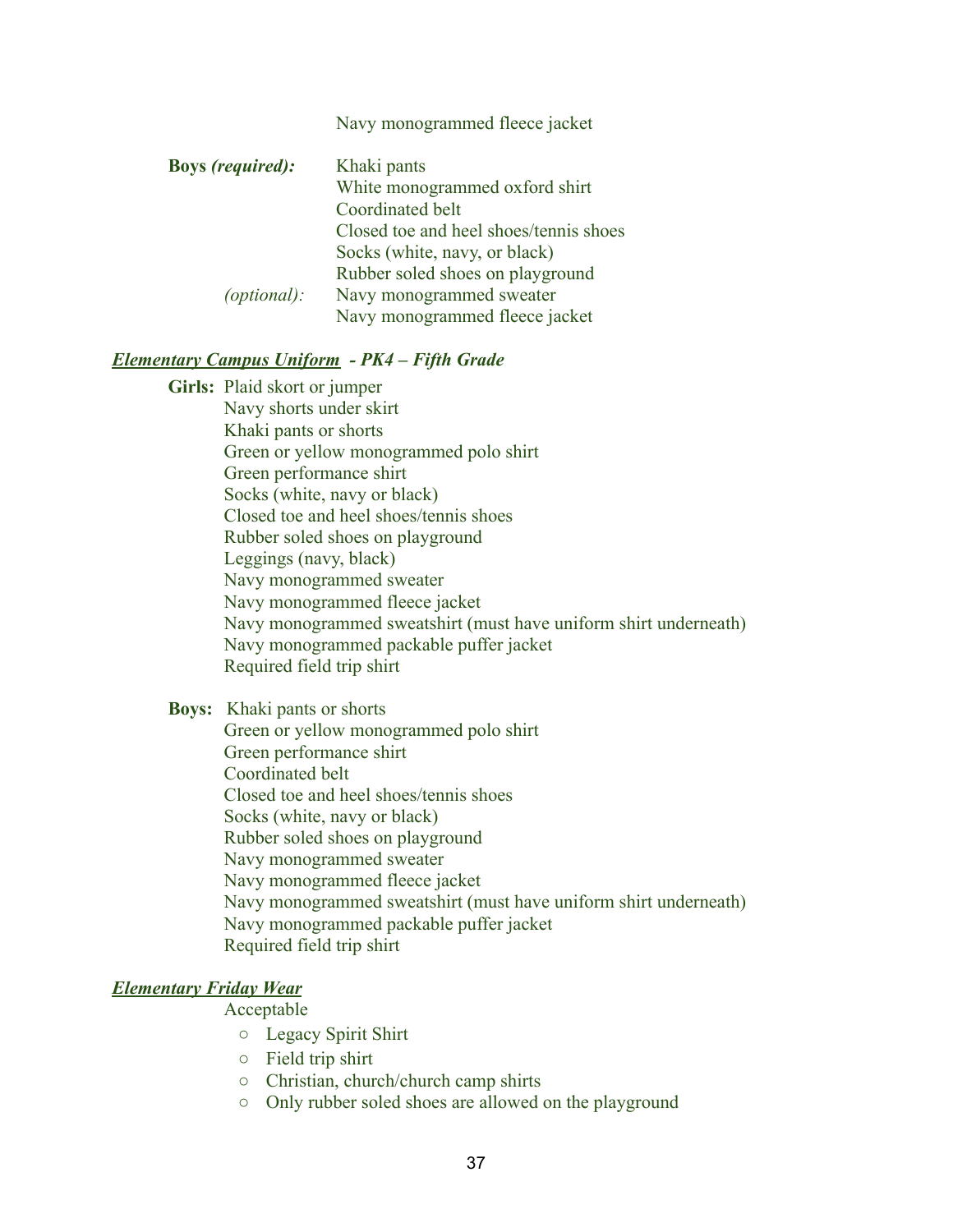- Girls may wear only stud earrings
- Yoga pants, leggings, or jeggings are permitted for girls *if* the blouse is loose and/or skirt covers the rear and front

Unacceptable (Everyday)

- No Sheer or see-through tops
- Boys may not wear earrings
- No facial piercings
- No athletic wear is allowed
- No cosmetics/makeup

#### **SECONDARY**

#### *Secondary Chapel Uniform - Sixth - Twelfth Grade (must be worn all day on Wednesdays)*

| <b>Girls</b> (required): | Khaki pants or Legacy plaid skirt                   |
|--------------------------|-----------------------------------------------------|
|                          | Navy shorts (must be worn under skirt)              |
|                          | White monogrammed oxford shirt AND/OR               |
|                          | Navy monogrammed sweater                            |
|                          | Closed toe and heel shoes/tennis shoes              |
| (optional):              | Leggings (white, navy, black)                       |
|                          | Navy monogrammed fleece jacket                      |
| <b>Boys</b> (required):  | Khaki pants                                         |
|                          | White monogrammed oxford shirt                      |
|                          | Coordinated belt                                    |
|                          | Closed toe and heel shoes/tennis shoes              |
| (optional):              | White t-shirt may be worn under the uniform shirt   |
|                          | Navy monogrammed sweater or fleece jacket (required |
|                          | white dress shirt underneath)                       |

**Secondary Campus Uniform -** All students shall be required to wear "campus wear" on all days except Chapel Days and Fridays. Campus uniform is optional on Fridays.

> **Girls***:* Khaki pants or skirt Legacy plaid skirt Navy shorts under skirt Monogrammed white oxford blouse Green or white monogrammed polo shirt Green performance shirt Navy monogrammed sweater (shirt underneath optional) Navy monogrammed fleece jacket Navy monogrammed sweatshirt Navy monogrammed packable puffer jacket Solid colored coordinated leggings (white, navy, black) Closed toe and heel shoes/tennis shoes Navy Senior privilege shirt (seniors only)

**Boys***:* Khaki pants or shorts (no more than 2 inches above the knee) Monogrammed white oxford shirt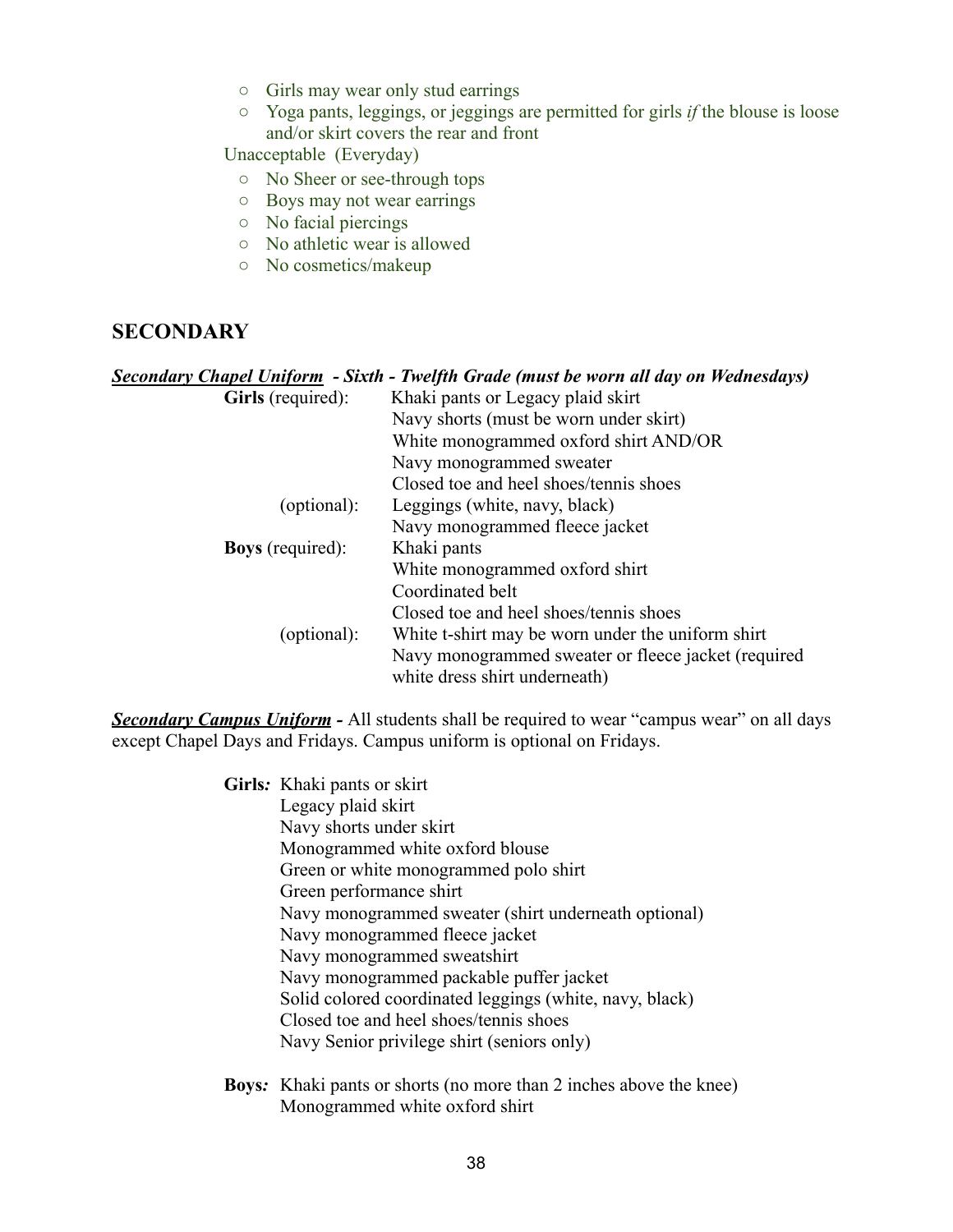Green or white monogrammed polo shirts Green performance shirt Coordinated belt Navy monogrammed fleece jacket Navy monogrammed sweatshirt Navy monogrammed packable puffer jacket Closed toe and heel shoes/tennis shoes Navy Senior privilege shirt (seniors only)

#### *Secondary Friday Wear Includes School-wide General Friday Wear listed above*

#### *Shirts*

Acceptable

- Girls sheer or see-through *must have* a camisole/tank underneath
- Cold shoulder blouses

Unacceptable

- No midriff showing
- No halter tops
- No tanks tops worn alone
- No logos of other secondary school names

#### *Pants/shorts*

Acceptable

- Capri pants are permitted for girls (Length must come below the knee)
- Yoga pants, leggings, or jeggings are permitted for girls if the blouse is loose and covers the rear and front
- Hems of the pants may be rolled modestly

#### Unacceptable

- Girls are not permitted to wear shorts of any type as outerwear
- No sagging or slabbing

#### *Shoes*

#### Acceptable

- Flip Flops
- Sandals
- Crocs
- Slides

#### **Athletics/PE Uniforms**

Students who are enrolled in PE are required to purchase a PE uniform from Mills Uniform. PE uniforms consist of a gray Legacy t-shirt, and hunter, dark green shorts. Appropriate warm-up suits may be worn for PE during cool weather months. Appropriate athletic shoes and white athletic socks are also required.

*Students who are enrolled in Athletics must wear either the PE uniform or their team's standard warm up gear.*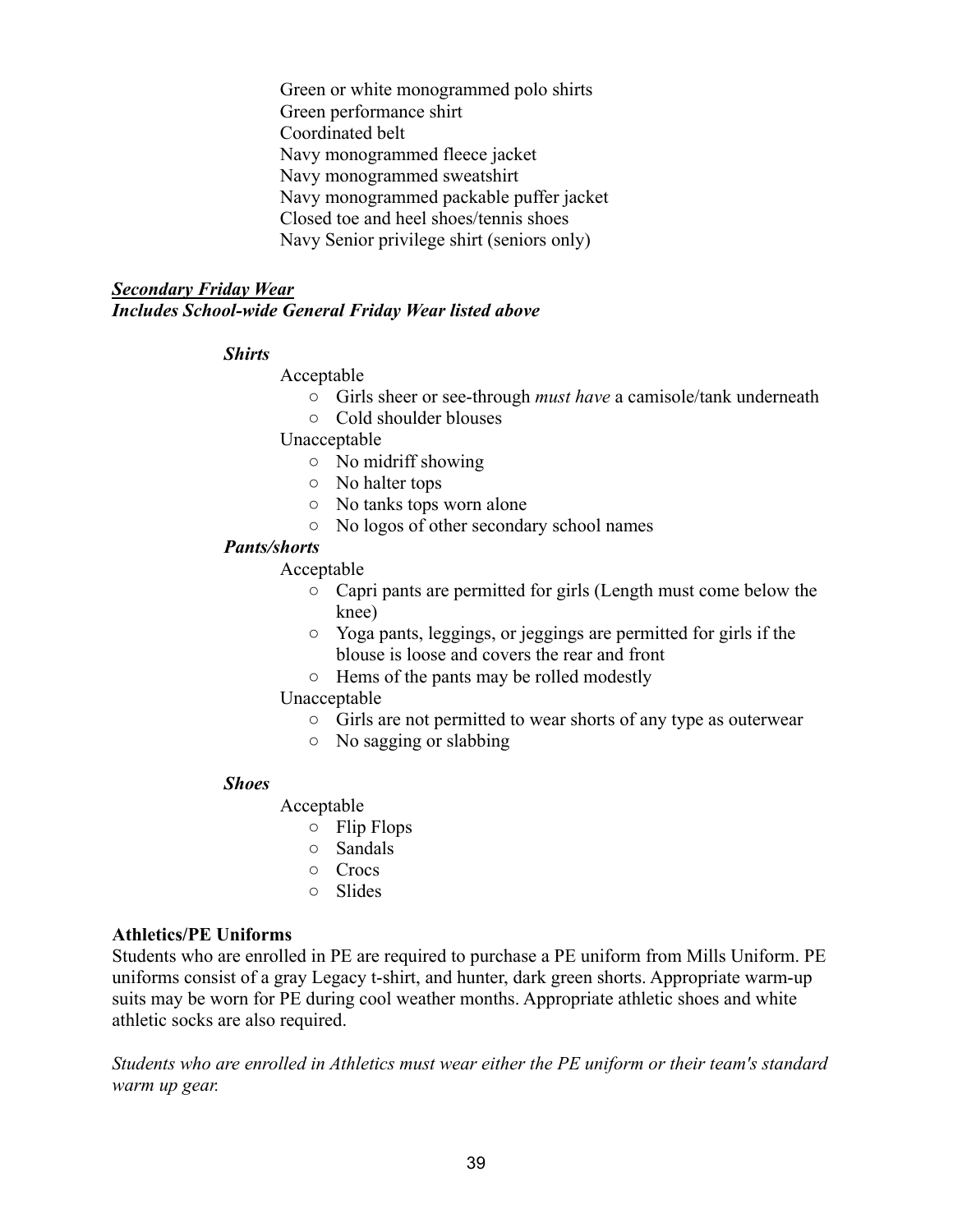#### **Dress-up Day**

On these days, it is important to remember the spirit of the uniform code at Legacy.

#### **Legacy Organizational Jackets**

Secondary students may wear approved **pre-approved** Legacy organizational jackets (cheer, student organizations, sports teams). Does not include BSN fan wear outerwear.

#### **School Dances and Social Events**

Dress Code Forms for these events will be required to be signed and turned in by a certain date *in order to attend.*

#### **School Team and Club Wear**

All designs for team shirts, T-shirts, and sweatshirts must follow Legacy guidelines and be approved by administration before produced or worn. Team warm-ups or wind pants may be worn in the classroom only if they are part of a team uniform, and the entire team is clothed in the same outfit on the specific day.

#### **Senior Privilege**

Seniors have the option of wearing a Mills navy blue polo. This option is reserved for seniors only.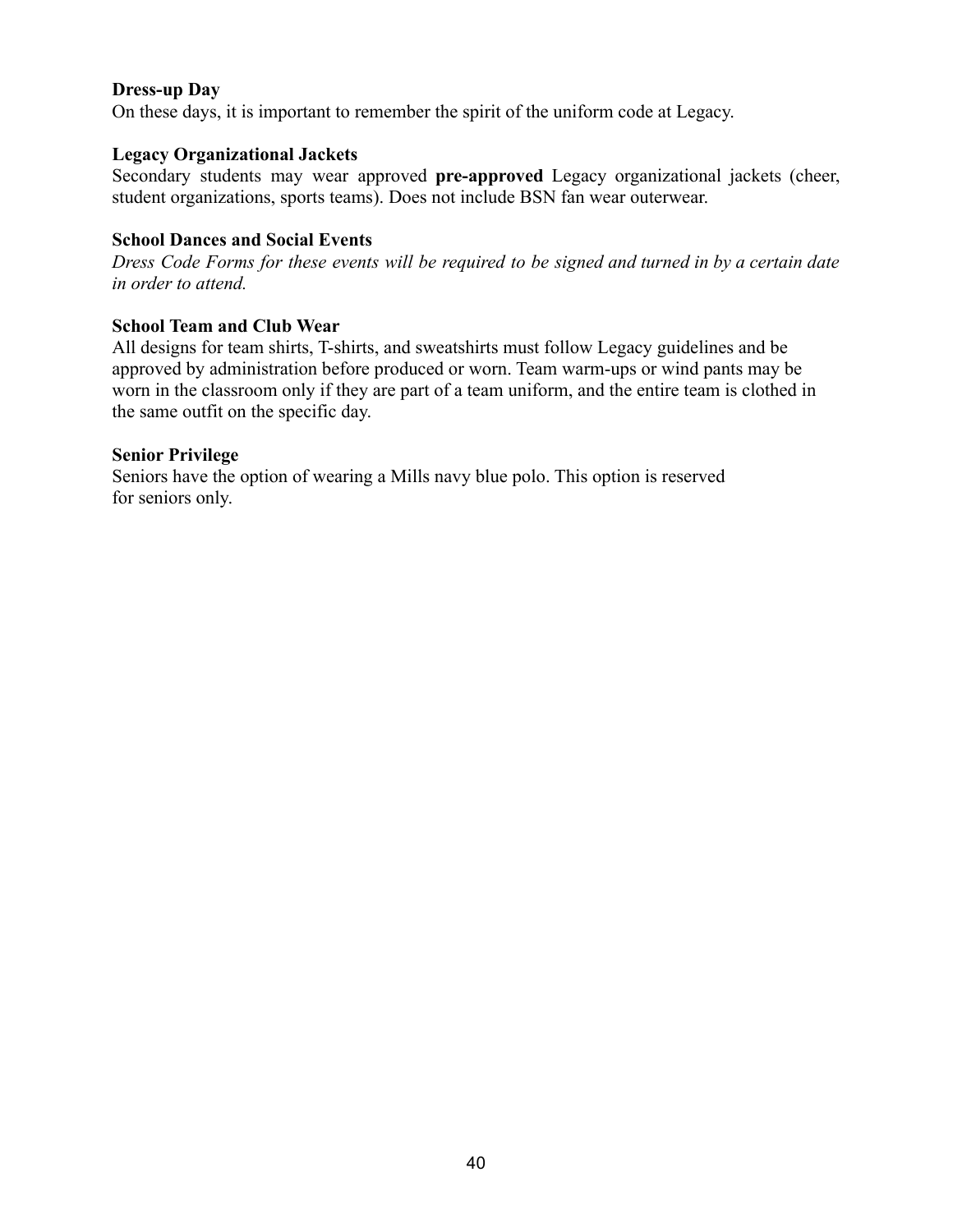# **ENROLLMENT AND FINANCIAL POLICIES**

Legacy commends families on the investment they make by providing their child an education in a Christian environment. We recognize and appreciate the financial burden this places upon every family that supports Legacy. Without these tuition and fees, Legacy faces a significant hardship in adequately providing necessary programs and activities for the students. The financial integrity of the school is based upon the moral obligation of the parents to timely pay these funds according to the schedule under the enrollment contract.

#### **Tuition**

Tuition includes costs for classes, selected social activities, and use of books/Chromebooks provided by Legacy Christian Academy.

#### **Enrollment Contract**

Enrollment of the above student does not become official and is not binding on Legacy Christian Academy (the school) until parent/guardian completes the online enrollment and pays the Enrollment Fee in full. Parents/Guardians are required to maintain a current address and phone number. If your phone number has changed, or you believe your number is missing from our list, please notify the Registrar with your updated contact information.

#### **Outstanding Balances**

Amounts paid as Enrollment Fees will not be accepted as such if a balance exists in the student's account. In such a case, the amount will be applied to the balance.

#### **Tuition Payment Methods**

All families are expected to make tuition payments in one of three manners and the tuition amount varies with each method of payment:

- Full Payment of the entire tuition amount is paid on or before August 1 for the upcoming school year. Full payments should be made directly to the school; or
- Semester Payments are made with one-half (1/2) of the tuition balance by August 1 for the upcoming school year. The remaining one-half  $(1/2)$  of the tuition balance is due by December 1. Payments should be made directly to the school.
- Monthly payments are made in ten (10) monthly installments (August-May). This method requires the family to enroll with FACTS, the tuition collection service chosen by the school. The payments will be collected through automatic bank drafts. Parents are responsible for the \$41 Annual Fee for the service. For more information and enrollment, see *<https://online.factsmgt.com/signin/4J2GV>***.**

#### **Late Payments**

- It is the family's responsibility to inform the school of situations which arise which may affect their ability to meet tuition payments or the payment schedule.
- If full tuition payment is not made by the first day of classes, the family will be required to enroll in the monthly payment plan as outlined above.
- Monthly payments which are missed will incur a missed payment fee collected by the tuition collection company and may also incur a fee from the family's banking institution. The student(s) from a family who misses two monthly payments, and has not made acceptable arrangements with the business manager within fourteen (14) calendar days of the second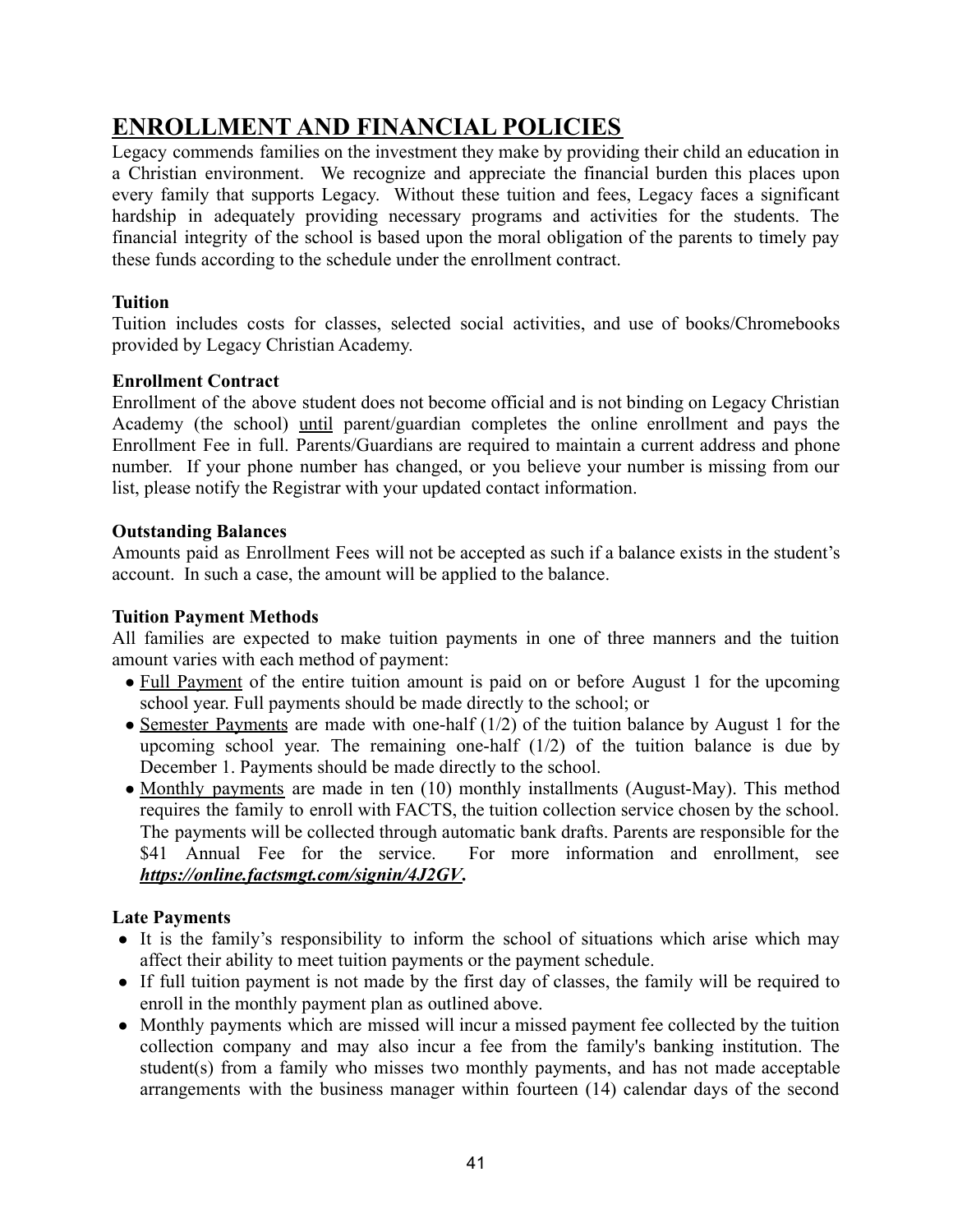missed payment, will be suspended from school attendance.

- A \$35 fee will be charged if a payment is returned as insufficient. Late charges may also be applied to past due accounts.
- If tuition is delinquent before the school year begins, the student will not be admitted to classes until the amount due payment is made.
- If tuition is delinquent prior to semester exams, the student will not be allowed to take semester exams, will be given a grade of "Incomplete" on the report card, and will not be admitted the next semester.
- If semester payment due on December 1 is delinguent, the student will not be admitted beginning the first school day in January.
- If tuition is delinguent as spring break begins, the student will not be admitted beginning the first school day after spring break.
- All tuition from the previous school year must be paid in full by August 1 for the student to be readmitted for the next school year.
- If a student's account is delinquent, the student's records/transcripts will not be released to another school/college until such time that the delinquency is resolved.

#### **Proration for Early Withdrawal**

When Legacy admits a student, it dedicates the personnel and resources for that student for the entire year. This requires that the enrollment and tuition contract that covers the entire school year be honored by the family of our students. It is the policy of Legacy Christian Academy that each child be enrolled for the entire year. It is understood that the obligation is for full tuition.

#### **Behavioral Breach of Enrollment Contract**

The School may, in its sole discretion and/or pursuant to its established procedures, dismiss, suspend, or refuse to re-enroll the student at any time because of the student's failure to conform to the various rules, regulations, policies and standards of academic and social behavior as established by the School. Since such behavior may be considered a breach of this enrollment contract, the student may be dismissed, suspended, or denied re-enrollment.

#### **Required Pre-Enrollment**

Because of the limited space for certain activities, the selection process for student participation in certain activities requires a commitment to attend school so as not to adversely impact other students. For this reason, all students must be enrolled for the next school year before they are permitted to try out and audition for extracurricular activities such as Warrior Worship, cheerleading, Student Council, Advanced Theater, sports, etc.

#### **K4-K5 Enrollment**

Students enrolling in K4 and K5 must be 4 or 5 respectively by September 1.

K4—must be 4 by September 1

K5—must be 5 by September 1

#### **Homeschool Guidelines**

Legacy Christian Academy has been richly blessed by the homeschool community. It is the school's desire to partner with these families and to offer assistance. The following guidelines are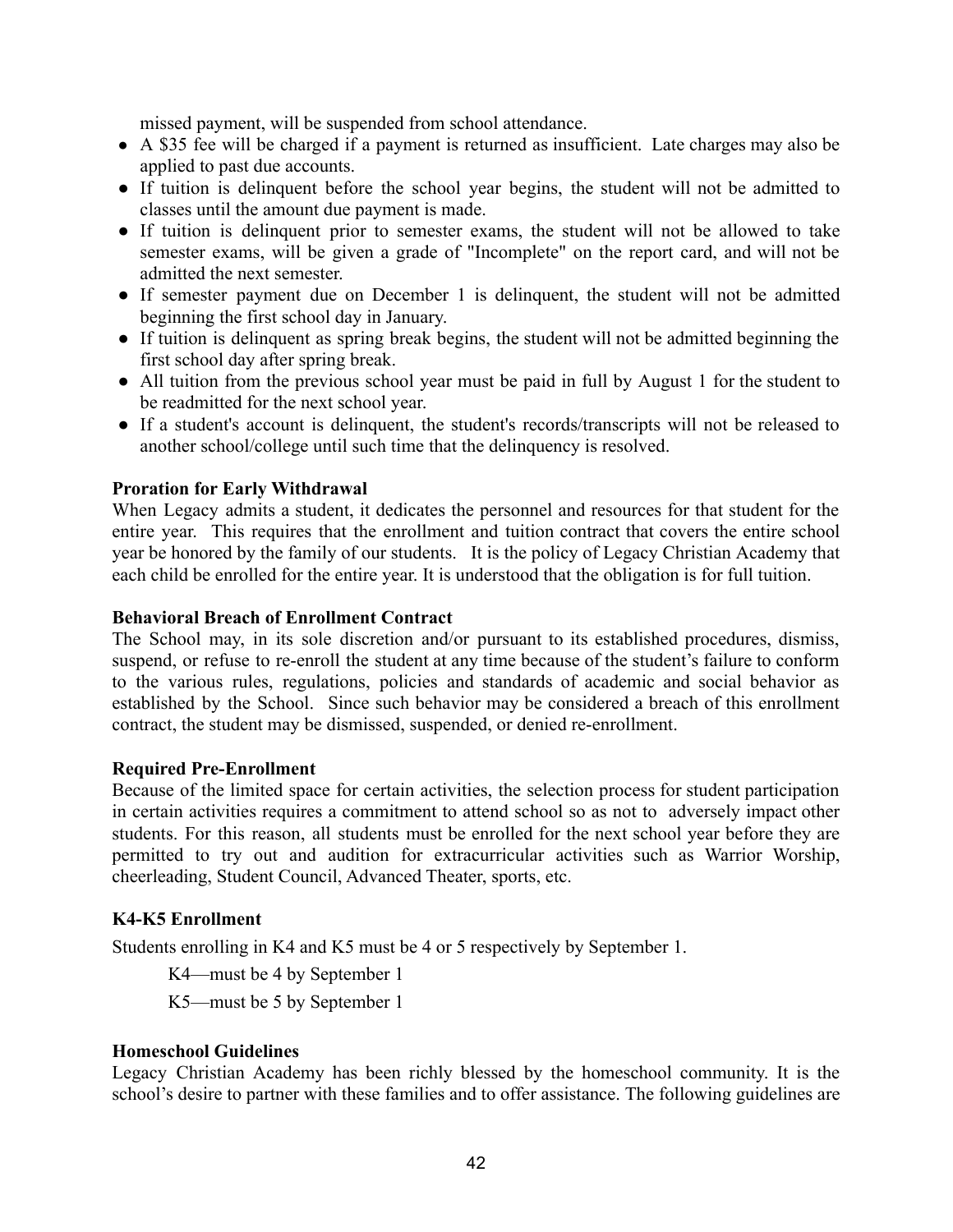intended to provide direction and to answer questions that a homeschool family might have when thinking about attending Legacy.

- Homeschool students seeking to be admitted to Legacy must provide home school grades, adequate documentation of verifiable curriculum, professional diagnostician reports where appropriate, and be tested and interviewed by the school. Acceptance of homeschool coursework and grades is left to the discretion of the school.
- Students enrolled at Legacy must attend the school a full year before their home school course work will be recognized and placed on an official school transcript.
- A homeschool family can choose to take up to eight academic classes at a time.
- Texas Association of Private and Parochial Schools (TAPPS) requires that all students wishing to participate in TAPPS sanctioned activities, must be Legacy full-time day students seeking an LCA diploma.
- A homeschool student wishing to receive a Legacy diploma must attend the last two years of high school and take and pass six classes each year, including the core courses of English, Math, Science, and History. All classes must be approved by the Legacy registrar. Earning fewer than six credits per year will allow the student to participate in Legacy's graduation ceremonies but he/she will not receive a diploma. If a homeschool student is failing a class from Legacy his/her senior year, he/she will not be allowed to participate in Legacy's graduation ceremonies.
- Homeschool students who take four academic classes must leave campus if their classes are not in consecutive order, e.g., the student who has a 1st block and 3rd block class must leave campus for second block, but can return for lunch. *Students are not allowed on campus if they are not enrolled in a class.*

#### **Withdrawals**

A two week notice of withdrawal should be sent to the school office in advance of the PLANNED withdrawal date. Parents should allow seventy-two hours from the actual withdrawal date and time for the teachers to calculate and post the student's grades to the withdrawal forms.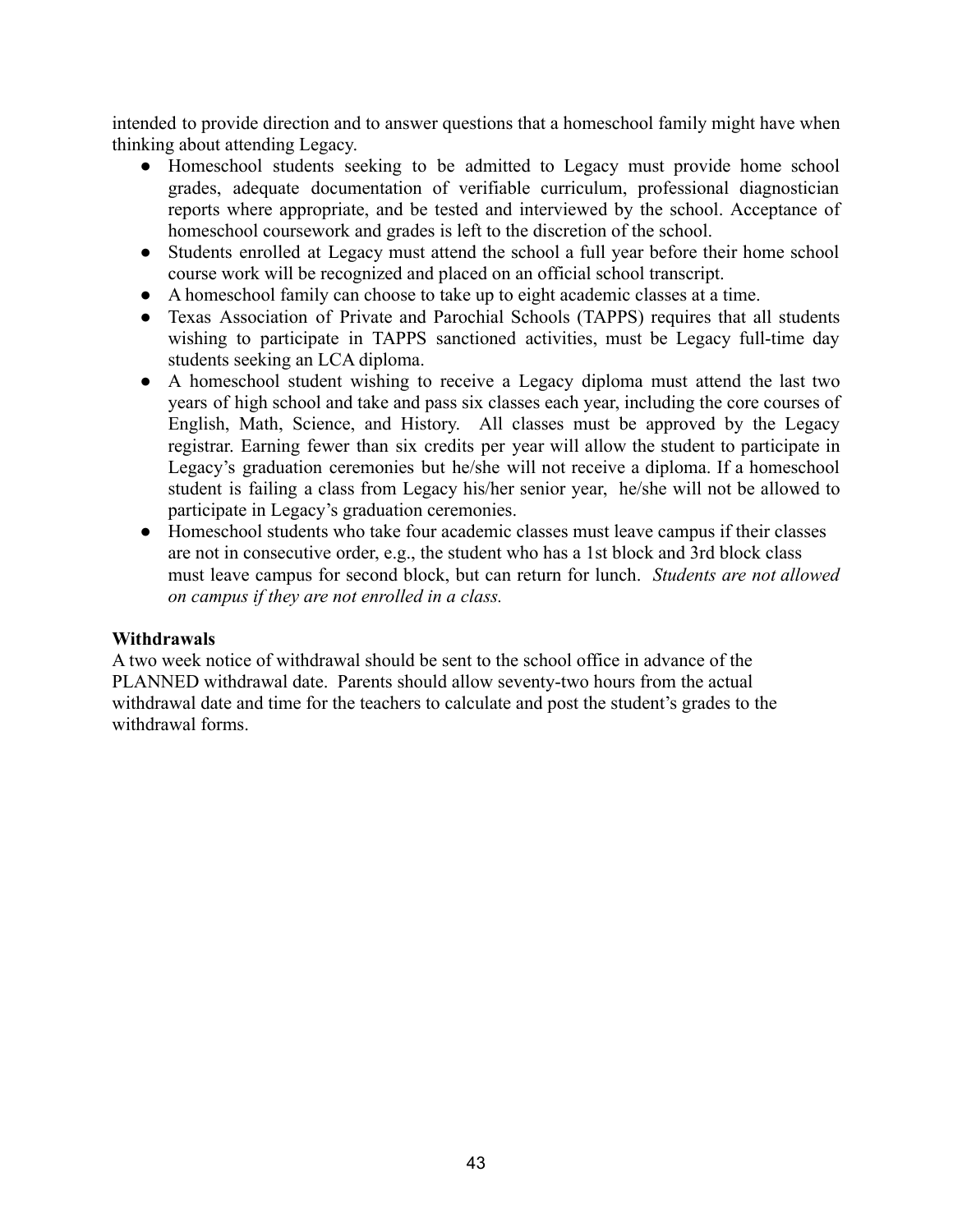## **EMERGENCY PROCEDURES**

In the event of a school related emergency during the office hours (7:30 a.m. to 4 p.m.), contact the school office by calling (409) 924-0500. If your phone number has changed, or you believe your number is missing from our list, please notify the School Office with your updated information.

#### *Fire/Tornado/Lockdown Drills*

Fire and/or tornado and/or lockdown drills will be conducted periodically throughout the year. Students should remain calm and orderly and follow directions from faculty members.

#### *Severe Weather and School Closings*

In the event of inclement weather, parents and students should tune to the appropriate television and radio stations. School officials will make every effort to have an announcement on KFDM TV Channel 6, KBMT TV Channel 12 and KBTV Channel 4 by 6:30 a.m. Announcements may also be made on radio KLVI 560 AM, Magic 102.5 FM, KOLE 1340 AM. Please listen carefully for instructions about whether the school will open at the regular time, open late, or be closed. FACTS (parent company of RenWeb) notices or text messages may also be available depending on circumstances.

## **EXTRAORDINARY CIRCUMSTANCES**

LCA will follow all mandates and review recommendations of state and local officials,local health officials, and Legacy administration, as the mandates and recommendations are released.

## **GENERAL & MISCELLANEOUS POLICIES**

#### **Booster Club**

The mission of the Booster Club is to create opportunities for supporters to participate in activities and fellowship events with the intent of taking an active role in the Legacy Christian Academy community through volunteerism, in an effort to assist the promotion of all athletic teams, programs, and facilities.

#### **Campus Boundaries**

Other than leaving for approved reasons, all students must remain on campus during the school day. During the school day, students may not go into the parking lots or athletic fields. High School students may not go to their cars unless it is an emergency and permission is given by the teacher. If then, the teacher will notify the administration office and campus security will escort the student to and from his/her vehicle. If campus security is unavailable, the student will not be allowed to go to his/her vehicle.

#### **Campus Visitation**

Office hours are from 7:30 a.m. until 4:00 p.m. for both Elementary and Secondary offices. All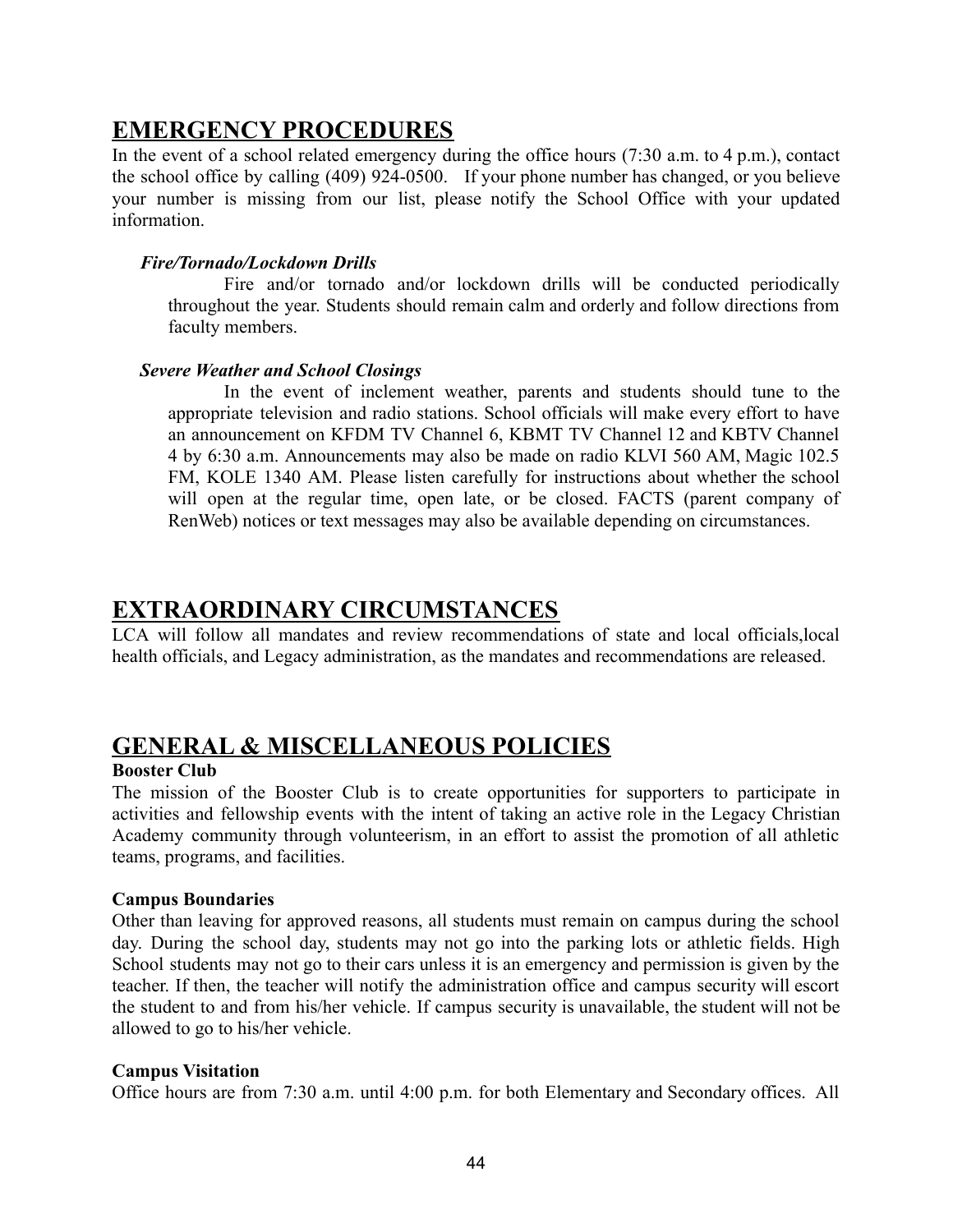visitors to the campus should sign in at the respective school office. We expect all visitors on campus to be modestly attired.

We encourage parents to visit our school and classrooms; however, to minimize confusion, we ask that the following be observed:

- 1. All visitors, including those for chapel, must sign in with the appropriate office receptionist or designated staff member located in the gym to obtain a visitor's name tag .This will help identify our school visitors for the safety of our students. Visitors need to adhere to school policies.
- 2. Parent observation in the classroom should be arranged beforehand with the principal and teacher.
- 3. If a parent or guardian is bringing a forgotten item (lunch, money, books, homework, etc.), it should be taken to the office and not the classroom.
- 4. We have a "closed" campus, which means only students enrolled at Legacy Christian Academy are to be on campus during school hours. Exceptions may be made at the Principal's discretion.

#### **Conflict Resolution**

"The parties to this agreement are Christians and believe that the Bible commands them to make every effort to live at peace and to resolve disputes with each other in private or within the Christian church (see Matthew 18:15-20; 1 Corinthians 6:1-8). Therefore, the parties agree that any claim or dispute arising from or related to this agreement shall be settled by Biblically-based mediation and, if necessary, legally binding arbitration in accordance with the Rules of Procedure for Christian Conciliation of the Institute for Christian Conciliation, a division of Peacemaker® Ministries (complete text of the Rules is available at from the school offices or downloadable at [www.Peacemakerministries.org](http://www.peacemakerministrie.org) . Judgment upon an arbitration decision may be entered in any court otherwise having jurisdiction. The parties understand that these methods shall be the sole remedy for any controversy or claim arising out of this agreement and expressly waive their right to file a lawsuit in any civil court against one another for such disputes, except to enforce an arbitration decision. Each party, regardless of the outcome of the matter, agrees to bear the cost of his own arbitrator and one half of the fees and costs of the neutral arbitrator and any other arbitration expenses. Each party also agrees to waive any right of recovery of attorney fees and litigation expenses regardless of outcome."

#### **Copyright Policy**

Legacy obeys federal copyright laws and respects the intellectual property of authors, composers and other copyright owners. This obligation applies equally to Legacy staff, faculty members and students.

#### **Field Trips**

Field trips may be taken as an extension of the curriculum. These trips will be approved by the administration for educational soundness. Parents will be notified beforehand as to details concerning the trip. Fees may be charged to cover expenses. Students will be asked to adhere to a certain dress code on field trips. Parents should read and discuss the discipline code with their children and be certain that the discipline requirements are known, understood, and accepted prior to all field trips. Permission slips will be issued for each field trip.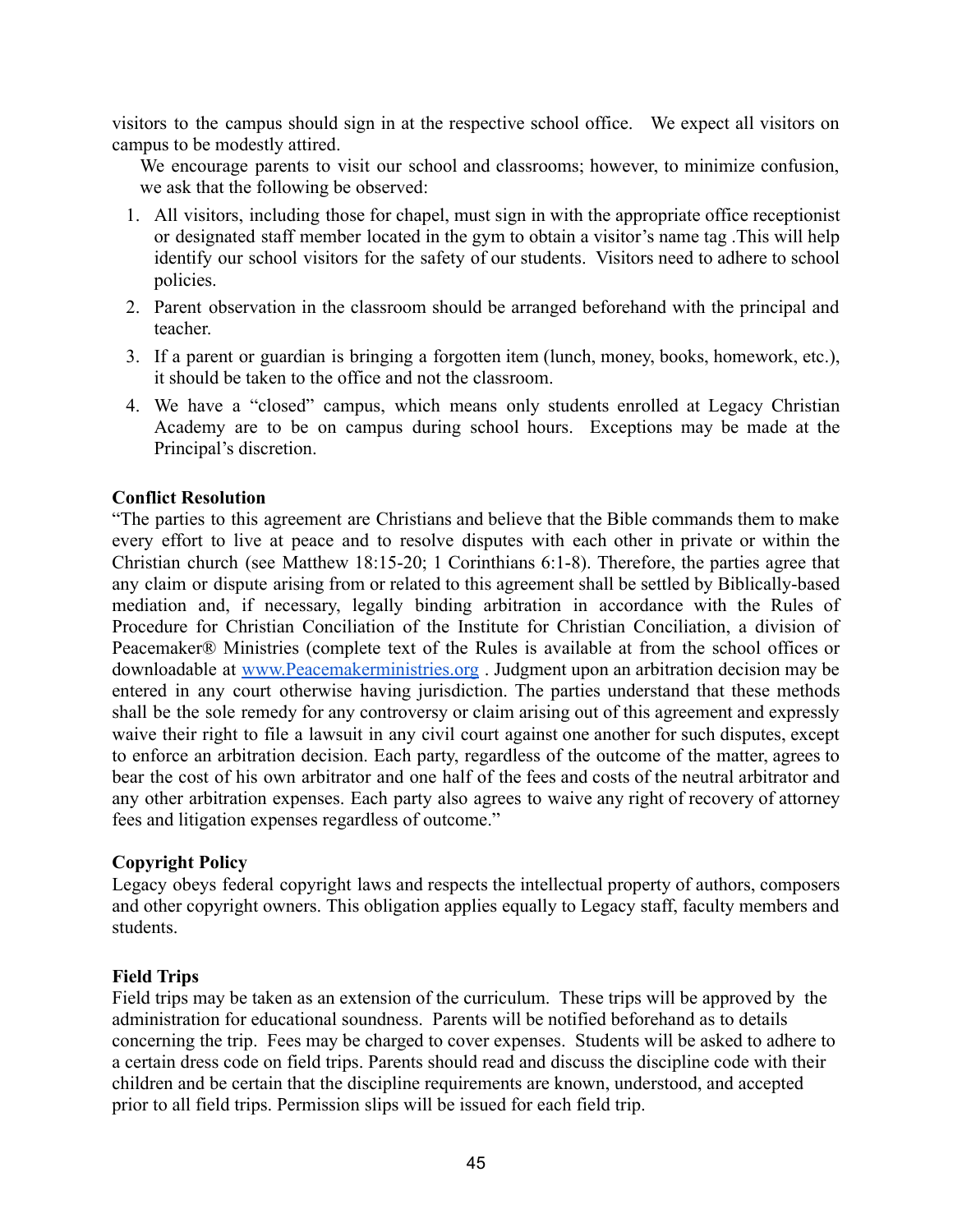#### *Elementary*

Students who have a "U" in conduct MAY NOT be allowed to go on field trips unless accompanied by a parent.

#### **Fundraisers**

In order to focus our efforts as a community on several large fundraisers, other fundraisers by classes, clubs, and sports teams are not permitted without prior approval from the Head of School.

#### **Homecoming and Prom King & Queen**

Students eligible for these accolades must have attended Legacy for one year prior to their crowning.

#### **Library**

The school library is a tremendous resource center for all Legacy students. K-first grade students may check out one library book at a time and keep it for a period of one week. Second through fifth grade students may check out two library books at a time and keep them for a period of two weeks. Students may return books early and check out new books. Students may also renew their books one time if they would like to keep them longer. Students are responsible for all library materials borrowed. When a book is lost or damaged, students/parents will be responsible for the cost of the book plus a \$5.00 processing fee. Late books will be assessed fines. If a lost book is found within 30 days and it is in good condition, the price paid for the book will be returned minus the late fee. A student who has library obligations (late books or fines) may not be issued their report card until the book or fine is cleared. Upon clearing library obligations, the student will receive a library clearance from the librarian which must be presented to the office for report card issuance.

#### *Disclaimer*

*Legacy Christian Academy does not necessarily endorse all the contents of this, or any book, in the library. It is understood, that to meet certain academic standards and to provide books of various fields of research and contents, Legacy Christian Academy must, of necessity, have many books of different types. Our position is well understood to be in strict adherence to the doctrine and principles taught in the Holy Scriptures.*

#### **Litter**

Litter, or lack thereof, directly reflects the pride students take in their school. Students should go beyond simply not littering and should take responsibility for picking up any trash they notice lying around campus, the hallways, bathrooms, and other areas of the school.

#### **Lockers**

Lockers are the property of Legacy Christian Academy and are subject to search at any time. Students are responsible for keeping the inside and the outside of their lockers clean. Students are not allowed to write on their lockers, apply stickers to their lockers, or attach or post anything on the outside of their lockers unless special permission is given by the Principal. Due to limited space in lockers, paper lunch bags or flexible insulated bags are recommended. Students can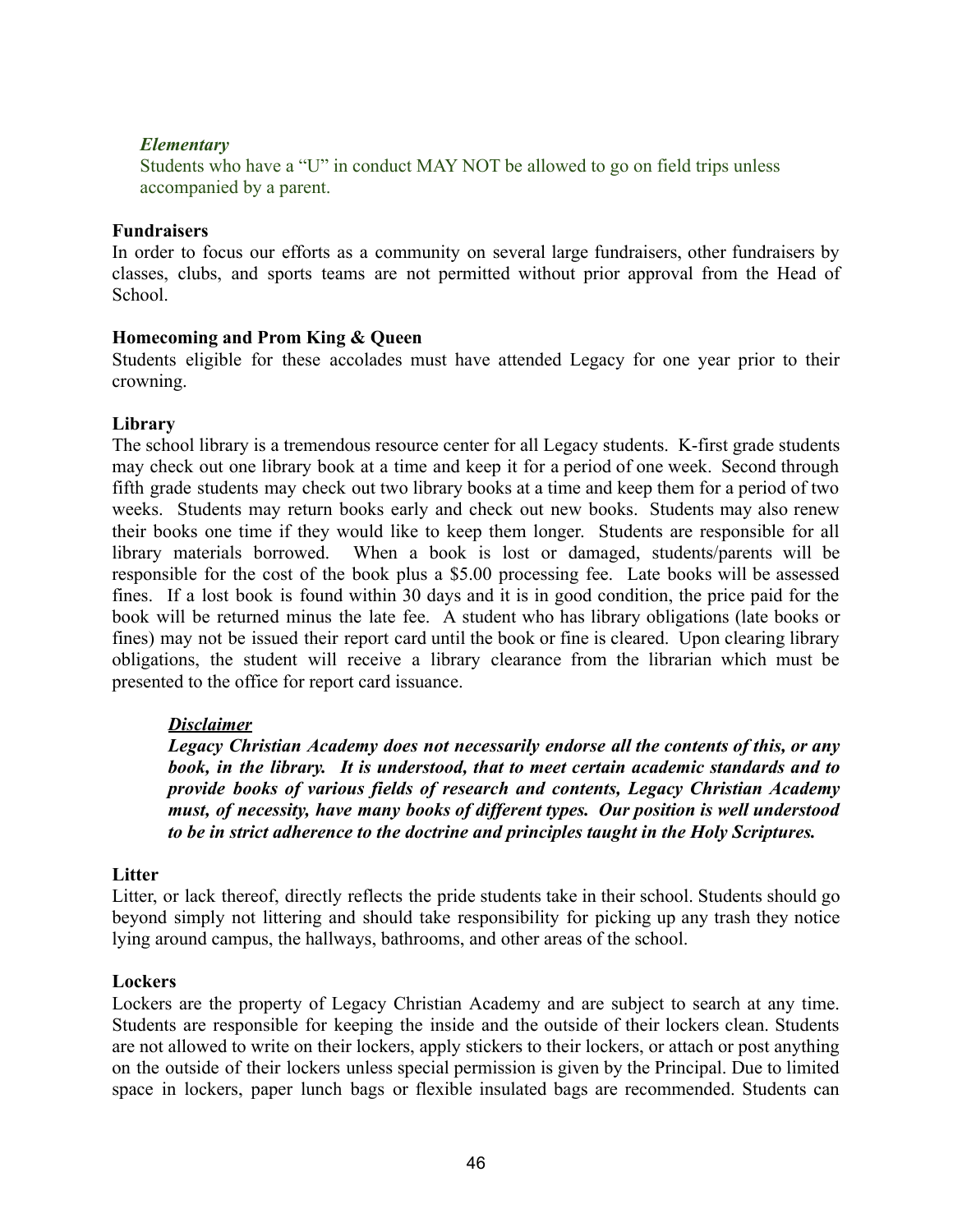eliminate storage problems in their lockers by carrying their books with them throughout the day in some type of book bag and by making their gym bag a plastic grocery bag or small clothing drawstring bag. No property is allowed above the lockers. Student property found on hallway floors may be confiscated. Student names should be written clearly on all items stored within lockers. Students should never enter the locker of a classmate in order to borrow another student's possession even with the intention of returning it later. This borrowing is considered a violation of the Honor Code. Any student who has something taken from his or her locker should notify the Principal or a teacher as soon as possible.

#### **Lost and Found**

The school does not assume responsibility for articles which a student may lose. However, any material—books, shoes, purses, clothing, etc.—left overnight will be turned in to the "Lost and Found." Clothing and articles left in "Lost and Found" may be given to a charitable organization at the end of each nine-week period. Parents may check "Lost and Found" in search of their child's belongings. Lost and Found is located in the Dabney Center Gym.

If money or valuables are lost, the loss should be reported to the school office immediately. Students who find lost articles are to take them to the office.

All clothing and articles should be clearly marked in permanent ink to insure student's identification.

Students are responsible for their team uniforms and all other issued equipment. Students will be required to replace lost school-issued items.

#### **Lunch Policies**

Lunch orders and purchasing are to be completed online at [https://www.ezschoolapps.com/.](https://www.ezschoolapps.com/) Lunch can be purchased by the day, week, or month but must be processed by 8:30am. It is the responsibility of the parent or student to purchase and cancel any orders online. No refunds will be issued by Legacy. No lunch charging will be allowed since all orders must be purchased online. Please feel free to "brown bag it" on any or all days.

#### *Elementary*

#### **Lunchtime Rules and Ordering Information**

Rules governing lunchtime conduct will be enforced from the time the students go to lunch until regular classroom activities begin after lunch.

- 1. All students will eat their lunches in the Elementary Recreational Building unless alternate plans are approved by the principal.
- 2. Student conduct in the Recreational Building shall be in accordance with standards of good eating, table manners, and self-discipline.
- 3. All students are responsible for placing all refuse in the receptacles provided and leaving their tables clean.
- 4. Students must finish eating before they leave the table.
- 5. Students must remain in the cafeteria until dismissed by their teacher.
- 6. Failure to adhere to simple rules of courtesy and cleanliness may result in disciplinary measures.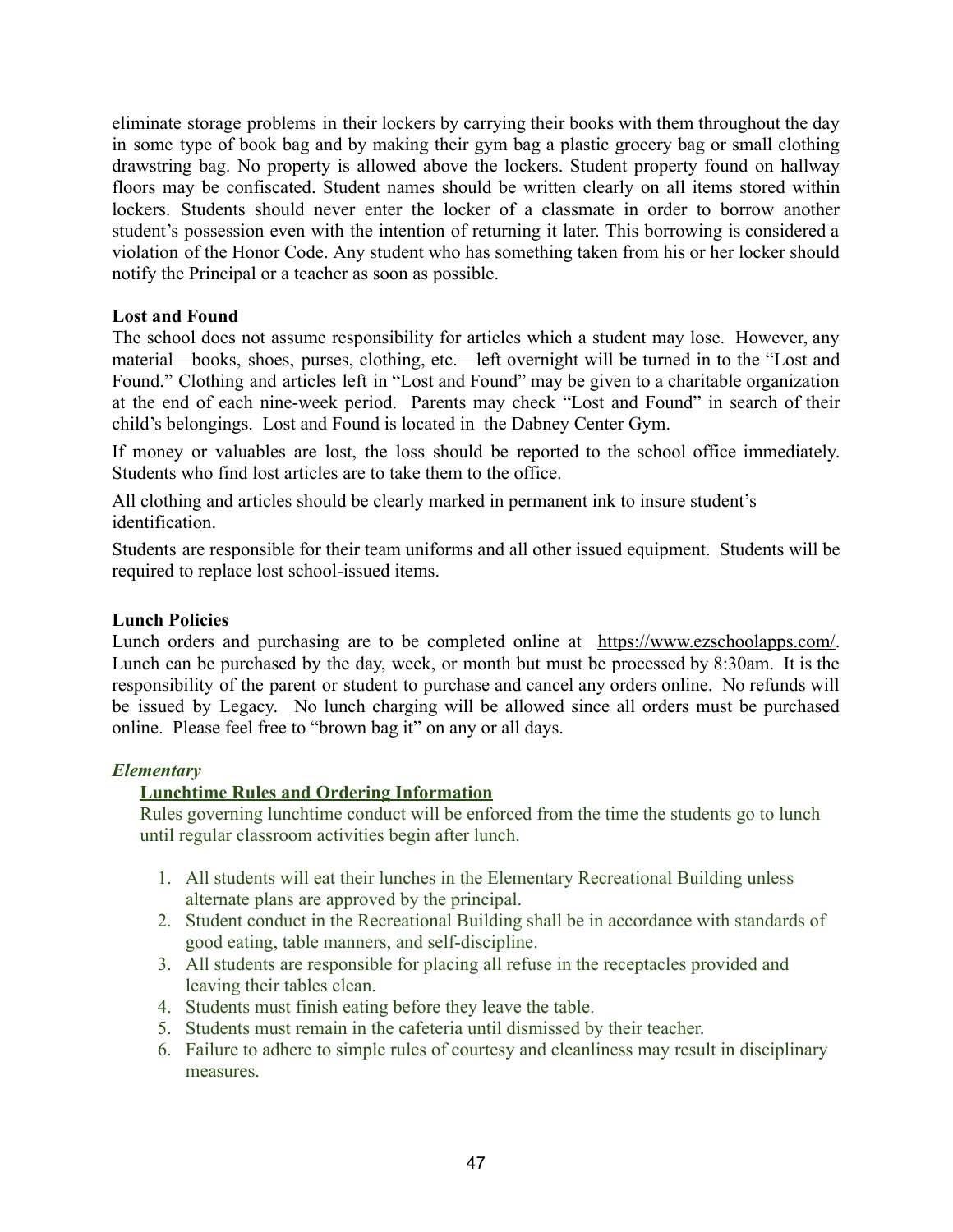#### *Secondary*

Students are required to eat lunch on campus in designated, supervised areas. There may be days that students will eat lunch in the classroom with teacher supervision. Students have the option of bringing their own lunch from home or receiving food deliveries from family or friends only. Delivery lunch orders from any other source are not allowed. Sodas and snacks can be purchased in the foyer of the gym during the lunch hour. No glass containers should be brought to school. Students are responsible for picking up and throwing away all trash on and around the area in which they are eating. Any food brought to a student by family or friend while on campus must be dropped off at the Dabney Gym 30 minutes prior to the beginning of lunch. Lunches delivered to the school before this time will go to the main office. Students are NOT allowed to approach vehicles in parking lot or drive. Food and drinks are not allowed in the classroom which means lunch orders must be received during the lunch hour. Students will not be given their lunches late unless extreme emergency. If a student receives his/her lunch late, he/she must sit in the office to eat and will receive an unexcused tardy if they are late to class.

#### **Non-Discrimination Policy**

Legacy Christian Academy does not discriminate on the basis of race, color, religion, sex, and national or ethnic origin in administration of its admission policies.

#### **Parking**

A student must register his/her vehicle by filling out a Motor Vehicle Registration Form located in the main office in order to be given a parking tag and allowed to drive on campus. *Parking guidelines are outlined on the Motor Vehicle Registration Form.*

#### **Special Needs Programs and Activities**

Section 504 of the Rehabilitation Act of 1973 protects the rights of persons with handicaps in programs and activities that receive Federal financial assistance. Legacy Christian Academy does not receive Federal financial assistance and cannot provide specific programs to service students with 504 accommodations or curriculum modifications.

#### **Social Activities**

School sponsored parties and activities are typically planned by the Middle School and High School Student Councils. Middle School students are not allowed at Legacy sponsored High School designated functions and no High School students are allowed to attend Middle School designated functions.

#### **Telephone**

Students are asked not to use the school office telephone during school hours unless it is for an urgent matter. A student must obtain permission from the office before placing a call. Parents should not ask for telephone messages to be delivered unless it is an emergency.

#### **Textbooks**

Most textbooks will be furnished by Legacy Christian Academy. Students are required to protect and cover their textbooks. Books must be covered at all times. Parents will provide the book covers for textbooks.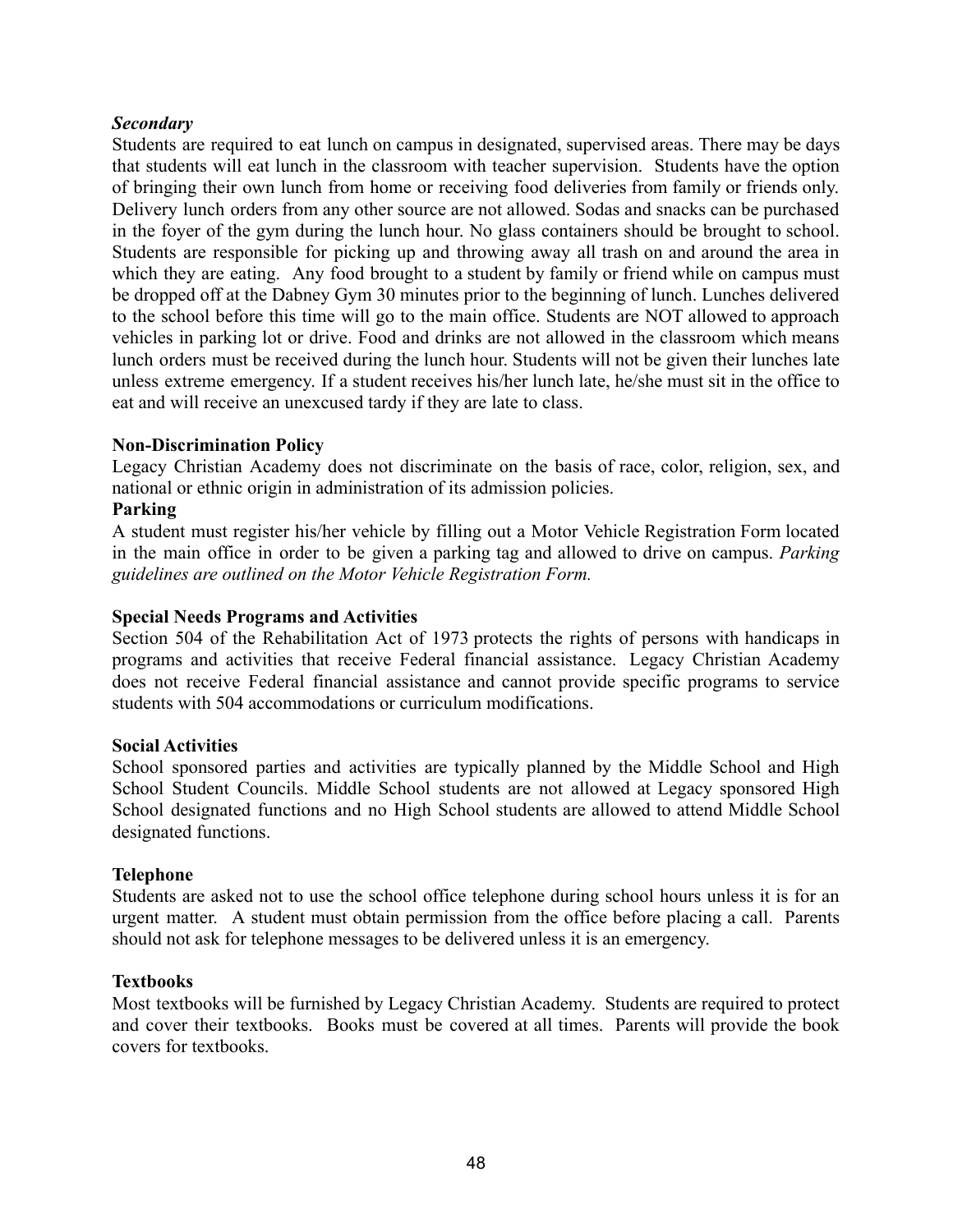Students will be charged full replacement price (including shipping/mailing expense) for textbooks that are lost or damaged beyond practical use. Parents may be required to purchase textbooks for some elective courses or novels for literature classes.

The student will be expected to have proper books to participate in all classes and will need to report to class with correct supplies and books daily in order to be admitted to class.

At the end of the year, report cards will be withheld until textbooks are returned, replaced and/or replacement costs have been paid.

# **HEALTH AND MEDICAL PROCEDURES**

**Blood Borne Pathogens** *–* Students should be aware of the danger of pathogens carried in blood and should make every effort to avoid contact with another person's blood. Students must immediately report any incident of blood or other potentially infectious materials to a faculty member.

**Emergency Care** *–* There are three Automated External Defibrillators (AEDs) located on campus. Two will be permanently located in strategic spots on campus while the third AED will remain mobile for off campus activities.

**First Aid and Student Medical Emergencies** *–* All injuries should immediately be reported to the nurse's office, a faculty member, or an administrator. Faculty/Staff must complete in a timely fashion all required forms and submit to the campus nurse. Students at Legacy should be aware of the blood-borne pathogens policy at all times in the administration of aid.

**Infirmary** *–* Legacy employs a Nurse. She provides hearing, vision and spinal screening according to guidelines provided by the State of Texas. She also seeks to educate our staff and student body on current health related issues, sometimes spending time in the classroom. The services available to your student in the infirmary include basic first aid for injuries sustained while attending school, assistance with medication administration as directed by parent/MD and physical assessment/comfort measures when a child feels ill while at school. You will be called to take your child home in the event that he/she has a fever of 99.5 degrees or higher, or in the case of vomiting or repeated diarrhea. Students must be fever free for twenty-four hours without the use of medication before being allowed to return to school.

**Medication Policy** *–* Whenever possible, it is preferred that medications not be used during school hours. If a condition necessitates use of prescription medication during school hours or if non- prescription medication is to be kept in the nurse's office to be used by the student as needed, please observe the following policy:

- Students are not allowed to have medication in their possession on school grounds except for inhalers or "Epi-pens" if required by a physician and signed for by a parent.
- Narcotic pain medication may not be used during school hours and is not permitted on school grounds.
- Medication will only be administered with written permission from the parent and/or physician (per these policy requirements).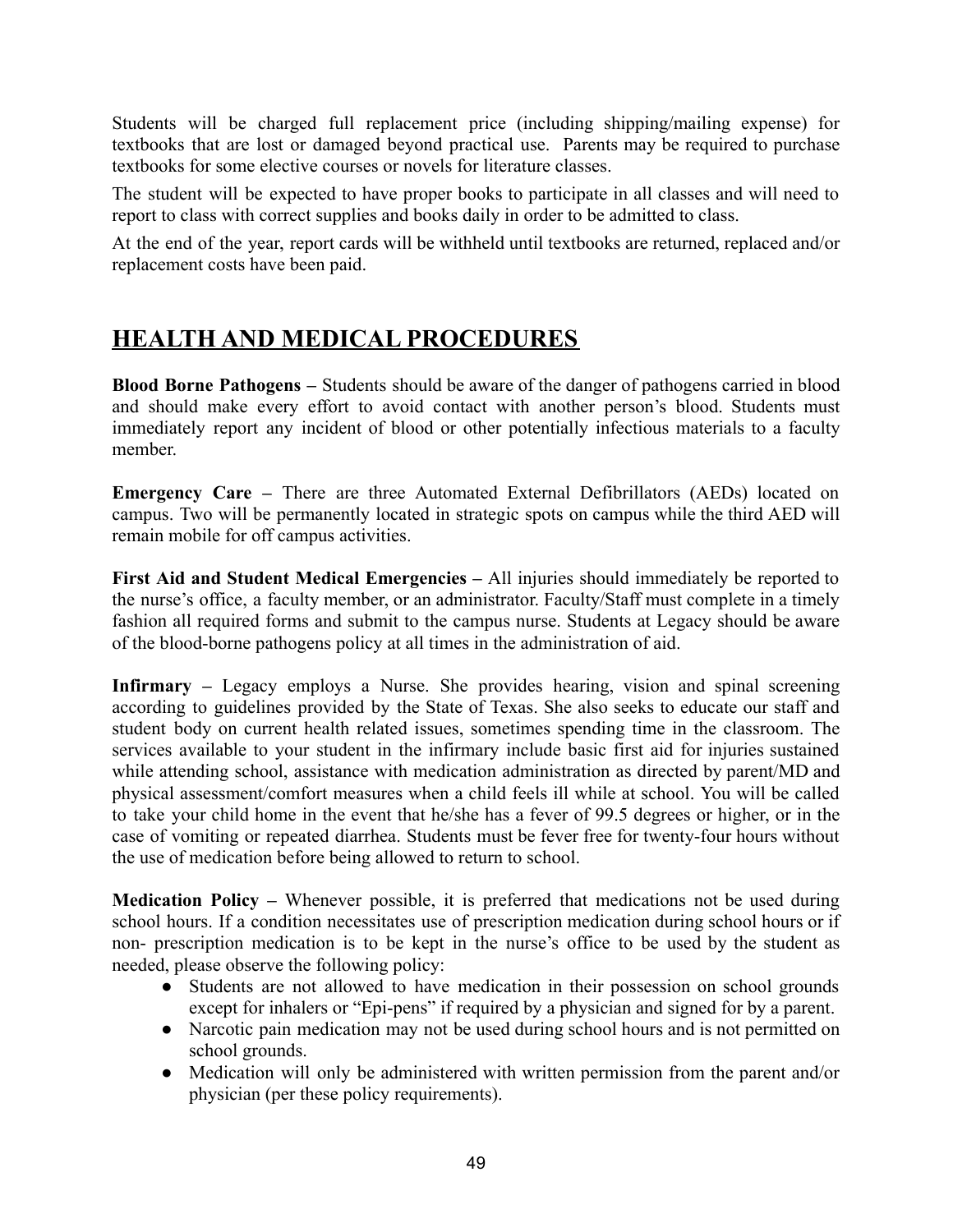For school administration of prescription medication, the following will be required:

- The Prescription Medication Permission Request form filled out and signed by parent, guardian, or physician OR
- Note from the physician indicating the name of medication, amount/time to be administered, and duration if known,

For school administration of non-prescription medication, the following will be required:

- Over-the-Counter Medication Permission Request form OR
- Note from the parent indicating the name of medication, amount/time to be administered and duration if known,
- Medications must be brought to the school in the container in which they were dispensed by the pharmacist or the physician. Over-the-counter medication must be in a brand new, unopened container.
- Anytime there is a change in a prescription, (i.e. how it is to be taken or a change in dosage) a form stating the changes is required.
- All medication is kept in a securely locked cabinet in the nurse's office.
- Medications will only be given as instructed on the prescription label or on the non-prescription container.
- At the end of the school year, parents must pick-up the unused portion of their student's medication within five business days following the last school day. All medication not picked-up within five business days will be discarded.

**Physical Examination Policy** *-* All new students must have a completed Physical Examination Form on record at the school by the first day of classes. The physical examination must have been made within twelve months prior to the beginning of the school year. Immunization records must be provided and complete according to Texas state requirements prior to the first day of school. In addition, all students in grades six to twelve who wish to try out and participate in sponsored interscholastic athletic programs must have a physical performed every twelve months. A physical examination form should be on file in the nurse's office prior to practice in any sport. Physical examinations for athletic activities will be good for one year from the date they are done. Physicals must be completed after April 1 if the student is to be eligible for all athletic activities throughout the year. Although Legacy does not require an annual medical examination by a physician for the remainder of the students, the school strongly recommends that such an examination be given every one to two years to every child to ensure adequate medical attention to the physical growth and development which changes rapidly among the age groups served by Legacy Christian Academy.

**Should You Send Them To School?** It is often difficult for parents to know whether their children are too sick to attend classes. Here are some general guidelines covering common complaints: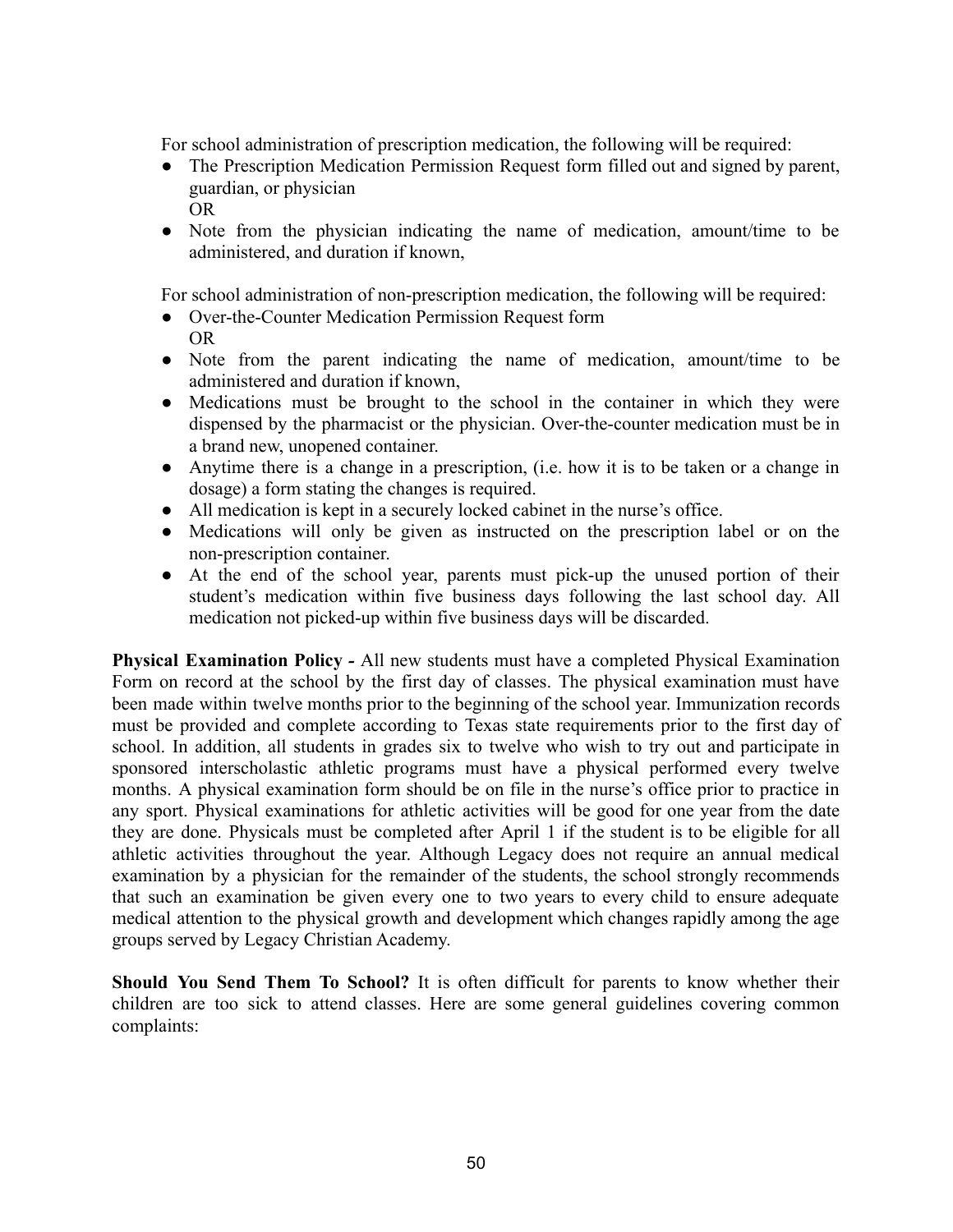- *Chicken Pox* Students may return after six (6) days with a signed physician release or ten (10) days without a release. Exclude until the lesions become dry or if lesions are not vesicular, until twenty-four hours passed with no lesions occurring.
- *Concussion or Head Injury* Requires signed physician release which includes any limitations placed on student's participation in PE class, athletic team sports or recess activities.
- *Conjunctivitis (Pink Eye)* Following medical treatment for twenty-four hours, students may not return to school until permission and/or permit is issued by a physician or local authority or until symptom free.
- *Fever* Students with a temperature of 99.5º F should remain home. Following illness, students may return IF there is NO FEVER FOR TWENTY-FOUR HOURS DURING WHICH NO FEVER REDUCING MEDICATION IS GIVEN.
- *Vomiting* Students must be fever free and have not vomited for twenty-four hours without the use of medication before being allowed to return to school.
- *Fifth Disease* Once the rash appears, children are no longer contagious. Students with fever must remain home until FEVER FREE FOR TWENTY-FOUR HOURS DURING WHICH NO FEVER REDUCING MEDICATION IS GIVEN.
- *Viral Gastroenteritis* Student may not return to school until diarrhea free for twenty four hours without the use of diarrhea suppressing medications.
- *Head Lice* Readmission after one medicated shampoo has been given. Second treatment has to be given in seven days. The student must be completely free of all nits and evaluated by the nurse before readmission.
- *Hepatitis, Viral, Type A* Readmission with signed physician release.
- *Impetigo* Readmission after treatment has been given for twenty-four hours and upon providing a signed physician release that student is no longer contagious. Remaining lesions must be covered while in school.
- *Infectious Mononucleosis –* Fever free for twenty-four hours during which no fever reducing medication is given and have physician clearance.
- *Influenza* Exclude until fever free for twenty-four hours without the use of fever suppressing medications and a signed physician release.
- *Meningitis, Bacterial* Physician signed release plus FEVER FREE FOR TWENTY-FOUR HOURS DURING WHICH NO FEVER REDUCING MEDICATION IS GIVEN.
- *Meningitis, Viral* FEVER FREE FOR TWENTY-FOUR HOURS DURING WHICH NO FEVER REDUCING MEDICATION IS GIVEN and have physician clearance.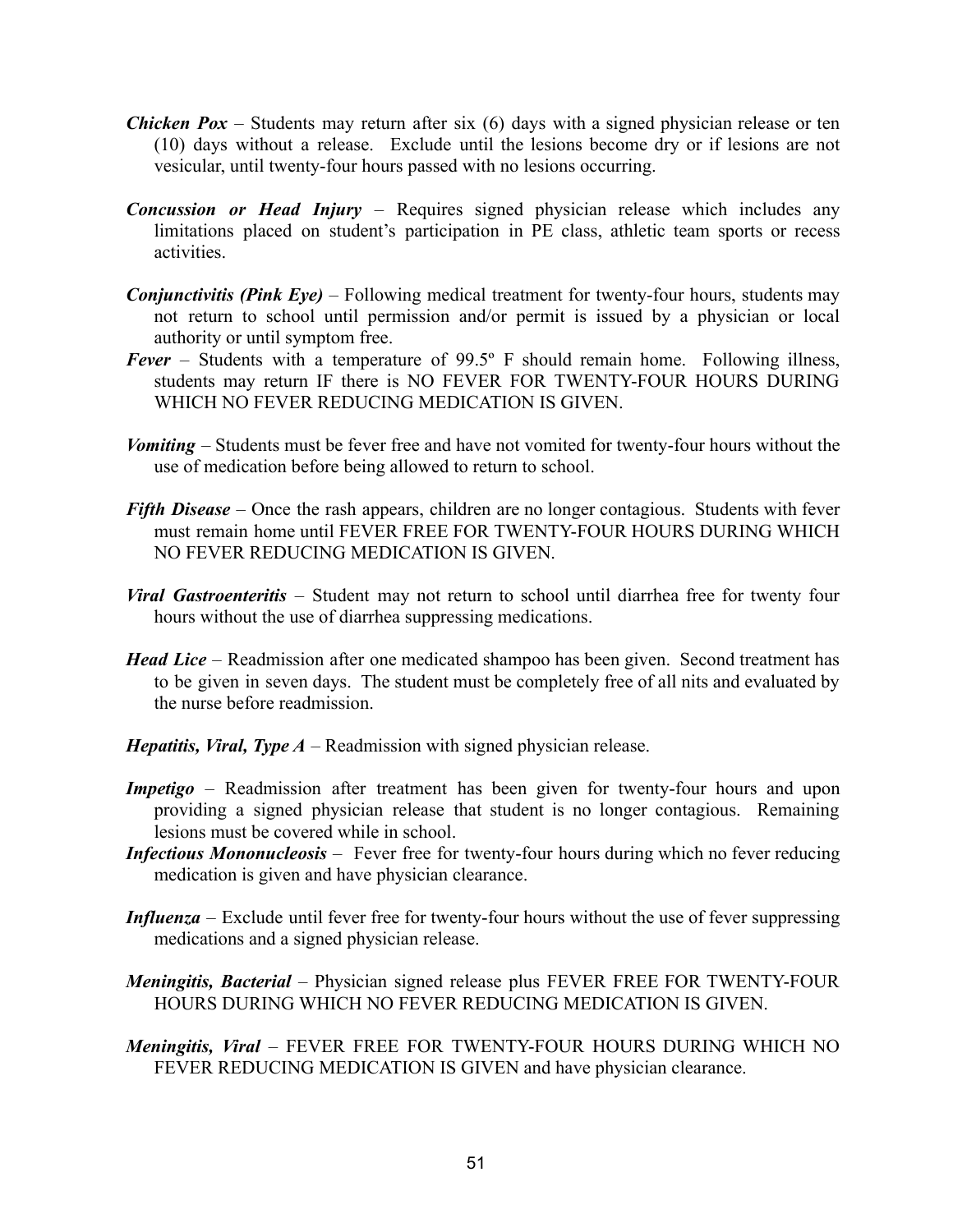- *Pinworms* Following medical treatment for twenty-four hours plus signed physician release.
- *Ringworm of Body or Scalp* Student may attend school if infected area can be completely covered by clothing or a bandage, otherwise exclude until treatment has begun.
- *Scabies* Following medical treatment for twenty-four hours and have physician release.
- *Sinus Infection* Students with significant, persistent nasal drainage which is green or yellow in color will not be allowed to remain in school. Such conditions indicate possible infection and need evaluation by a physician. There may be infection present even without fever. Students may return to school after medical treatment has been given for twenty-four hours or student has been FEVER FREE FOR TWENTY-FOUR HOURS DURING WHICH NO FEVER REDUCING MEDICATION IS GIVEN.
- *Sprain/Fracture* Requires signed physician release stating the student may attend school and includes any limitations placed on student participation in PE class, athletic team sports, or recess activities.
- *Streptococcal Sore Throat* (Without Scarlet Fever Rash) readmission after twenty-four hours from time antibiotic therapy is started and student is FEVER FREE FOR TWENTY-FOUR HOURS DURING WHICH NO FEVER REDUCING MEDICATION IS GIVEN. NOTE: If you take your child to the physician and a throat culture is done for which results will be available the next day – keep your student home until you get results from physician's office. If the culture is negative, students may return to school that day, if fever free. If the culture is positive, student may return after antibiotics have been given for twenty-four hours, if FEVER FREE.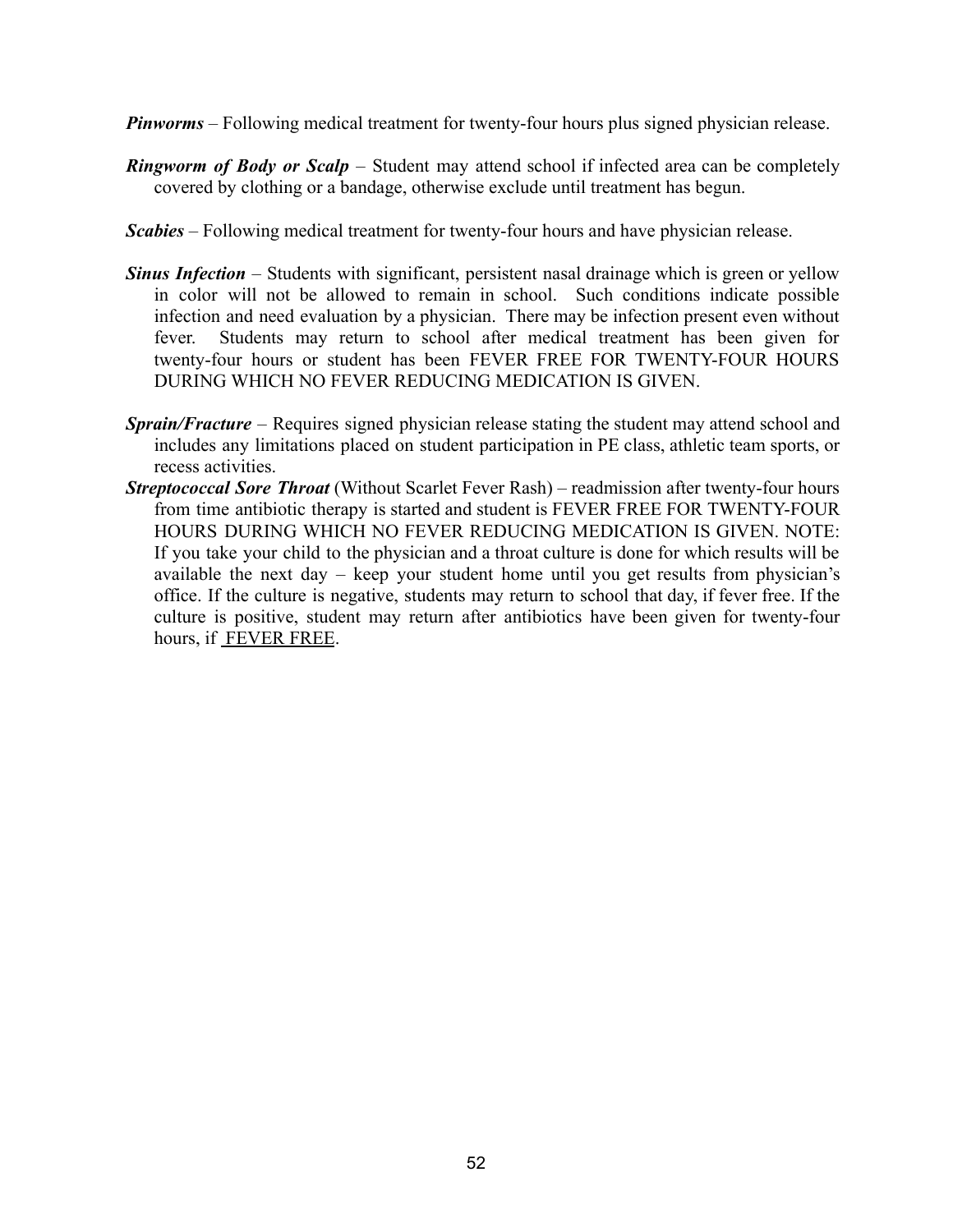# **TECHNOLOGY USE POLICIES**

Students may bring academic electronic devices such as calculators, dictionaries, translators, laptop computers, etc. if they are necessary for their classes. Legacy Christian Academy will not be responsible for any electronic device that is lost or stolen. Students may have cell phones, CD/MP3 players, iPods, iPads, PSP, smart watches, headphones, airpods, wireless, earbuds, etc. on campus, but they must be turned off and concealed/out of sight during the school day from 8:00 a.m to 3:30 p.m. unless used as part of the class instruction directed by a teacher. These devices will be confiscated by faculty/staff if at any time they can be seen or heard during school hours if the student is not using it for the purpose specified by the teacher. If at any time during the designated school hours per school year a student has his/her electronic device on or in use without approval, the device will be confiscated immediately by school personnel for the rest of the school day. For the electronic device to be returned, a fine of \$75 must be paid. If a student chooses to disobey this policy a second time, the same fine will be charged, but the electronic device will not be returned until a meeting takes place with a parent or legal guardian. If at any time a third violation occurs in the same school year the fine of \$75 must be paid and an After School Work Session served. In the event of a third or successive violation, the same fine will be charged along with an After School Work Session served. Consequences are at the discretion of the Head of School since multiple issues may be in violation such as honor code violation, bullying, harassment, etc.

This policy covers every electronic device that in the opinion of administration does not contribute to a positive educational experience at Legacy Christian Academy. The desk phone in the school office may be used for urgent matters if a student needs to either receive or make a call during school hours. Administration reserves the right to set additional guidelines when dealing with advances in any technology not included in this handbook.

When students arrive in class during school hours they will be required to place their cell phone(s) and any other "smart" devices that can be used for texting or making calls, in the designated technology caddy. All of these devices will remain in the technology caddy during the entire class period unless designated school officials choose to allow these devices to be used for classroom instruction. School officials will determine an appropriate time for students to retrieve their devices from the technology caddy as the end of class approaches.

#### **School Provided Technology Use Policy**

Multiple classrooms contain computers for student use. Before using any school computer, students must read, sign, and return the Technology Acceptable Use Agreement. Violations of the Technology Acceptable Use Policy may include restriction of a personal account, loss of privileges to use the system at all, and/or disciplinary action. State and federal laws also apply to certain activities involving telecommunication technologies and would be reported to proper authorities when deemed necessary. The Technology Acceptable Use Agreement is distributed to each student at the beginning of each school year and needs to be signed and returned to the school before students can have access to the school computers. Under the Agreement, students are called to uphold all intellectual property and copyright laws and to recognize the following principles. These guidelines also apply to the use of all telephones, video and audio equipment, and tablets, as well as the internet.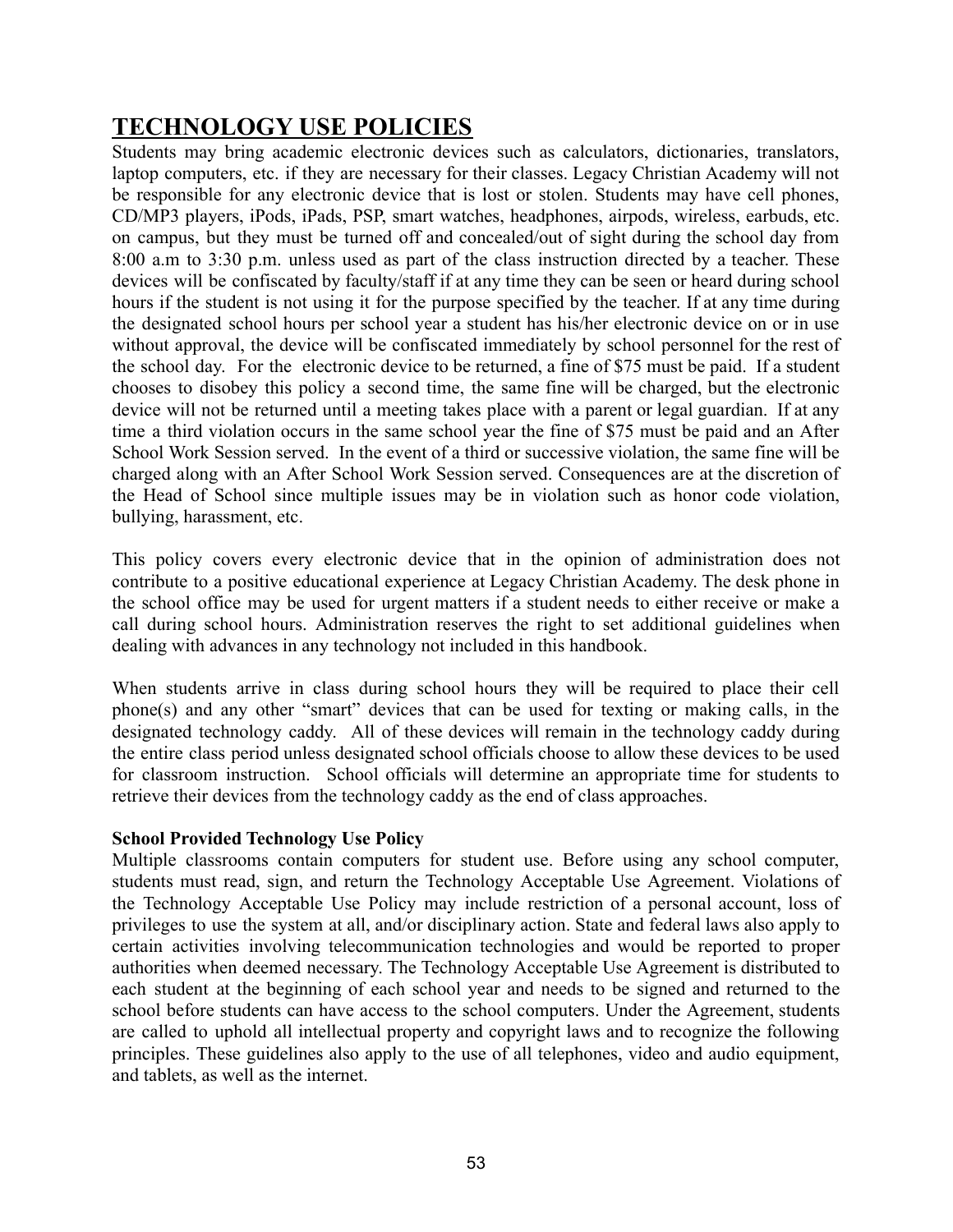- Computer software is copyright protected. This means students cannot make or use illegal copies of software. When quoting a source from the internet, proper credit must be given to avoid plagiarism.
- Tampering, accessing, or sharing another student's work is prohibited.
- Personal passwords must be kept completely private and secure, and not shared with other students.
- Students will be held accountable if school equipment is used regarding behavior such as harassment, bullying, obscene language, plagiarism, racism, or if used to access objectionable materials such as pornography, vulgarity, gambling, or militant extremist material.
- Students will be expected to inform the computer teacher or an administrator of any privacy or security problems they see.
- Students should know that all personal files stored on the school's network are subject to inspection and/or deletion. Legacy reserves the right to monitor any and all information stored in or transmitted through school systems. Further, the school is responsible for investigating possible violations of this policy and for enforcing prescribed rules for technology use.
- Legacy makes no guarantee as to the security of data stored on its network, and students should keep separate copies of important files (USB memory keys are highly recommended). Student computer files will be erased at the end of every school year.
- Repair or replacement costs due to student misuse of computer and electronic equipment will be charged to the student account.
- Students are not allowed to stay in a virtual video classroom meeting (Zoom, Google Meet, etc.) if a teacher is not present. Additionally, students must not share meeting codes or times of such meetings with anyone.

#### **School Provided Elementary and Secondary Chromebook Policy**

Chromebooks will be distributed each fall. Parents and students must complete and sign the Chromebook Policy Sign-off and Student Pledge document before the Chromebook can be issued to their child. This document will need to be submitted to the teacher issuing the Chromebook.